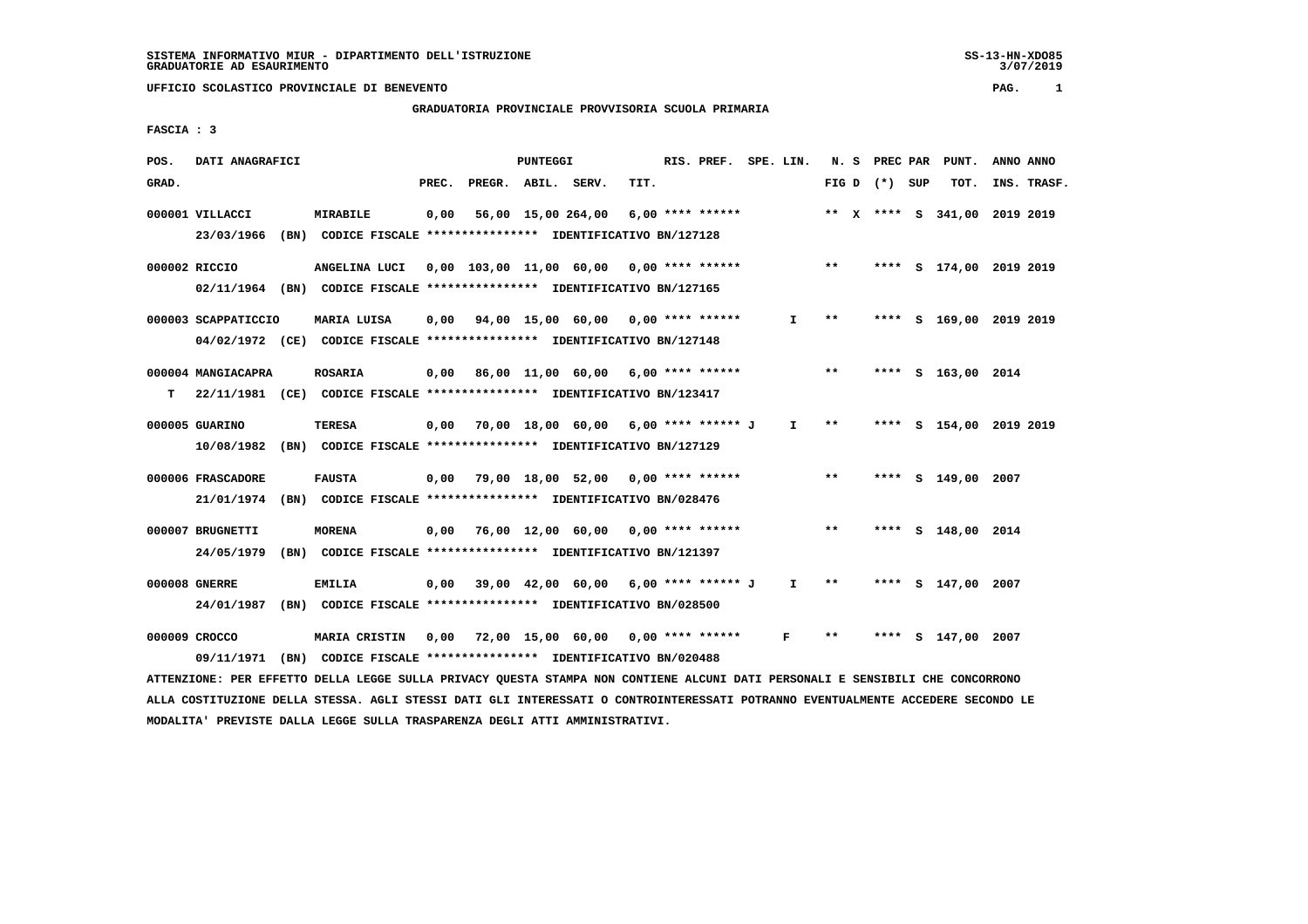### **GRADUATORIA PROVINCIALE PROVVISORIA SCUOLA PRIMARIA**

 **FASCIA : 3**

| POS.         | DATI ANAGRAFICI   |                                                                                                                               |       |                                                           | PUNTEGGI |                   |      | RIS. PREF. SPE. LIN. |    |       |                 | N. S PREC PAR PUNT.          | ANNO ANNO |             |
|--------------|-------------------|-------------------------------------------------------------------------------------------------------------------------------|-------|-----------------------------------------------------------|----------|-------------------|------|----------------------|----|-------|-----------------|------------------------------|-----------|-------------|
| GRAD.        |                   |                                                                                                                               | PREC. | PREGR. ABIL. SERV.                                        |          |                   | TIT. |                      |    |       | FIG D $(*)$ SUP | TOT.                         |           | INS. TRASF. |
|              | 000010 CATURANO   | MARIANGELA                                                                                                                    | 0,00  |                                                           |          | 60,00 16,00 60,00 |      | $3,00$ **** ******   |    | $* *$ | **** S          | 139,00 2019 2019             |           |             |
|              |                   | 12/12/1981 (NA) CODICE FISCALE *************** IDENTIFICATIVO BN/127121                                                       |       |                                                           |          |                   |      |                      |    |       |                 |                              |           |             |
| 000011 GUIDA |                   | <b>PAOLA</b>                                                                                                                  |       | $0,00$ 67,00 12,00 50,00 9,00 **** ******                 |          |                   |      |                      |    | $***$ |                 | **** S 138,00 2007 2007      |           |             |
|              |                   | 06/05/1964 (CE) CODICE FISCALE *************** IDENTIFICATIVO BN/028509                                                       |       |                                                           |          |                   |      |                      |    |       |                 |                              |           |             |
|              | 000012 IANNELLA   | <b>ANTONELLA</b>                                                                                                              |       | $0,00$ $24,00$ $42,00$ $60,00$ $12,00$ $***$ **** ***** J |          |                   |      |                      | I. | $***$ |                 | **** S 138,00 2011 2011      |           |             |
|              |                   | 07/07/1987 (BN) CODICE FISCALE *************** IDENTIFICATIVO BN/118433                                                       |       |                                                           |          |                   |      |                      |    |       |                 |                              |           |             |
|              | 000013 LAVORGNA   | <b>CONCETTA</b>                                                                                                               |       | 0,00 63,00 15,00 60,00 0,00 **** ****** J                 |          |                   |      |                      |    | $* *$ |                 | **** S 138,00 2014           |           |             |
|              | 01/06/1970        | (RM) CODICE FISCALE **************** IDENTIFICATIVO BN/025956                                                                 |       |                                                           |          |                   |      |                      |    |       |                 |                              |           |             |
|              | 000014 SANTAMARIA | MARIADOMENICA                                                                                                                 | 0,00  | 54,00 14,00 60,00 3,00 **** ******                        |          |                   |      |                      | I. | $***$ |                 | **** S 131,00 2014           |           |             |
| т            | 16/03/1978        | (BN) CODICE FISCALE **************** IDENTIFICATIVO BN/123262                                                                 |       |                                                           |          |                   |      |                      |    |       |                 |                              |           |             |
|              | 000015 VERDOLINO  | <b>ALESSANDRA</b>                                                                                                             |       | $0,00$ 84,00 12,00 28,00 0,00 **** ******                 |          |                   |      |                      |    | $***$ |                 | **** S 124,00 2019 2019      |           |             |
| т            | 10/08/1976        | (NA) CODICE FISCALE *************** IDENTIFICATIVO BN/127132                                                                  |       |                                                           |          |                   |      |                      |    |       |                 |                              |           |             |
|              | 000016 VITIELLO   | ANNA                                                                                                                          |       | $0,00$ 57,00 14,00 52,00 0,00 **** ******                 |          |                   |      |                      |    | $* *$ |                 | **** S 123,00 2000           |           |             |
|              | 06/05/1970        | (BN) CODICE FISCALE **************** IDENTIFICATIVO BN/021303                                                                 |       |                                                           |          |                   |      |                      |    |       |                 |                              |           |             |
|              | 000017 FERRAVANTE | <b>CARMELA</b>                                                                                                                |       | $0,00$ 59,00 15,00 46,00 0,00 **** ******                 |          |                   |      |                      |    |       |                 | ** X **** S 120,00 2019 2019 |           |             |
|              | 07/03/1964        | (BN) CODICE FISCALE *************** IDENTIFICATIVO BN/127174                                                                  |       |                                                           |          |                   |      |                      |    |       |                 |                              |           |             |
|              | 000018 LOMBARDI   | MADDALENA                                                                                                                     |       | $0,00$ 42,00 16,00 60,00 0,00 **** ******                 |          |                   |      |                      | I. | $***$ |                 | **** S 118,00 2019 2019      |           |             |
|              | 03/01/1970        | (EE) CODICE FISCALE **************** IDENTIFICATIVO BN/127190                                                                 |       |                                                           |          |                   |      |                      |    |       |                 |                              |           |             |
|              |                   | ATTENZIONE: PER EFFETTO DELLA LEGGE SULLA PRIVACY QUESTA STAMPA NON CONTIENE ALCUNI DATI PERSONALI E SENSIBILI CHE CONCORRONO |       |                                                           |          |                   |      |                      |    |       |                 |                              |           |             |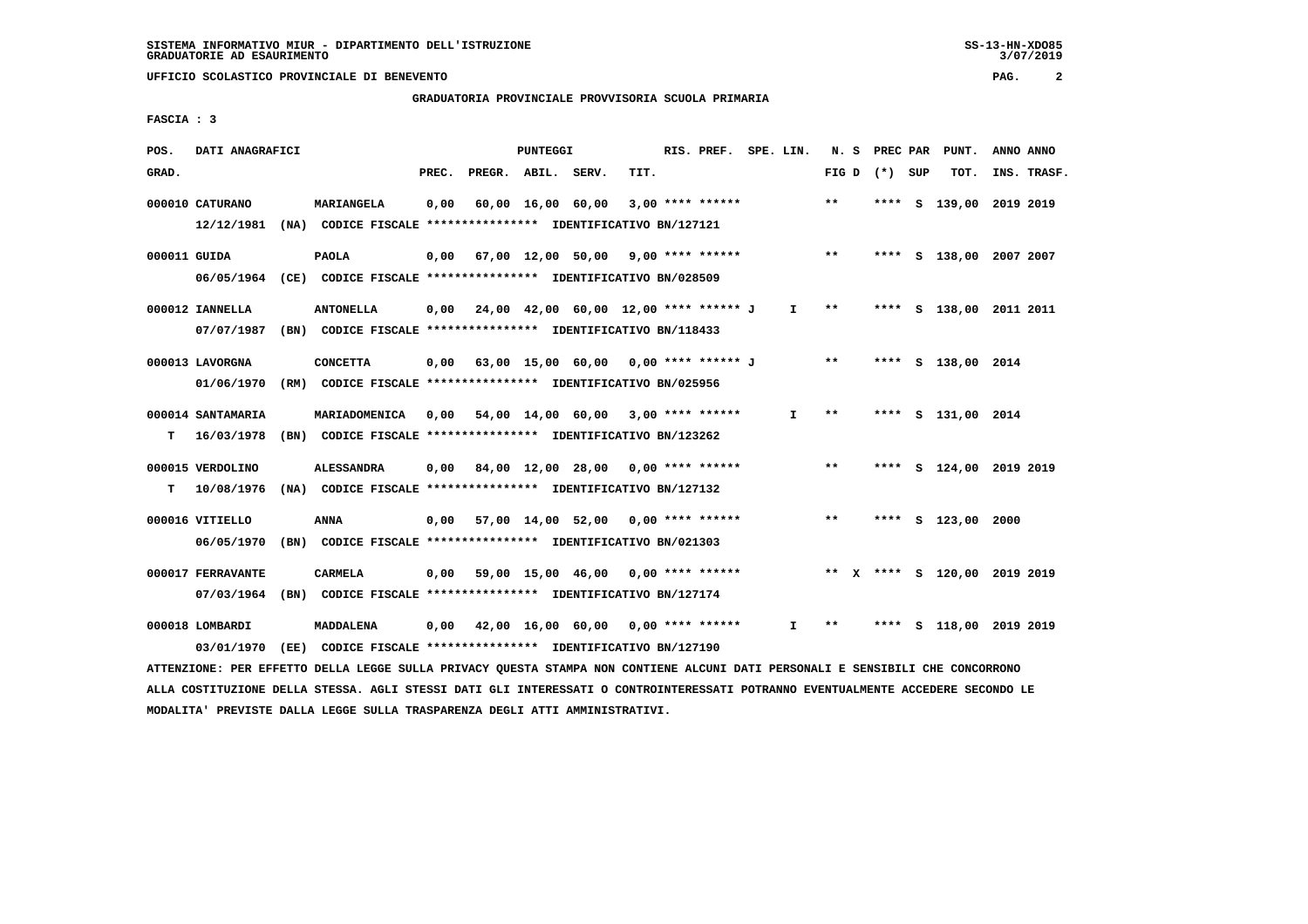#### **GRADUATORIA PROVINCIALE PROVVISORIA SCUOLA PRIMARIA**

 **FASCIA : 3**

| POS.         | DATI ANAGRAFICI                                                                                                               |                                                               |       | PUNTEGGI |                                                               |      | RIS. PREF. SPE. LIN. |              |       |                 | N. S PREC PAR PUNT.       | ANNO ANNO |             |
|--------------|-------------------------------------------------------------------------------------------------------------------------------|---------------------------------------------------------------|-------|----------|---------------------------------------------------------------|------|----------------------|--------------|-------|-----------------|---------------------------|-----------|-------------|
| GRAD.        |                                                                                                                               |                                                               | PREC. |          | PREGR. ABIL. SERV.                                            | TIT. |                      |              |       | FIG D $(*)$ SUP | тот.                      |           | INS. TRASF. |
| 000019 GUIDA |                                                                                                                               | LUISA                                                         | 0,00  |          | 54,00 14,00 40,00                                             |      | $9,00$ **** ******   | $\mathbf{I}$ | $**$  |                 | **** S 117,00 2019 2019   |           |             |
| т            | 16/07/1971 (NA) CODICE FISCALE **************** IDENTIFICATIVO BN/127181                                                      |                                                               |       |          |                                                               |      |                      |              |       |                 |                           |           |             |
|              | 000020 CALLISTO                                                                                                               | <b>FILOMENA</b>                                               |       |          | $0,00$ 48,00 15,00 50,00 3,00 **** ******                     |      |                      | $\mathbf{I}$ | $***$ |                 | **** S 116,00 2007        |           |             |
|              | 23/02/1971 (BN) CODICE FISCALE *************** IDENTIFICATIVO BN/025863                                                       |                                                               |       |          |                                                               |      |                      |              |       |                 |                           |           |             |
| 000021 PEPE  |                                                                                                                               | LAURA                                                         |       |          | $0,00$ 45,00 0,00 60,00 6,00 **** ******                      |      |                      |              | $***$ |                 | **** S 111,00 2014        |           |             |
|              | 11/03/1977 (BN) CODICE FISCALE *************** IDENTIFICATIVO BN/121086                                                       |                                                               |       |          |                                                               |      |                      |              |       |                 |                           |           |             |
|              | 000022 SORICELLI                                                                                                              | <b>RAFFAELLA</b>                                              |       |          | $0,00$ 41,00 17,00 50,00 0,00 **** ******                     |      |                      | $\mathbf{I}$ | $***$ |                 | **** S 108,00 2002        |           |             |
|              | 10/06/1962 (AV) CODICE FISCALE **************** IDENTIFICATIVO BN/020266                                                      |                                                               |       |          |                                                               |      |                      |              |       |                 |                           |           |             |
|              | 000023 MARTUCCI                                                                                                               | <b>MARINA</b>                                                 |       |          | $0,00$ 18,00 41,00 48,00 0,00 **** ****** J                   |      |                      |              |       |                 | I ** X **** S 107,00 2002 |           |             |
|              | 13/07/1978 (BN) CODICE FISCALE *************** IDENTIFICATIVO BN/025260                                                       |                                                               |       |          |                                                               |      |                      |              |       |                 |                           |           |             |
| 000024 COCCA |                                                                                                                               | <b>ANNA MARIA</b>                                             |       |          | $0,00$ 40,00 15,00 50,00 0,00 **** ******                     |      |                      | $\mathbf{I}$ | $***$ |                 | **** S 105,00 2000        |           |             |
|              | 01/04/1968 (BN) CODICE FISCALE *************** IDENTIFICATIVO BN/020306                                                       |                                                               |       |          |                                                               |      |                      |              |       |                 |                           |           |             |
|              | 000025 MARINARO                                                                                                               | <b>GEMMA</b>                                                  | 0,00  |          | 3,00 41,00 54,00 6,00 **** ****** J I ** X **** S 104,00 2009 |      |                      |              |       |                 |                           |           |             |
|              | 22/04/1977 (BN) CODICE FISCALE *************** IDENTIFICATIVO BN/116067                                                       |                                                               |       |          |                                                               |      |                      |              |       |                 |                           |           |             |
|              | 000026 IORILLO                                                                                                                | KATIA                                                         |       |          | $0,00$ 54,00 16,00 30,00 0,00 **** ******                     |      |                      |              | $***$ |                 | **** S 100,00 2019 2019   |           |             |
|              | 15/04/1983 (BN) CODICE FISCALE **************** IDENTIFICATIVO BN/127186                                                      |                                                               |       |          |                                                               |      |                      |              |       |                 |                           |           |             |
| 000027 ZOLLO |                                                                                                                               | MARGHERITA                                                    |       |          | 0,00 34,00 14,00 48,00 0,00 **** ******                       |      |                      | F            | $* *$ | **** S          | 96,00 2019                |           |             |
|              | 12/03/1957                                                                                                                    | (BN) CODICE FISCALE **************** IDENTIFICATIVO BN/021370 |       |          |                                                               |      |                      |              |       |                 |                           |           |             |
|              | ATTENZIONE: PER EFFETTO DELLA LEGGE SULLA PRIVACY QUESTA STAMPA NON CONTIENE ALCUNI DATI PERSONALI E SENSIBILI CHE CONCORRONO |                                                               |       |          |                                                               |      |                      |              |       |                 |                           |           |             |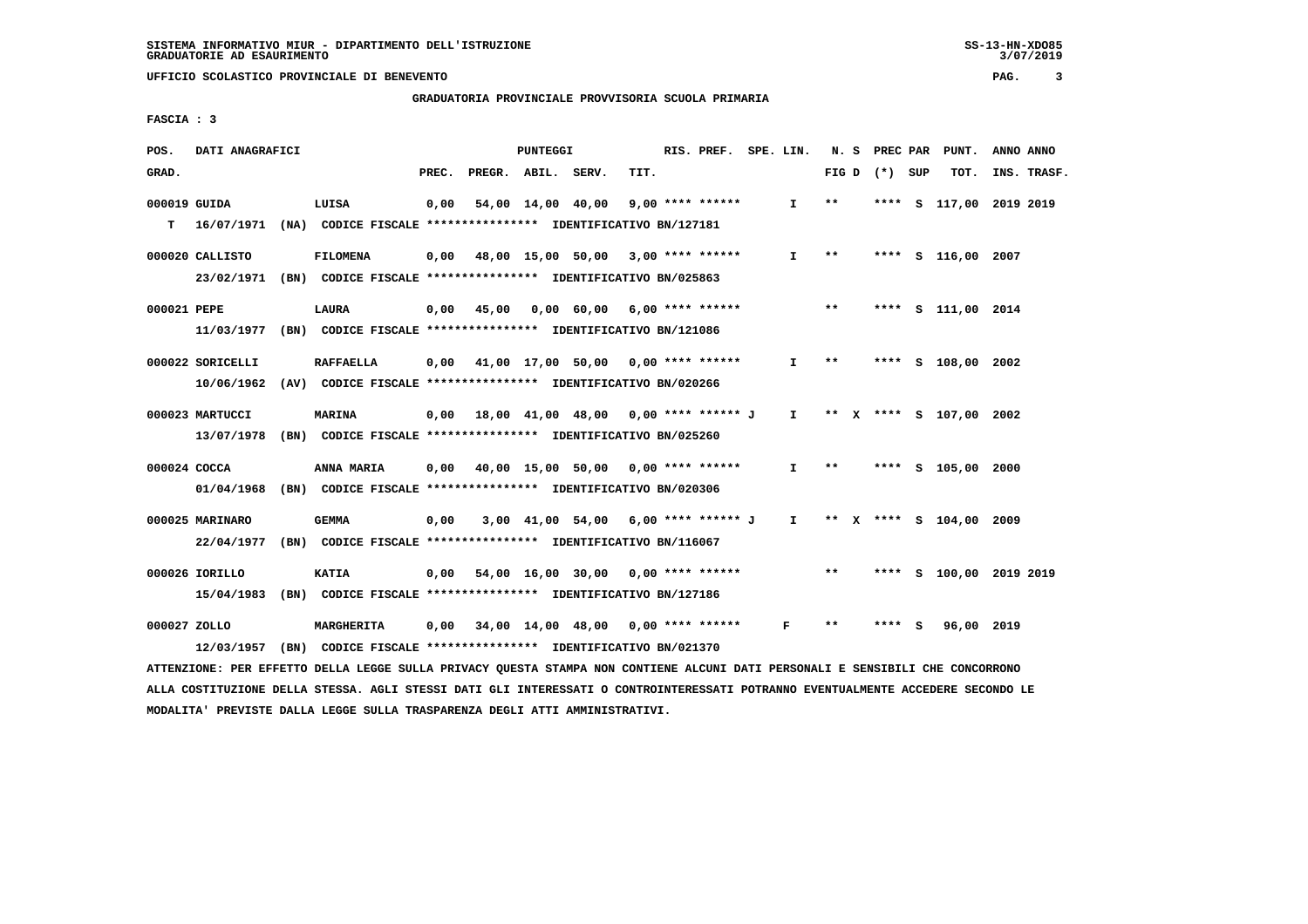#### **GRADUATORIA PROVINCIALE PROVVISORIA SCUOLA PRIMARIA**

 **FASCIA : 3**

| POS.         | DATI ANAGRAFICI                                                                           |                                                               |       |                    | PUNTEGGI |                                                           |      | RIS. PREF. SPE. LIN. |              | N. S PREC PAR   |         |     | PUNT.           | ANNO ANNO |             |
|--------------|-------------------------------------------------------------------------------------------|---------------------------------------------------------------|-------|--------------------|----------|-----------------------------------------------------------|------|----------------------|--------------|-----------------|---------|-----|-----------------|-----------|-------------|
| GRAD.        |                                                                                           |                                                               | PREC. | PREGR. ABIL. SERV. |          |                                                           | TIT. |                      |              | FIG D $(*)$ SUP |         |     | TOT.            |           | INS. TRASF. |
|              | 000028 FEDERICI                                                                           | VERUSKA                                                       | 0,00  |                    |          | 22,00 13,00 48,00                                         |      | $9,00$ **** ******   | I.           | $* *$           | **** S  |     | 92,00           | 2019 2019 |             |
| T.           | 25/07/1980                                                                                | (BN) CODICE FISCALE **************** IDENTIFICATIVO BN/127172 |       |                    |          |                                                           |      |                      |              |                 |         |     |                 |           |             |
|              | 000029 SCIOSCIA                                                                           | ANGELICA MELA                                                 | 0,00  |                    |          | 24,00 15,00 48,00 3,00 **** ******                        |      |                      | $\mathbf{I}$ | $* *$           | $***$ S |     | 90,00 2014      |           |             |
| T.           | 26/08/1974 (EE) CODICE FISCALE *************** IDENTIFICATIVO BN/121690                   |                                                               |       |                    |          |                                                           |      |                      |              |                 |         |     |                 |           |             |
| 000030 SPADA |                                                                                           | MARIALUISA                                                    |       |                    |          | $0.00$ $21.00$ $16.00$ $48.00$ $3.00$ $***$ **** ****** J |      |                      | $\mathbf{I}$ | $***$           | **** S  |     | 88,00           | 2002      |             |
|              | 02/05/1973 (BN) CODICE FISCALE *************** IDENTIFICATIVO BN/025463                   |                                                               |       |                    |          |                                                           |      |                      |              |                 |         |     |                 |           |             |
|              | 000031 PIACQUADIO                                                                         | <b>LINA</b>                                                   |       |                    |          | 0,00 27,00 0,00 60,00 0,00 **** ****** J                  |      |                      | $\mathbf{I}$ | $* *$           | **** S  |     | 87,00 2014      |           |             |
| т            | 30/08/1970 (BN) CODICE FISCALE **************** IDENTIFICATIVO BN/121202                  |                                                               |       |                    |          |                                                           |      |                      |              |                 |         |     |                 |           |             |
|              | 000032 CERCHIA                                                                            | <b>GRAZIA</b>                                                 |       |                    |          | $0,00$ 12,00 17,00 46,00 9,00 **** ******                 |      |                      |              | $**$            | **** S  |     | 84,00 2014      |           |             |
| т            | 07/08/1983                                                                                | (BN) CODICE FISCALE **************** IDENTIFICATIVO BN/123280 |       |                    |          |                                                           |      |                      |              |                 |         |     |                 |           |             |
|              | 000033 TORRENTE                                                                           | <b>MARISA</b>                                                 | 0,00  |                    |          | 11,00 18,00 54,00 0,00 **** ******                        |      |                      |              | $**$            | $***$ S |     | 83,00 2014      |           |             |
| T.           | 23/04/1983                                                                                | (BN) CODICE FISCALE **************** IDENTIFICATIVO BN/123334 |       |                    |          |                                                           |      |                      |              |                 |         |     |                 |           |             |
|              |                                                                                           |                                                               |       |                    |          |                                                           |      |                      |              | $* *$           |         |     |                 |           |             |
|              | 000034 DE LUCA<br>06/01/1978 (BN) CODICE FISCALE *************** IDENTIFICATIVO BN/025048 | <b>DANIELA</b>                                                | 0,00  |                    |          | $30,00$ 14,00 38,00 0,00 **** ******                      |      |                      |              |                 | **** S  |     | 82,00           | 2002      |             |
|              |                                                                                           |                                                               |       |                    |          |                                                           |      |                      |              |                 |         |     |                 |           |             |
| 000035 IZZO  |                                                                                           | EMIDDIA                                                       | 0,00  |                    |          | 3,00 18,00 60,00 0,00 **** ****** J                       |      |                      |              | $***$           | **** S  |     | 81,00 2019 2019 |           |             |
| T.           | 26/05/1978 (BN) CODICE FISCALE *************** IDENTIFICATIVO BN/127187                   |                                                               |       |                    |          |                                                           |      |                      |              |                 |         |     |                 |           |             |
|              | 000036 CARUSO                                                                             | <b>GRAZIA MARIA</b>                                           |       |                    |          | 0,00 19,00 15,00 46,00                                    |      | $0.00$ **** ******   |              | $* *$           | ****    | - S | 80,00           | 2000      |             |
|              | 27/07/1961 (BN) CODICE FISCALE *************** IDENTIFICATIVO BN/020421                   |                                                               |       |                    |          |                                                           |      |                      |              |                 |         |     |                 |           |             |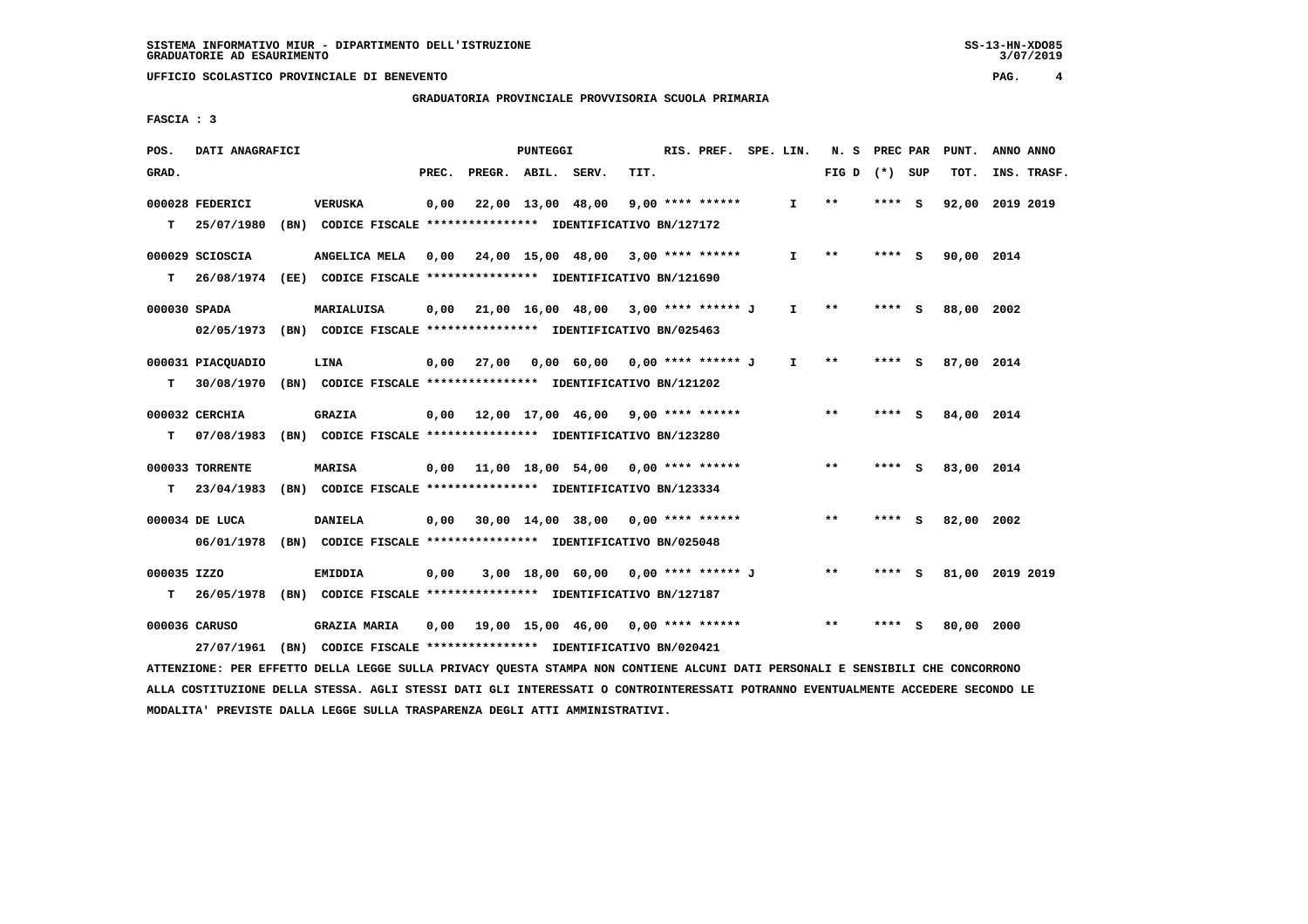**GRADUATORIA PROVINCIALE PROVVISORIA SCUOLA PRIMARIA**

 **FASCIA : 3**

| POS.         | DATI ANAGRAFICI    |                                                                                                                               |       |                                           | <b>PUNTEGGI</b> |                                        |      | RIS. PREF.         | SPE. LIN.    | N. S  | PREC PAR        |     | PUNT.           | ANNO ANNO |             |
|--------------|--------------------|-------------------------------------------------------------------------------------------------------------------------------|-------|-------------------------------------------|-----------------|----------------------------------------|------|--------------------|--------------|-------|-----------------|-----|-----------------|-----------|-------------|
| GRAD.        |                    |                                                                                                                               | PREC. | PREGR. ABIL. SERV.                        |                 |                                        | TIT. |                    |              |       | FIG D $(*)$ SUP |     | TOT.            |           | INS. TRASF. |
|              | 000037 SAVOIA      | LUCIA                                                                                                                         | 0,00  | 40,00                                     |                 | $6,00$ 34,00                           |      | $0.00$ **** ****** | $\mathbf{I}$ |       | ** x **** s     |     | 80,00 2007      |           |             |
| т            | 28/01/1982         | (BN) CODICE FISCALE **************** IDENTIFICATIVO BN/028807                                                                 |       |                                           |                 |                                        |      |                    |              |       |                 |     |                 |           |             |
|              | 000038 FRAGNITO    | <b>MARA</b>                                                                                                                   | 0,00  |                                           |                 | $3,00$ 16,00 60,00 0,00 **** ******    |      |                    | I.           | $**$  | **** S          |     | 79,00 2014      |           |             |
| T.           | 27/02/1980         | (TO) CODICE FISCALE **************** IDENTIFICATIVO BN/123250                                                                 |       |                                           |                 |                                        |      |                    |              |       |                 |     |                 |           |             |
|              | 000039 VERDURA     | LOREDANA ADDO                                                                                                                 |       | $0,00$ 12,00 11,00 56,00 0,00 **** ****** |                 |                                        |      |                    |              | $**$  | **** S          |     | 79,00 2019 2019 |           |             |
| т            |                    | 26/02/1970 (BN) CODICE FISCALE **************** IDENTIFICATIVO BN/127131                                                      |       |                                           |                 |                                        |      |                    |              |       |                 |     |                 |           |             |
|              | 000040 MANGANIELLO | <b>SIMONA</b>                                                                                                                 | 0,00  | 18,00 15,00 44,00 0,00 **** ******        |                 |                                        |      |                    | I.           | $* *$ | **** S          |     | 77,00 2019      |           |             |
|              | 20/03/1979         | (BN) CODICE FISCALE **************** IDENTIFICATIVO BN/025966                                                                 |       |                                           |                 |                                        |      |                    |              |       |                 |     |                 |           |             |
|              | 000041 D'ERRICO    | <b>AGNESE</b>                                                                                                                 |       | $0,00$ 16,00 11,00 48,00 0,00 **** ****** |                 |                                        |      |                    |              | $***$ | **** S          |     | 75,00 2011 2011 |           |             |
|              | 26/06/1967         | (CE) CODICE FISCALE **************** IDENTIFICATIVO BN/118382                                                                 |       |                                           |                 |                                        |      |                    |              |       |                 |     |                 |           |             |
|              | 000042 CENTRELLA   | <b>ALFONSINA</b>                                                                                                              | 0,00  |                                           |                 | 0,00 15,00 60,00 0,00 **** ****** J    |      |                    |              | $***$ | **** S          |     | 75,00 2019 2019 |           |             |
|              | 16/03/1980         | (BN) CODICE FISCALE **************** IDENTIFICATIVO BN/127123                                                                 |       |                                           |                 |                                        |      |                    |              |       |                 |     |                 |           |             |
|              | 000043 PESCATORE   | <b>GIUSEPPINA</b>                                                                                                             |       | 0,00 12,00 12,00 48,00 0,00 **** ****** J |                 |                                        |      |                    |              | $***$ | $***$ S         |     | 72,00 2014      |           |             |
| т            | 27/11/1967         | (AV) CODICE FISCALE **************** IDENTIFICATIVO BN/123295                                                                 |       |                                           |                 |                                        |      |                    |              |       |                 |     |                 |           |             |
| 000044 VOTTO |                    | <b>ALESSANDRA</b>                                                                                                             | 0,00  | 72,00                                     |                 | $0,00$ $0,00$ $0,00$ $***$ **** ****** |      |                    |              | $***$ | **** S          |     | 72,00 2019 2019 |           |             |
| т            | 23/02/1978         | (BR) CODICE FISCALE *************** IDENTIFICATIVO BN/127126                                                                  |       |                                           |                 |                                        |      |                    |              |       |                 |     |                 |           |             |
|              | 000045 CAPALDO     | <b>TIZIANA</b>                                                                                                                | 0,00  |                                           |                 | $3,00$ 17,00 48,00 3,00 **** ******    |      |                    |              | $**$  | ****            | - 5 | 71,00 2014      |           |             |
| т            | 08/08/1982         | (EE) CODICE FISCALE **************** IDENTIFICATIVO BN/123488                                                                 |       |                                           |                 |                                        |      |                    |              |       |                 |     |                 |           |             |
|              |                    | ATTENZIONE: PER EFFETTO DELLA LEGGE SULLA PRIVACY QUESTA STAMPA NON CONTIENE ALCUNI DATI PERSONALI E SENSIBILI CHE CONCORRONO |       |                                           |                 |                                        |      |                    |              |       |                 |     |                 |           |             |

 **ALLA COSTITUZIONE DELLA STESSA. AGLI STESSI DATI GLI INTERESSATI O CONTROINTERESSATI POTRANNO EVENTUALMENTE ACCEDERE SECONDO LE MODALITA' PREVISTE DALLA LEGGE SULLA TRASPARENZA DEGLI ATTI AMMINISTRATIVI.**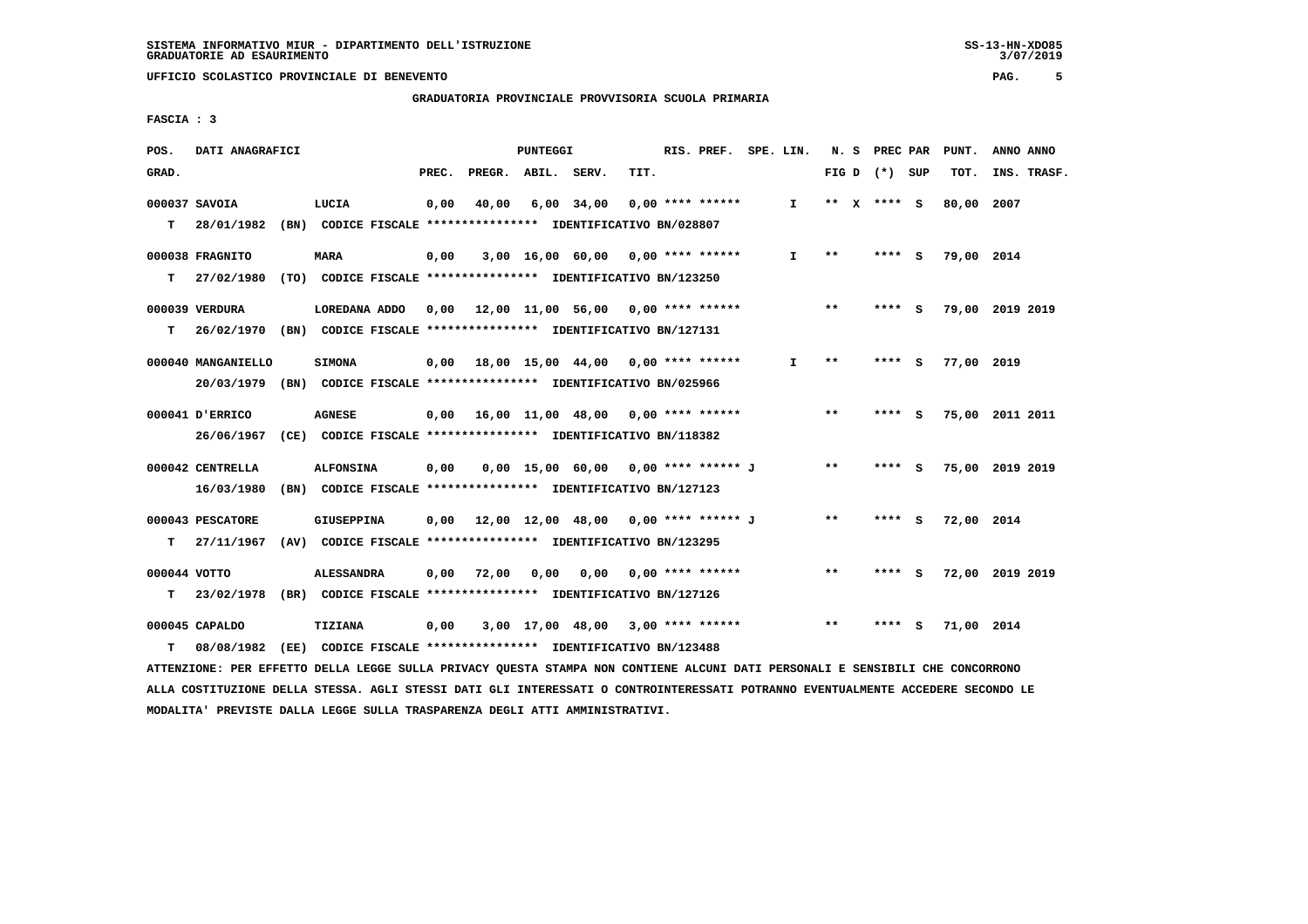**UFFICIO SCOLASTICO PROVINCIALE DI BENEVENTO PAG. 6**

 **GRADUATORIA PROVINCIALE PROVVISORIA SCUOLA PRIMARIA**

 **FASCIA : 3**

| POS.  | DATI ANAGRAFICI   |                                                                                                                               |       |                    | PUNTEGGI |                                           |      | RIS. PREF. SPE. LIN. |    |                 | N. S PREC PAR |        |             | PUNT.           | ANNO ANNO       |  |
|-------|-------------------|-------------------------------------------------------------------------------------------------------------------------------|-------|--------------------|----------|-------------------------------------------|------|----------------------|----|-----------------|---------------|--------|-------------|-----------------|-----------------|--|
| GRAD. |                   |                                                                                                                               | PREC. | PREGR. ABIL. SERV. |          |                                           | TIT. |                      |    | FIG D $(*)$ SUP |               |        |             | TOT.            | INS. TRASF.     |  |
|       | 000046 PIANTADOSI | <b>VALENTINA</b>                                                                                                              | 0,00  |                    |          | 12,00 14,00 44,00                         |      | $0,00$ **** ******   |    | $**$            |               | **** S |             | 70,00 2002      |                 |  |
|       | 04/11/1973        | (BN) CODICE FISCALE **************** IDENTIFICATIVO BN/025393                                                                 |       |                    |          |                                           |      |                      |    |                 |               |        |             |                 |                 |  |
|       | 000047 MANCINI    | <b>GRAZIA</b>                                                                                                                 |       |                    |          | $0,00$ 29,00 17,00 24,00 0,00 **** ****** |      |                      |    | $***$           |               | **** S |             | 70,00 2014      |                 |  |
| T.    |                   | 29/08/1974 (MI) CODICE FISCALE **************** IDENTIFICATIVO BN/123422                                                      |       |                    |          |                                           |      |                      |    |                 |               |        |             |                 |                 |  |
|       | 000048 SIMEONE    | <b>ANTONELLA</b>                                                                                                              | 0,00  |                    |          | 9,00 14,00 47,00 0,00 **** ******         |      |                      | I. |                 |               |        | ** X **** S | 70,00 2019 2019 |                 |  |
|       |                   | 06/10/1970 (PV) CODICE FISCALE *************** IDENTIFICATIVO BN/127114                                                       |       |                    |          |                                           |      |                      |    |                 |               |        |             |                 |                 |  |
|       | 000049 CORRADO    | <b>VALENTINA</b>                                                                                                              | 0,00  |                    |          | 8,00 12,00 46,00 3,00 **** ******         |      |                      |    | $* *$           |               | **** S |             | 69,00 2014      |                 |  |
| т     |                   | 14/03/1982 (BN) CODICE FISCALE **************** IDENTIFICATIVO BN/123346                                                      |       |                    |          |                                           |      |                      |    |                 |               |        |             |                 |                 |  |
|       | 000050 NOVIZIO    | PATRIZIA                                                                                                                      | 0,00  |                    |          | $0,00$ 13,00 56,00 0,00 **** ******       |      |                      | I. | $***$           |               | **** S |             |                 | 69,00 2019 2019 |  |
| т     |                   | 15/01/1981 (BN) CODICE FISCALE **************** IDENTIFICATIVO BN/127160                                                      |       |                    |          |                                           |      |                      |    |                 |               |        |             |                 |                 |  |
|       | 000051 D'AGOSTINO | <b>RITA</b>                                                                                                                   | 0,00  |                    |          | 12,00 14,00 42,00 0,00 **** ******        |      |                      |    | $***$           |               | **** S |             | 68,00 2014      |                 |  |
| т     |                   | 22/05/1981 (BN) CODICE FISCALE **************** IDENTIFICATIVO BN/123248                                                      |       |                    |          |                                           |      |                      |    |                 |               |        |             |                 |                 |  |
|       | 000052 AVELLA     | LUIGIA                                                                                                                        | 0,00  |                    |          | $9.00$ 16.00 42.00 0.00 **** ******       |      |                      |    | $* *$           |               | **** S |             |                 | 67,00 2019 2019 |  |
|       |                   | 30/03/1976 (NA) CODICE FISCALE *************** IDENTIFICATIVO BN/127105                                                       |       |                    |          |                                           |      |                      |    |                 |               |        |             |                 |                 |  |
|       | 000053 GALASSO    | <b>ELENA</b>                                                                                                                  |       |                    |          | $0,00$ 37,00 16,00 12,00 0,00 **** ****** |      |                      | F  | **              |               | **** S |             | 65,00 2011 2011 |                 |  |
|       |                   | 11/12/1964 (BN) CODICE FISCALE **************** IDENTIFICATIVO BN/118419                                                      |       |                    |          |                                           |      |                      |    |                 |               |        |             |                 |                 |  |
|       | 000054 GRIMALDI   | ADELINA                                                                                                                       | 0,00  |                    |          | 0,00 13,00 52,00 0,00 **** ******         |      |                      |    | $* *$           |               | ****   | - 5         |                 | 65,00 2019 2007 |  |
|       | 07/03/1971        | (BN) CODICE FISCALE **************** IDENTIFICATIVO BN/028503                                                                 |       |                    |          |                                           |      |                      |    |                 |               |        |             |                 |                 |  |
|       |                   | ATTENZIONE: PER EFFETTO DELLA LEGGE SULLA PRIVACY QUESTA STAMPA NON CONTIENE ALCUNI DATI PERSONALI E SENSIBILI CHE CONCORRONO |       |                    |          |                                           |      |                      |    |                 |               |        |             |                 |                 |  |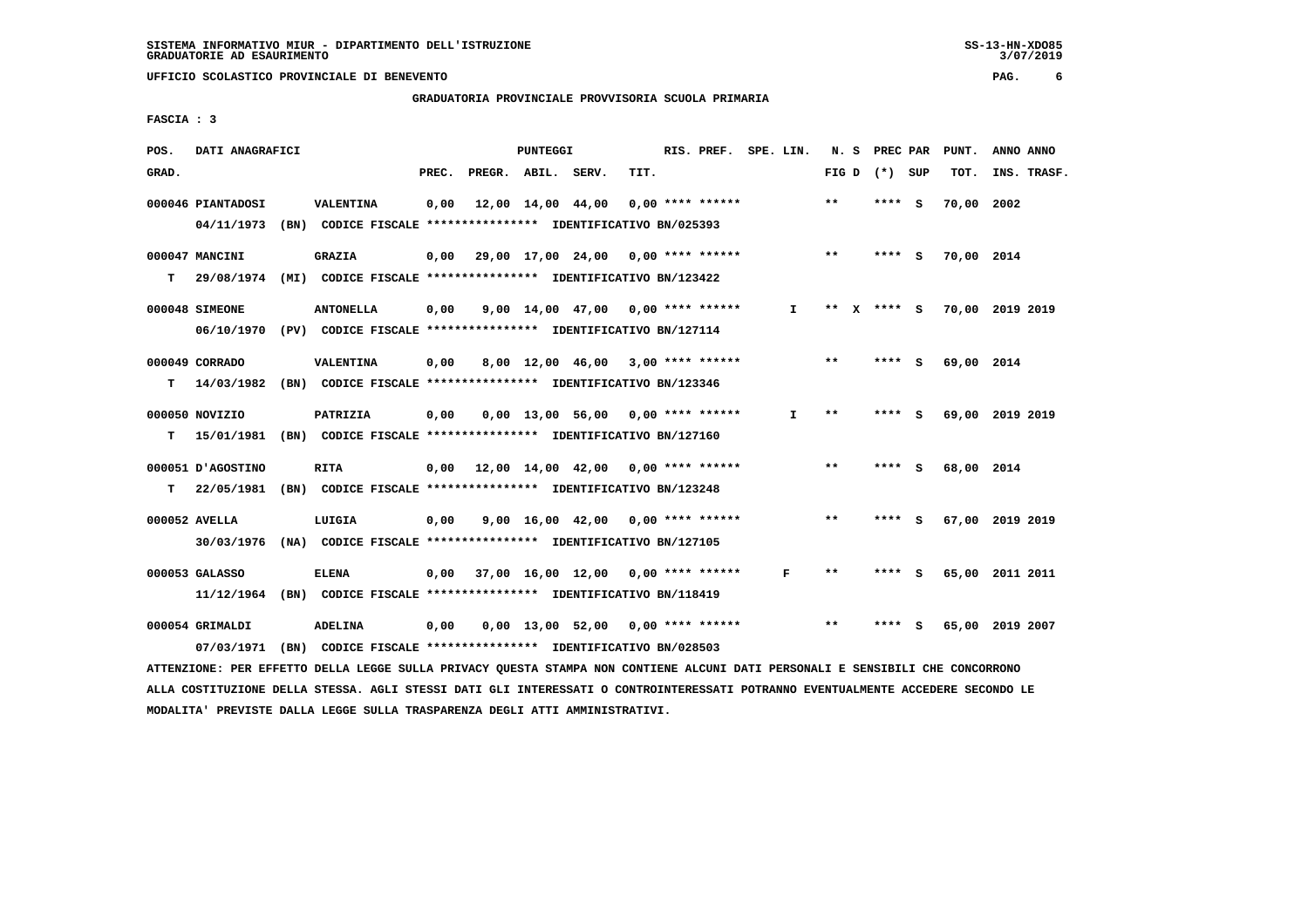**GRADUATORIA PROVINCIALE PROVVISORIA SCUOLA PRIMARIA**

 **FASCIA : 3**

| POS.         | DATI ANAGRAFICI   |                                                                          |       |                                           | PUNTEGGI |                                      |      | RIS. PREF.         | SPE. LIN. |              | N. S    | PREC PAR        | PUNT.      | ANNO ANNO       |
|--------------|-------------------|--------------------------------------------------------------------------|-------|-------------------------------------------|----------|--------------------------------------|------|--------------------|-----------|--------------|---------|-----------------|------------|-----------------|
| GRAD.        |                   |                                                                          | PREC. | PREGR. ABIL. SERV.                        |          |                                      | TIT. |                    |           |              |         | FIG D $(*)$ SUP | TOT.       | INS. TRASF.     |
|              | 000055 PACELLI    | <b>DANIELA</b>                                                           | 0,00  |                                           |          | $6,00$ 15,00 44,00                   |      | $0.00$ **** ****** |           | I.           | $* *$   | **** S          | 65,00      | 2019            |
|              | 13/08/1970        | (BN) CODICE FISCALE **************** IDENTIFICATIVO BN/123551            |       |                                           |          |                                      |      |                    |           |              |         |                 |            |                 |
|              | 000056 CALABRESE  | INES GIUSEPPI                                                            | 0.00  | 11,00 15,00 38,00 0,00 **** ******        |          |                                      |      |                    |           | I.           | $***$ X | $***$ S         |            | 64,00 2003 2003 |
|              | 19/08/1970        | (BN) CODICE FISCALE **************** IDENTIFICATIVO BN/025944            |       |                                           |          |                                      |      |                    |           |              |         |                 |            |                 |
|              | 000057 BERNARDO   | <b>FILOMENA</b>                                                          | 0,00  | 34,00 14,00 16,00 0,00 **** ******        |          |                                      |      |                    |           |              | $***$   | **** S          |            | 64,00 2019 2019 |
|              |                   | 22/12/1974 (CE) CODICE FISCALE *************** IDENTIFICATIVO BN/127107  |       |                                           |          |                                      |      |                    |           |              |         |                 |            |                 |
| 000058 LEO   |                   | <b>ALESSANDRA</b>                                                        | 0,00  |                                           |          | $3,00$ 12,00 42,00 6,00 **** ******  |      |                    |           |              | **      | **** S          | 63,00 2014 |                 |
| т            |                   | 21/01/1980 (LE) CODICE FISCALE *************** IDENTIFICATIVO BN/123474  |       |                                           |          |                                      |      |                    |           |              |         |                 |            |                 |
| 000059 MEOLA |                   | MILENA                                                                   |       | $0.00$ 11,00 13,00 32,00 7,00 **** ****** |          |                                      |      |                    |           |              | $**$    | **** S          | 63,00 2014 |                 |
| т            |                   | 14/03/1974 (BN) CODICE FISCALE *************** IDENTIFICATIVO BN/122688  |       |                                           |          |                                      |      |                    |           |              |         |                 |            |                 |
|              | 000060 PISCITELLI | MARIA                                                                    | 0,00  |                                           |          | $0.00$ 16.00 34.00 12.00 **** ****** |      |                    |           |              | $* *$   | **** S          | 62,00 2014 |                 |
| т            |                   | 09/03/1979 (CE) CODICE FISCALE **************** IDENTIFICATIVO BN/123293 |       |                                           |          |                                      |      |                    |           |              |         |                 |            |                 |
|              | 000061 PARADISI   | <b>ALBERTA</b>                                                           | 0,00  |                                           |          | $3,00$ 16,00 42,00 0,00 **** ******  |      |                    |           | $\mathbf{I}$ | $***$   | **** S          | 61,00 2007 |                 |
|              | 22/01/1966        | (NA) CODICE FISCALE **************** IDENTIFICATIVO BN/028683            |       |                                           |          |                                      |      |                    |           |              |         |                 |            |                 |
|              | 000062 GIAQUINTO  | <b>ANTONIETTA</b>                                                        | 0,00  |                                           |          | $3,00$ 15,00 40,00 3,00 **** ******  |      |                    |           |              | **      | **** S          | 61,00 2007 |                 |
|              | 25/12/1969        | (BN) CODICE FISCALE **************** IDENTIFICATIVO BN/028493            |       |                                           |          |                                      |      |                    |           |              |         |                 |            |                 |
|              | 000063 BONTIEMPO  | LUCIA                                                                    | 0,00  | 11,00 15,00 34,00 0,00 **** ******        |          |                                      |      |                    |           |              | **      | **** S          |            | 60,00 2007 2007 |
|              | 13/12/1965        | (BN) CODICE FISCALE **************** IDENTIFICATIVO BN/028222            |       |                                           |          |                                      |      |                    |           |              |         |                 |            |                 |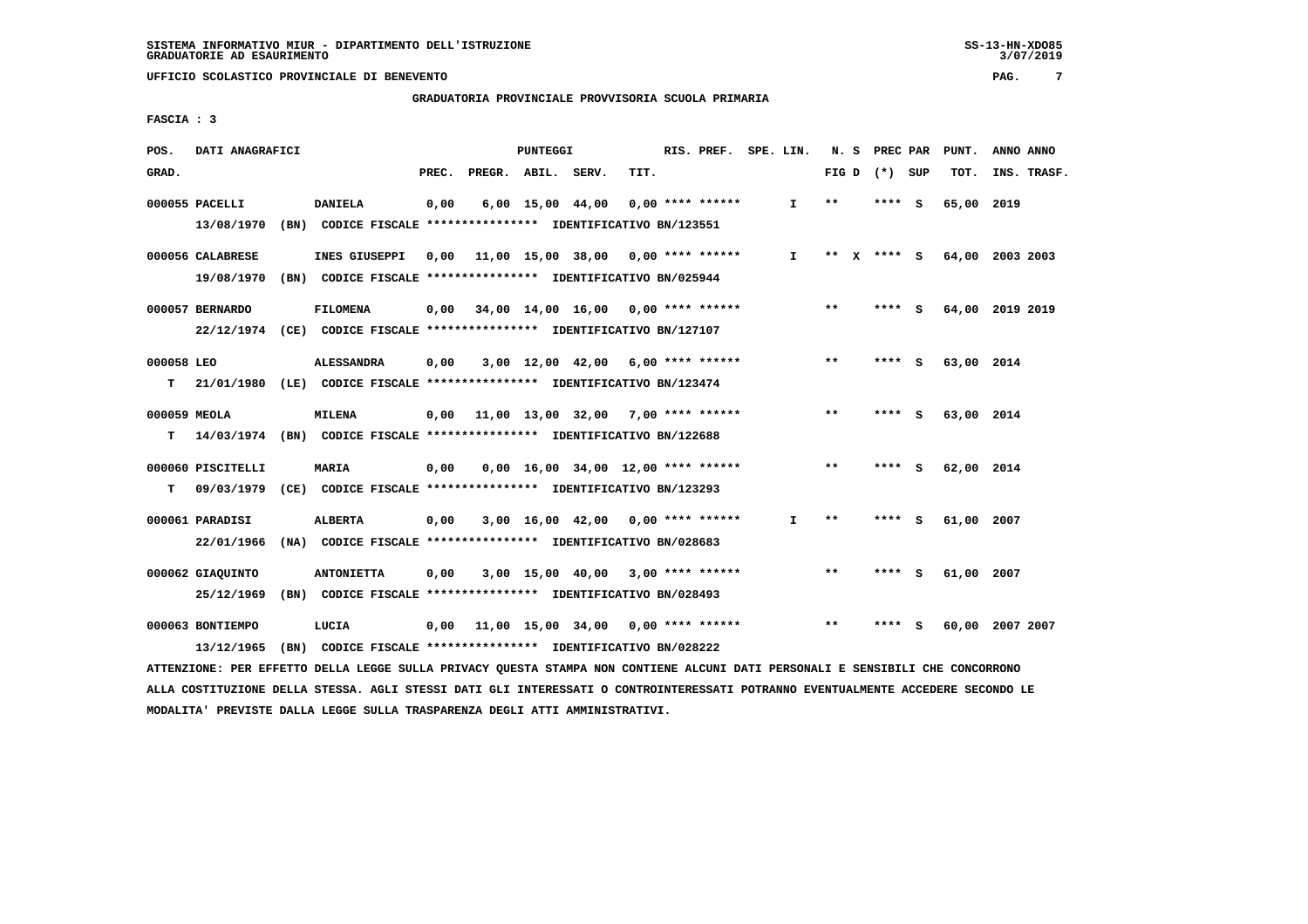**GRADUATORIA PROVINCIALE PROVVISORIA SCUOLA PRIMARIA**

 **FASCIA : 3**

| POS.         | DATI ANAGRAFICI   |                                                               |       |              | PUNTEGGI    |                                       |      | RIS. PREF.         | SPE. LIN. | N. S  | PREC PAR        |     | PUNT.      | ANNO ANNO       |
|--------------|-------------------|---------------------------------------------------------------|-------|--------------|-------------|---------------------------------------|------|--------------------|-----------|-------|-----------------|-----|------------|-----------------|
| GRAD.        |                   |                                                               | PREC. | PREGR. ABIL. |             | SERV.                                 | TIT. |                    |           |       | FIG D $(*)$ SUP |     | TOT.       | INS. TRASF.     |
|              | 000064 CASIERO    | <b>MARIA GRAZIA</b>                                           | 0,00  |              | 39,00 17,00 | 0,00                                  |      | $3,00$ **** ****** | I.        |       | ** X **** S     |     | 59,00      | 2011 2011       |
|              | 02/07/1969        | (BN) CODICE FISCALE *************** IDENTIFICATIVO BN/118344  |       |              |             |                                       |      |                    |           |       |                 |     |            |                 |
| 000065 CORBO |                   | <b>OLGA</b>                                                   | 0,00  |              |             | $0,00$ 15,00 36,00 6,00 **** ******   |      |                    |           |       | ** x **** S     |     |            | 57,00 2019 2019 |
|              | 29/06/1982        | (BN) CODICE FISCALE **************** IDENTIFICATIVO BN/127135 |       |              |             |                                       |      |                    |           |       |                 |     |            |                 |
|              | 000066 D'ANIELLO  | <b>STEFANIA</b>                                               | 0,00  |              |             | $0,00$ 14,00 36,00 6,00 **** ****** J |      |                    |           | $***$ | **** S          |     | 56,00 2014 |                 |
| т            | 31/05/1980        | (BN) CODICE FISCALE **************** IDENTIFICATIVO BN/123249 |       |              |             |                                       |      |                    |           |       |                 |     |            |                 |
| 000067 IZZO  |                   | PELLEGRINA                                                    | 0,00  |              |             | 9,00 14,00 30,00 3,00 **** ******     |      |                    |           | $**$  | ****            | - S | 56,00 2014 |                 |
| т            | 16/06/1979        | (BN) CODICE FISCALE **************** IDENTIFICATIVO BN/121126 |       |              |             |                                       |      |                    |           |       |                 |     |            |                 |
|              | 000068 CIULLO     | <b>MARIANNA</b>                                               | 0,00  |              |             | $0,00$ 11,00 42,00 3,00 **** ******   |      |                    |           | $***$ | **** S          |     |            | 56,00 2019 2019 |
|              | 03/04/1983        | (BN) CODICE FISCALE **************** IDENTIFICATIVO BN/127134 |       |              |             |                                       |      |                    |           |       |                 |     |            |                 |
|              | 000069 CASALE     | MICHELA ILARI                                                 | 0,00  |              |             | 3,00 17,00 30,00 6,00 **** ****** J   |      |                    |           | $***$ | ****            | - 5 |            | 56,00 2019 2019 |
|              | 20/05/1981        | (BN) CODICE FISCALE **************** IDENTIFICATIVO BN/127118 |       |              |             |                                       |      |                    |           |       |                 |     |            |                 |
| 000070 STASI |                   | <b>ELISABETTA</b>                                             | 0,00  |              |             | $0.00$ 13.00 42.00 0.00 **** ******   |      |                    |           | $* *$ | **** S          |     | 55,00 2014 |                 |
| т            | 17/07/1980        | (BN) CODICE FISCALE **************** IDENTIFICATIVO BN/120735 |       |              |             |                                       |      |                    |           |       |                 |     |            |                 |
|              | 000071 MERCORELLA | LUCIA ANNA                                                    | 0,00  |              |             | $0,00$ 13,00 42,00 0,00 **** ******   |      |                    |           | **    | **** S          |     |            | 55,00 2019 2019 |
| т            | 11/04/1961        | (BN) CODICE FISCALE **************** IDENTIFICATIVO BN/127154 |       |              |             |                                       |      |                    |           |       |                 |     |            |                 |
|              | 000072 CAPUANO    | ADRIANA                                                       | 0,00  |              |             | $0,00$ 14,00 38,00 3,00 **** ******   |      |                    | I.        | **    | ****            | - 5 | 55,00      | 2019            |
|              | 06/02/1971        | (BN) CODICE FISCALE **************** IDENTIFICATIVO BN/024997 |       |              |             |                                       |      |                    |           |       |                 |     |            |                 |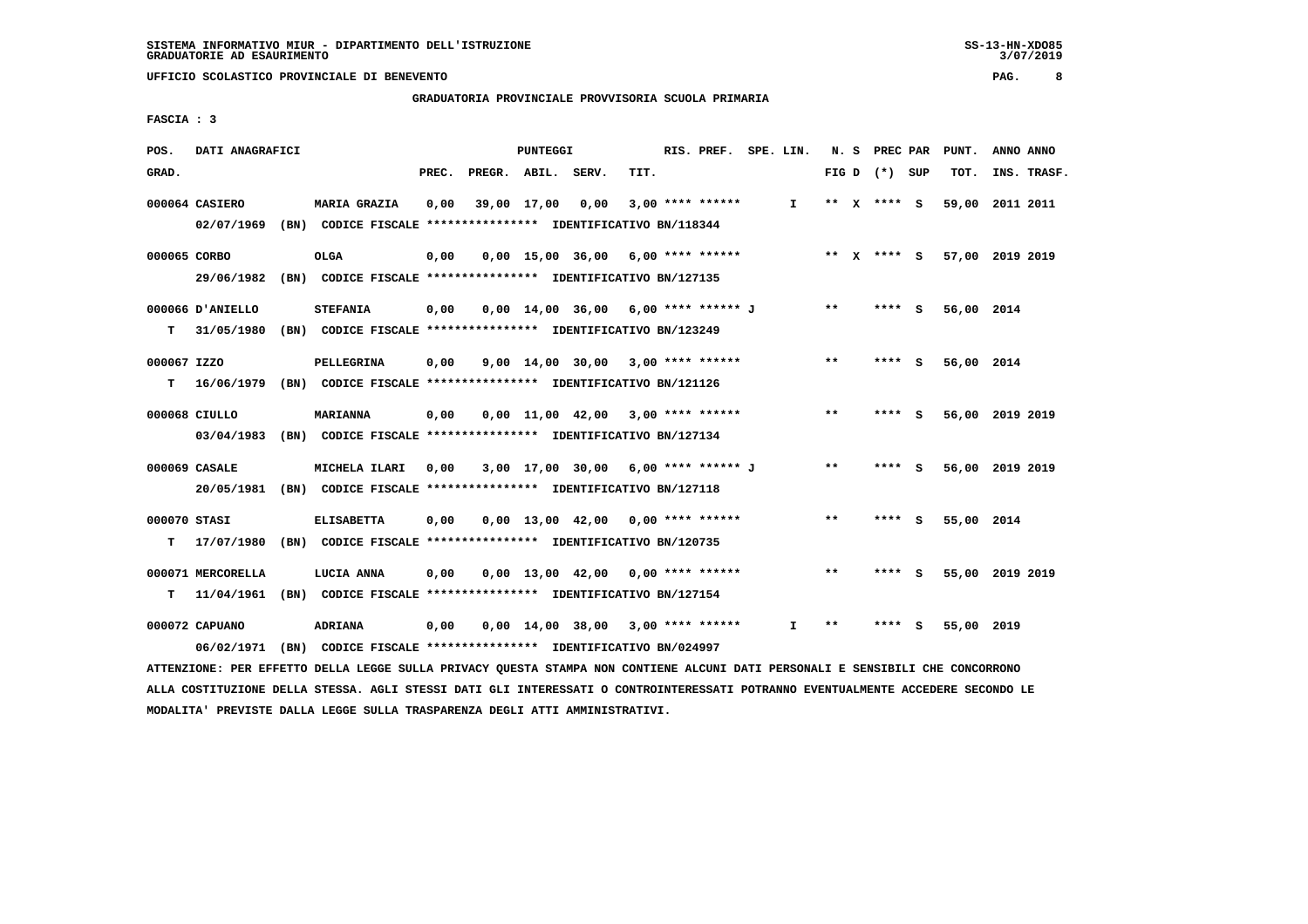**GRADUATORIA PROVINCIALE PROVVISORIA SCUOLA PRIMARIA**

 **FASCIA : 3**

| POS.        | DATI ANAGRAFICI                                                                            |                                                                                    |       |                    | PUNTEGGI |                                           |      | RIS. PREF. SPE. LIN. |              | N.S          | PREC PAR |     | PUNT.      | ANNO ANNO       |
|-------------|--------------------------------------------------------------------------------------------|------------------------------------------------------------------------------------|-------|--------------------|----------|-------------------------------------------|------|----------------------|--------------|--------------|----------|-----|------------|-----------------|
| GRAD.       |                                                                                            |                                                                                    | PREC. | PREGR. ABIL. SERV. |          |                                           | TIT. |                      |              | FIG D        | (*) SUP  |     | TOT.       | INS. TRASF.     |
| т           | 000073 NAPOLITANO<br>18/01/1982                                                            | <b>CARMELA</b><br>(BN) CODICE FISCALE **************** IDENTIFICATIVO BN/123425    | 0,00  |                    |          | 12,00 13,00 26,00                         |      | 3,00 **** ****** J   | $\mathbf{I}$ | $* *$        | **** S   |     | 54,00      | 2014            |
| т           | 000074 RADASSAO<br>16/03/1983                                                              | <b>GEMMA</b><br>(BN) CODICE FISCALE **************** IDENTIFICATIVO BN/127164      | 0,00  |                    |          | $0,00$ 18,00 36,00                        |      | 0,00 **** ******     |              | $***$        | **** S   |     |            | 54,00 2019 2019 |
|             | 000075 D'AVANZO<br>26/10/1978 (CE) CODICE FISCALE *************** IDENTIFICATIVO BN/028334 | ENZA                                                                               | 0,00  |                    |          | $0,00$ 15,00 38,00 0,00 **** ******       |      |                      | F            | $\star\star$ | **** S   |     | 53,00      | 2007 2007       |
| т           | 000076 CUSENZA<br>09/07/1978                                                               | <b>ROBERTA</b><br>(FG) CODICE FISCALE *************** IDENTIFICATIVO BN/123414     | 0,00  |                    |          | $0,00$ 12,00 38,00 3,00 **** ******       |      |                      |              | **           | $***$ S  |     | 53,00 2014 |                 |
| т           | 000077 OROPALLO<br>04/02/1983                                                              | <b>ALESSANDRA</b><br>(BN) CODICE FISCALE **************** IDENTIFICATIVO BN/123497 | 0,00  |                    |          | $9.00$ 13.00 28.00 3.00 **** ******       |      |                      |              | **           | **** S   |     | 53,00 2014 |                 |
| т           | 000078 CAPITANIO<br>12/05/1980                                                             | <b>STEFANIA</b><br>(BN) CODICE FISCALE **************** IDENTIFICATIVO BN/123241   | 0,00  |                    |          | 3,00 14,00 36,00 0,00 **** ****** J       |      |                      |              | $***$        | $***$ S  |     | 53,00 2014 |                 |
| т           | 000079 TARANTINO<br>17/04/1980                                                             | <b>TERESA</b><br>(BN) CODICE FISCALE **************** IDENTIFICATIVO BN/121173     |       |                    |          | $0,00$ 12,00 11,00 30,00 0,00 **** ****** |      |                      |              | $***$        | **** S   |     | 53,00 2014 |                 |
| 000080 MAIO | 12/08/1961 (BN) CODICE FISCALE *************** IDENTIFICATIVO BN/020750                    | <b>STEFANIA</b>                                                                    | 0,00  | 38,00 15,00        |          | 0,00                                      |      | $0.00$ **** ******   | I.           | $* *$        | ****     | - 5 | 53,00 2019 |                 |
|             | 000081 CALIFRI<br>09/06/1963 (SA) CODICE FISCALE *************** IDENTIFICATIVO BN/024962  | <b>FIORELLA</b>                                                                    | 0,00  |                    |          | $6,00 \quad 16,00 \quad 30,00$            |      | $0.00$ **** ******   | I.           | $* *$        | ****     | s   | 52,00      | 2002            |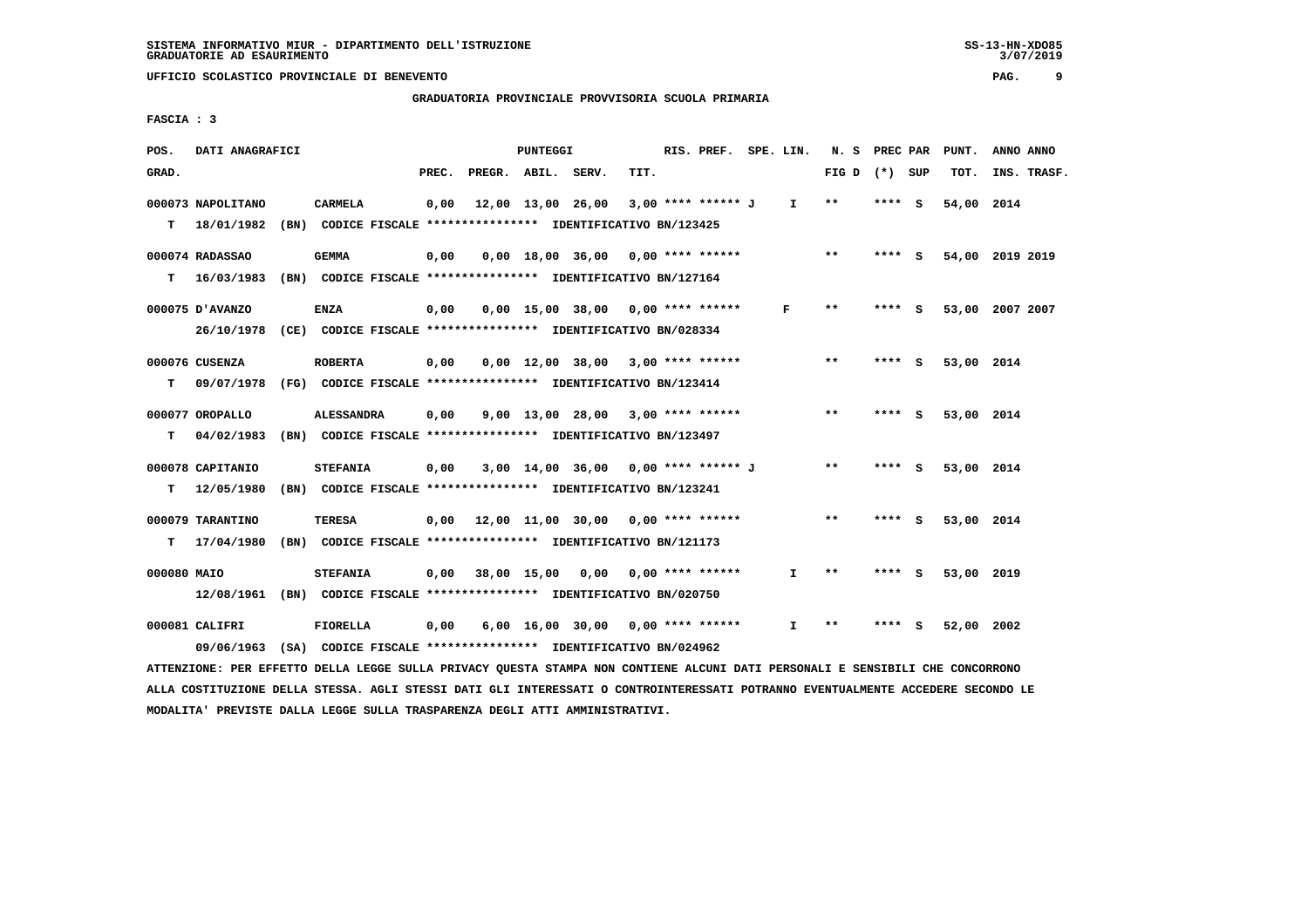**UFFICIO SCOLASTICO PROVINCIALE DI BENEVENTO PAG. 10**

### **GRADUATORIA PROVINCIALE PROVVISORIA SCUOLA PRIMARIA**

 **FASCIA : 3**

| POS.         | DATI ANAGRAFICI    |                                                                                                                               |      |                          | PUNTEGGI |                                     |      | RIS. PREF. SPE. LIN. |              |                 |         | N. S PREC PAR PUNT. | ANNO ANNO       |  |
|--------------|--------------------|-------------------------------------------------------------------------------------------------------------------------------|------|--------------------------|----------|-------------------------------------|------|----------------------|--------------|-----------------|---------|---------------------|-----------------|--|
| GRAD.        |                    |                                                                                                                               |      | PREC. PREGR. ABIL. SERV. |          |                                     | TIT. |                      |              | FIG D $(*)$ SUP |         | TOT.                | INS. TRASF.     |  |
|              | 000082 MASONE      | LAURA                                                                                                                         | 0,00 |                          |          | $3,00$ 14,00 32,00 3,00 **** ****** |      |                      |              | $* *$           | **** S  |                     | 52,00 2004 2004 |  |
|              |                    | 21/04/1972 (BN) CODICE FISCALE *************** IDENTIFICATIVO BN/026357                                                       |      |                          |          |                                     |      |                      |              |                 |         |                     |                 |  |
|              | 000083 PUZELLA     | <b>ANNA</b>                                                                                                                   | 0,00 |                          |          | $0,00$ 13,00 36,00 3,00 **** ****** |      |                      | I.           | $* *$           | **** S  | 52,00 2014          |                 |  |
|              |                    | T 21/07/1982 (BN) CODICE FISCALE *************** IDENTIFICATIVO BN/123337                                                     |      |                          |          |                                     |      |                      |              |                 |         |                     |                 |  |
|              | 000084 MAGLIONE    | <b>DIANA</b>                                                                                                                  | 0,00 |                          |          | 0,00 15,00 36,00 0,00 **** ****** J |      |                      |              | $* *$           | $***$ S | 51,00 2014          |                 |  |
| T.           |                    | 29/05/1981 (BN) CODICE FISCALE **************** IDENTIFICATIVO BN/121296                                                      |      |                          |          |                                     |      |                      |              |                 |         |                     |                 |  |
|              | 000085 DALOIA      | PIERPAOLA                                                                                                                     | 0,00 |                          |          | $3,00$ 12,00 36,00 0,00 **** ****** |      |                      |              | $***$           | **** S  | 51,00 2014          |                 |  |
|              |                    | T 28/06/1976 (BN) CODICE FISCALE *************** IDENTIFICATIVO BN/123503                                                     |      |                          |          |                                     |      |                      |              |                 |         |                     |                 |  |
| 000086 MUSTO |                    | <b>GIUSEPPINA</b>                                                                                                             | 0,00 |                          |          | $3,00$ 15,00 32,00 0,00 **** ****** |      |                      | F            | $* *$           | **** S  |                     | 50,00 2007 2007 |  |
|              |                    | 24/10/1973 (EE) CODICE FISCALE *************** IDENTIFICATIVO BN/028631                                                       |      |                          |          |                                     |      |                      |              |                 |         |                     |                 |  |
|              | 000087 DE IANNI    | <b>ANTONELLA</b>                                                                                                              | 0.00 |                          |          |                                     |      |                      |              | $**$            | **** S  | 50,00 2014          |                 |  |
| т            | 13/06/1979         | (BN) CODICE FISCALE **************** IDENTIFICATIVO BN/121247                                                                 |      |                          |          |                                     |      |                      |              |                 |         |                     |                 |  |
|              | 000088 CAVIASCA    | <b>IVANA</b>                                                                                                                  | 0,00 |                          |          | 6,00 14,00 24,00 6,00 **** ****** J |      |                      | $\mathbf{I}$ | $* *$           | **** S  | 50,00 2019          |                 |  |
| т            |                    | 26/06/1973 (BN) CODICE FISCALE **************** IDENTIFICATIVO BN/122400                                                      |      |                          |          |                                     |      |                      |              |                 |         |                     |                 |  |
|              | 000089 MANCANIELLO | <b>CARMEN</b>                                                                                                                 | 0,00 |                          |          | $0,00$ 11,00 38,00 0,00 **** ****** |      |                      |              | $***$           | $***$ S | 49,00 2014          |                 |  |
| т            |                    | 04/08/1982 (EE) CODICE FISCALE **************** IDENTIFICATIVO BN/123253                                                      |      |                          |          |                                     |      |                      |              |                 |         |                     |                 |  |
| 000090 FUSCO |                    | <b>RENZA</b>                                                                                                                  | 0,00 |                          |          | 38,00 11,00 0,00 0,00 **** ******   |      |                      |              | $***$           | **** S  | 49,00 2014          |                 |  |
| т            | 05/04/1960         | (BN) CODICE FISCALE **************** IDENTIFICATIVO BN/123467                                                                 |      |                          |          |                                     |      |                      |              |                 |         |                     |                 |  |
|              |                    | ATTENZIONE: PER EFFETTO DELLA LEGGE SULLA PRIVACY OUESTA STAMPA NON CONTIENE ALCUNI DATI PERSONALI E SENSIBILI CHE CONCORRONO |      |                          |          |                                     |      |                      |              |                 |         |                     |                 |  |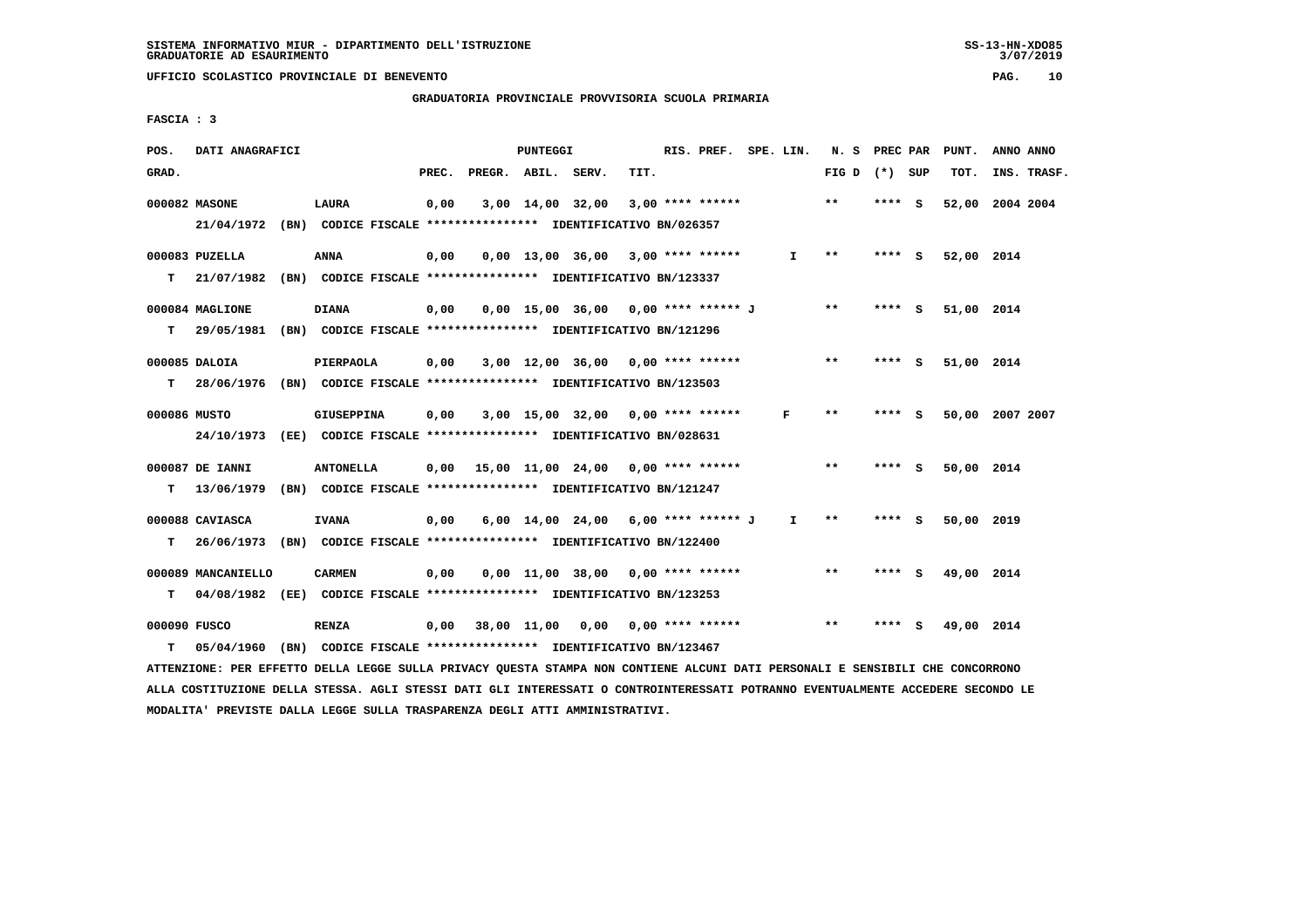**UFFICIO SCOLASTICO PROVINCIALE DI BENEVENTO PAG. 11**

 **GRADUATORIA PROVINCIALE PROVVISORIA SCUOLA PRIMARIA**

 **FASCIA : 3**

| POS.         | DATI ANAGRAFICI   |                                                               |       |                    | PUNTEGGI |                                           |      | RIS. PREF. SPE. LIN. |    |         | N. S PREC PAR   | PUNT.      | ANNO ANNO                   |
|--------------|-------------------|---------------------------------------------------------------|-------|--------------------|----------|-------------------------------------------|------|----------------------|----|---------|-----------------|------------|-----------------------------|
| GRAD.        |                   |                                                               | PREC. | PREGR. ABIL. SERV. |          |                                           | TIT. |                      |    |         | FIG D $(*)$ SUP | TOT.       | INS. TRASF.                 |
|              | 000091 BELPERIO   | <b>DANIELA</b>                                                | 0,00  |                    |          | $0,00$ 13,00 32,00                        |      | $3,00$ **** ******   |    | **      | **** S          | 48,00 2014 |                             |
| т            | 23/11/1979        | (BN) CODICE FISCALE **************** IDENTIFICATIVO BN/121252 |       |                    |          |                                           |      |                      |    |         |                 |            |                             |
|              | 000092 MEGLIO     | <b>CRISTINA</b>                                               | 0,00  |                    |          | 0,00 12,00 36,00 0,00 **** ****** J       |      |                      |    | $* *$   | $***$ S         | 48,00 2014 |                             |
| T.           | 07/12/1982        | (BN) CODICE FISCALE **************** IDENTIFICATIVO BN/123230 |       |                    |          |                                           |      |                      |    |         |                 |            |                             |
| 000093 ROCCO |                   | LUCIA                                                         |       |                    |          | $0,00$ 12,00 11,00 25,00 0,00 **** ****** |      |                      |    | $***$   | **** S          | 48,00 2014 |                             |
|              | 19/12/1975        | (BN) CODICE FISCALE **************** IDENTIFICATIVO BN/123190 |       |                    |          |                                           |      |                      |    |         |                 |            |                             |
|              | 000094 POLLASTRO  | CARMINE                                                       | 0,00  |                    |          | 30,00 15,00 0,00 3,00 **** ******         |      |                      |    |         |                 |            | ** X **** S 48,00 2019 2019 |
|              | 07/11/1968        | (BN) CODICE FISCALE **************** IDENTIFICATIVO BN/127163 |       |                    |          |                                           |      |                      |    |         |                 |            |                             |
|              | 000095 COLANTUONI | <b>FRANCESCA</b>                                              | 0,00  |                    |          | $3,00$ 16,00 29,00 0,00 **** ******       |      |                      | I. | $* *$   | **** S          | 48,00 2019 |                             |
|              | 04/10/1964        | (BN) CODICE FISCALE **************** IDENTIFICATIVO BN/020699 |       |                    |          |                                           |      |                      |    |         |                 |            |                             |
|              | 000096 DI NUZZO   | <b>MARIA</b>                                                  | 0,00  |                    |          | $3,00$ 13,00 31,00 0,00 **** ******       |      |                      |    | $* *$   | $***$ S         | 47,00 2002 |                             |
|              | 09/05/1969        | (BN) CODICE FISCALE **************** IDENTIFICATIVO BN/025020 |       |                    |          |                                           |      |                      |    |         |                 |            |                             |
|              | 000097 COCCHIARO  | <b>FRANCESCA</b>                                              | 0.00  |                    |          | $0,00$ 14,00 30,00 3,00 **** ******       |      |                      |    | $**$    | **** S          | 47,00 2014 |                             |
| т            | 23/03/1982        | (BN) CODICE FISCALE **************** IDENTIFICATIVO BN/121138 |       |                    |          |                                           |      |                      |    |         |                 |            |                             |
|              | 000098 MAURIELLO  | CARMELA                                                       | 0.00  | 11,00              |          | $0,00$ 30,00 6,00 **** ****** J L         |      |                      |    | $* *$   | **** S          | 47,00 2014 |                             |
| т            | 10/05/1983        | (BN) CODICE FISCALE **************** IDENTIFICATIVO BN/123458 |       |                    |          |                                           |      |                      |    |         |                 |            |                             |
|              | 000099 DANIELLO   | GIUSY                                                         | 0,00  |                    |          | $3,00$ 17,00 24,00 3,00 **** ******       |      |                      |    | $***$ X | **** S          | 47,00 2014 |                             |
| т            | 07/10/1983        | (BN) CODICE FISCALE **************** IDENTIFICATIVO BN/123392 |       |                    |          |                                           |      |                      |    |         |                 |            |                             |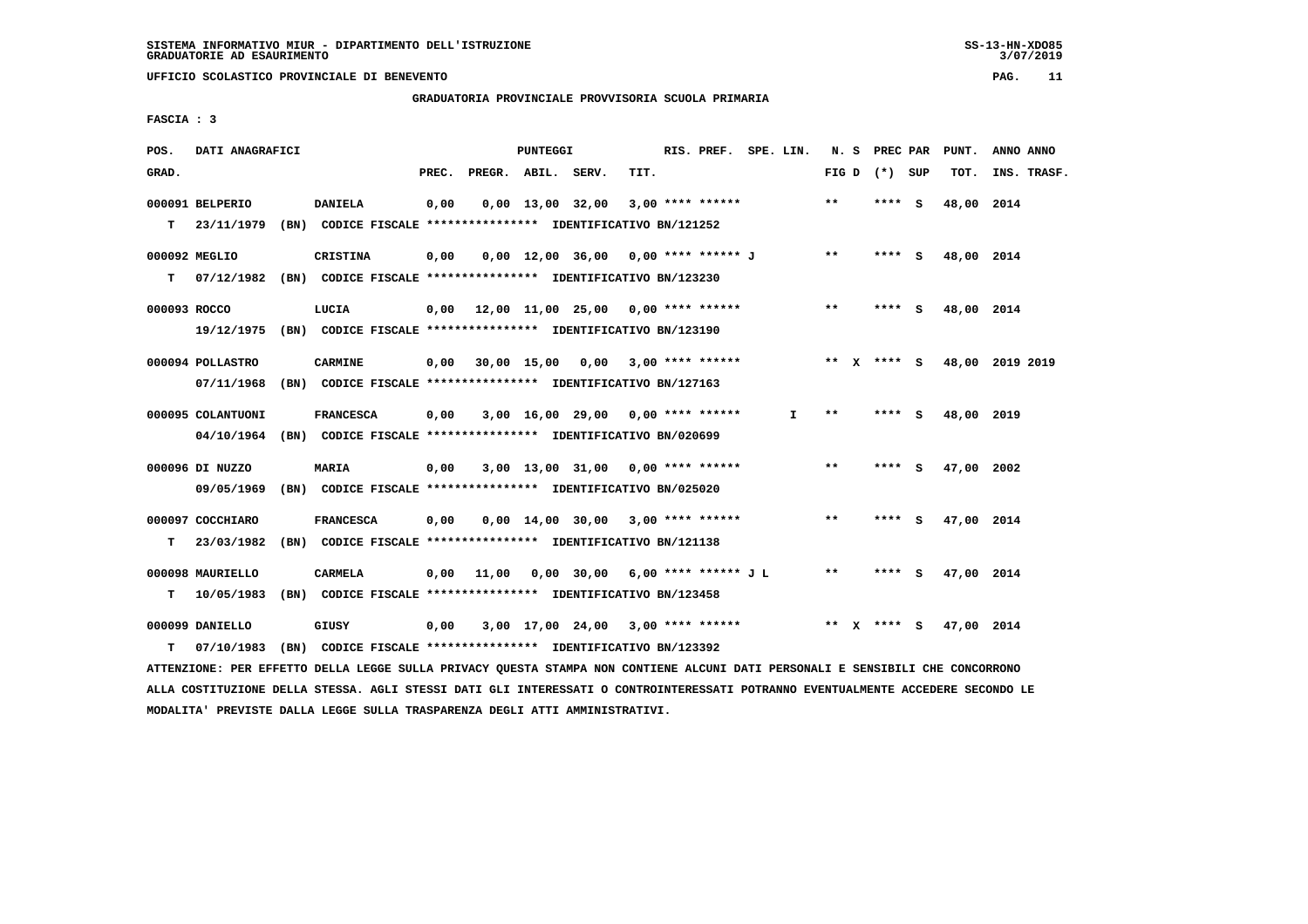#### **GRADUATORIA PROVINCIALE PROVVISORIA SCUOLA PRIMARIA**

 **FASCIA : 3**

| POS.  | DATI ANAGRAFICI                                                                                                               |                   |       |                    | <b>PUNTEGGI</b> |                                                               |      | RIS. PREF. SPE. LIN. |              |       | N. S PREC PAR   |          | PUNT.      | ANNO ANNO   |
|-------|-------------------------------------------------------------------------------------------------------------------------------|-------------------|-------|--------------------|-----------------|---------------------------------------------------------------|------|----------------------|--------------|-------|-----------------|----------|------------|-------------|
| GRAD. |                                                                                                                               |                   | PREC. | PREGR. ABIL. SERV. |                 |                                                               | TIT. |                      |              |       | FIG D $(*)$ SUP |          | TOT.       | INS. TRASF. |
|       | 000100 PERRIELLO                                                                                                              | <b>ANTONELLA</b>  | 0,00  |                    |                 | $0,00$ 15,00 30,00                                            |      | $0.00$ **** ******   |              |       | ** $X$ **** S   |          | 45,00 2014 |             |
|       | 25/08/1983                                                                                                                    |                   |       |                    |                 | (BN) CODICE FISCALE **************** IDENTIFICATIVO BN/120920 |      |                      |              |       |                 |          |            |             |
|       | 000101 SEVERINI                                                                                                               | <b>ASSUNTA</b>    | 0,00  |                    |                 | $0,00$ 14,00 28,00 3,00 **** ******                           |      |                      |              | $***$ | **** S          |          | 45,00 2019 |             |
|       | 28/03/1967 (BN) CODICE FISCALE *************** IDENTIFICATIVO BN/025460                                                       |                   |       |                    |                 |                                                               |      |                      |              |       |                 |          |            |             |
|       | 000102 CATILLO                                                                                                                | <b>ROSA</b>       | 0,00  |                    |                 | 3,00 11,00 24,00 6,00 **** ****** J                           |      |                      | $\mathbf{I}$ | $* *$ | ****            | <b>S</b> | 44,00 2014 |             |
| т     | 08/04/1967 (EE) CODICE FISCALE *************** IDENTIFICATIVO BN/120817                                                       |                   |       |                    |                 |                                                               |      |                      |              |       |                 |          |            |             |
|       | 000103 FRANCO                                                                                                                 | <b>ALESSANDRA</b> | 0.00  |                    |                 | $0,00$ 13,00 22,00 9,00 **** ****** J                         |      |                      |              | $* *$ | $***$ S         |          | 44,00 2014 |             |
| т     | 24/08/1973 (BN) CODICE FISCALE **************** IDENTIFICATIVO BN/123491                                                      |                   |       |                    |                 |                                                               |      |                      |              |       |                 |          |            |             |
|       | 000104 DE CRISTOFARO                                                                                                          | <b>SARA</b>       | 0,00  |                    |                 | 3,00 16,00 24,00 0,00 **** ******                             |      |                      | I.           | $* *$ | $***$ S         |          | 43,00 2014 |             |
| т     | 17/05/1983 (BN) CODICE FISCALE *************** IDENTIFICATIVO BN/122355                                                       |                   |       |                    |                 |                                                               |      |                      |              |       |                 |          |            |             |
|       | 000105 MORGANELLA                                                                                                             | <b>CARMELA</b>    | 0,00  |                    |                 | $6,00$ 13,00 24,00 0,00 **** ******                           |      |                      |              | **    | **** S          |          | 43,00 2014 |             |
| т     | 03/10/1980 (BN) CODICE FISCALE **************** IDENTIFICATIVO BN/127076                                                      |                   |       |                    |                 |                                                               |      |                      |              |       |                 |          |            |             |
|       | 000106 IUORIO                                                                                                                 | <b>ANTONELLA</b>  | 0,00  |                    |                 | 0,00 18,00 24,00 0,00 **** ****** J                           |      |                      |              | **    | ****            | - 5      | 42,00 2014 |             |
| т     | 13/06/1982 (BN) CODICE FISCALE *************** IDENTIFICATIVO BN/121760                                                       |                   |       |                    |                 |                                                               |      |                      |              |       |                 |          |            |             |
|       | 000107 AZZARUOLO                                                                                                              | <b>DANIELA</b>    | 0.00  |                    |                 | $9,00$ 18,00 12,00 3,00 **** ******                           |      |                      |              | $* *$ | ****            | - 5      | 42,00 2014 |             |
| т     | 12/10/1983                                                                                                                    |                   |       |                    |                 | (BN) CODICE FISCALE **************** IDENTIFICATIVO BN/121568 |      |                      |              |       |                 |          |            |             |
|       | 000108 DE MASI                                                                                                                | <b>MARILISA</b>   | 0,00  |                    |                 | $0.00$ 18.00 20.00 3.00 **** ******                           |      |                      |              | $***$ | $***$ S         |          | 41,00 2014 |             |
| т     | 12/12/1983 (BN) CODICE FISCALE **************** IDENTIFICATIVO BN/121143                                                      |                   |       |                    |                 |                                                               |      |                      |              |       |                 |          |            |             |
|       | AFFENITIONS. ORD REPERT A TROOD OUTLE A DITURCY OURGES CEANDS MON CONTIBUTE SIGURIT DATE DROOMSIT R CENCIDITIT CUR CONCORDONO |                   |       |                    |                 |                                                               |      |                      |              |       |                 |          |            |             |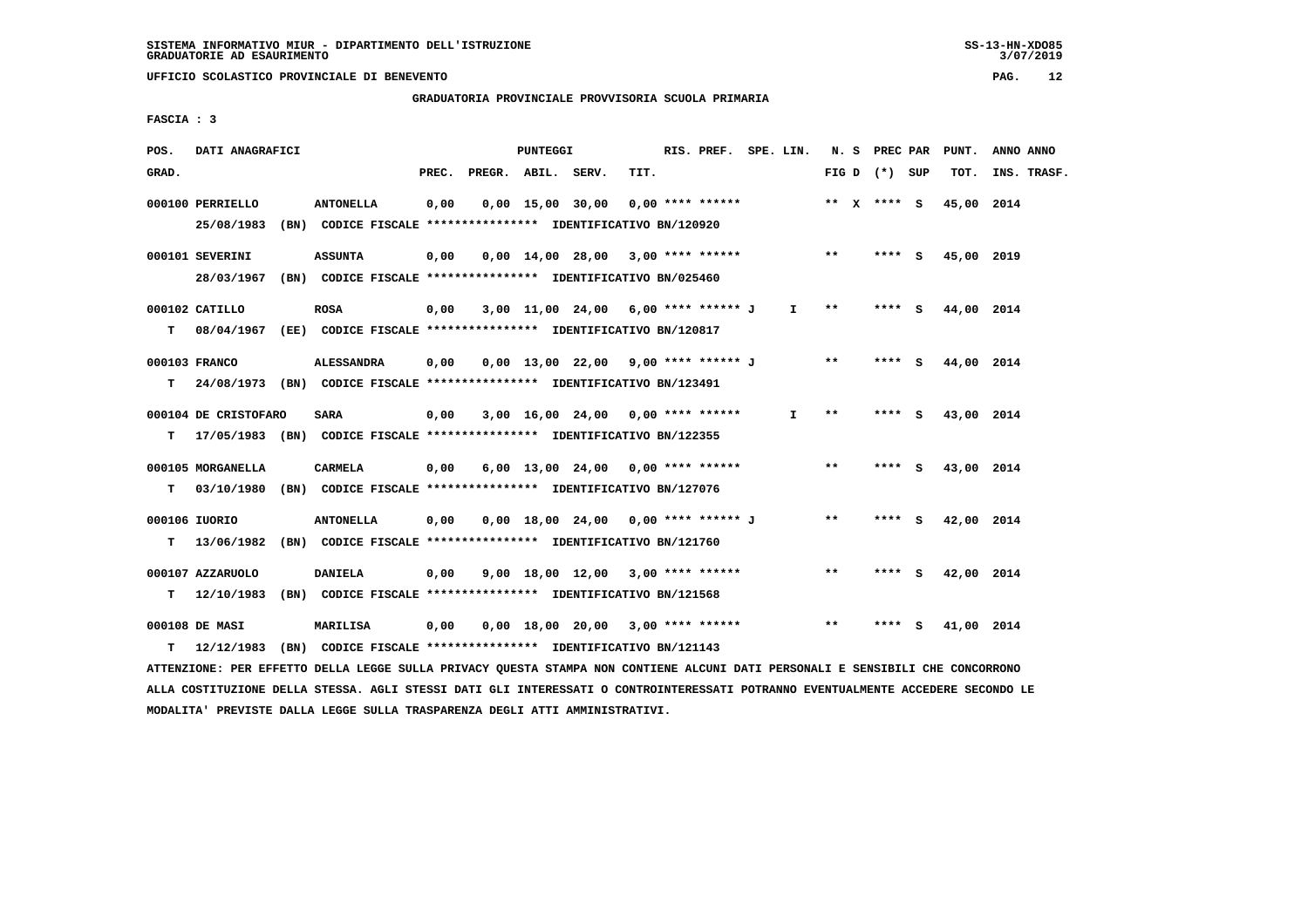**GRADUATORIA PROVINCIALE PROVVISORIA SCUOLA PRIMARIA**

 **FASCIA : 3**

| POS.  | DATI ANAGRAFICI     |                                                                          |       |                    | <b>PUNTEGGI</b> |                    |                                     | RIS. PREF. SPE. LIN. |                 | N. S PREC PAR |     | PUNT.                  | ANNO ANNO       |
|-------|---------------------|--------------------------------------------------------------------------|-------|--------------------|-----------------|--------------------|-------------------------------------|----------------------|-----------------|---------------|-----|------------------------|-----------------|
| GRAD. |                     |                                                                          | PREC. | PREGR. ABIL. SERV. |                 |                    | TIT.                                |                      | FIG D $(*)$ SUP |               |     | TOT.                   | INS. TRASF.     |
|       | 000109 D'ALESSIO    | LINA                                                                     | 0,00  |                    |                 | $0,00$ 15,00 25,00 | $0,00$ **** ******                  | $\mathbf{I}$         | $***$           | ****          | ్   | 40,00 2007             |                 |
|       | 13/11/1963          | (BN) CODICE FISCALE **************** IDENTIFICATIVO BN/028337            |       |                    |                 |                    |                                     |                      |                 |               |     |                        |                 |
|       | 000110 LONGOBARDI   | ELEONORA PINA                                                            | 0,00  |                    |                 |                    | 17,00 14,00 6,00 3,00 **** ******   | I.                   |                 |               |     | ** X **** S 40,00 2014 |                 |
| т     | 03/09/1983          | (BN) CODICE FISCALE *************** IDENTIFICATIVO BN/123475             |       |                    |                 |                    |                                     |                      |                 |               |     |                        |                 |
|       | 000111 PAGNOZZI     | COSTANTINO                                                               | 0,00  |                    |                 |                    | $3,00$ 13,00 24,00 0,00 **** ****** |                      | $***$           | **** S        |     | 40,00 2014             |                 |
| т     | 23/05/1976          | (BN) CODICE FISCALE **************** IDENTIFICATIVO BN/120645            |       |                    |                 |                    |                                     |                      |                 |               |     |                        |                 |
|       | 000112 COMPARE      | <b>GIOVANNA</b>                                                          | 0,00  |                    |                 |                    | $3,00$ 18,00 16,00 3,00 **** ****** |                      | $* *$           | **** S        |     | 40,00 2014             |                 |
| т     | 10/01/1979          | (BN) CODICE FISCALE **************** IDENTIFICATIVO BN/122277            |       |                    |                 |                    |                                     |                      |                 |               |     |                        |                 |
|       | 000113 DAMIANO      | MARILENA                                                                 | 0,00  |                    |                 |                    | $0.00$ 12.00 19.00 9.00 **** ****** |                      | **              | **** S        |     | 40,00 2014             |                 |
| т     |                     | 08/03/1971 (AV) CODICE FISCALE **************** IDENTIFICATIVO BN/121062 |       |                    |                 |                    |                                     |                      |                 |               |     |                        |                 |
|       | 000114 ORLANDO      | <b>ANTONIA</b>                                                           | 0,00  |                    |                 |                    | $0,00$ 14,00 26,00 0,00 **** ****** |                      | $\star\star$    | **** S        |     | 40,00 2014             |                 |
| т     | 12/05/1979          | (BN) CODICE FISCALE **************** IDENTIFICATIVO BN/121081            |       |                    |                 |                    |                                     |                      |                 |               |     |                        |                 |
|       | 000115 SANTAGATA    | <b>FILOMENA</b>                                                          | 0,00  |                    |                 |                    | $4,00$ 12,00 24,00 0,00 **** ****** |                      | $* *$           | **** S        |     |                        | 40,00 2019 2019 |
| т     | 23/07/1981          | (CE) CODICE FISCALE **************** IDENTIFICATIVO BN/127169            |       |                    |                 |                    |                                     |                      |                 |               |     |                        |                 |
|       | 000116 REFRUGA      | <b>SILVANA</b>                                                           | 0,00  |                    |                 |                    | $3,00$ 14,00 22,00 0,00 **** ****** |                      | **              | **** S        |     | 39,00 2014             |                 |
| т     | 28/10/1980          | (BN) CODICE FISCALE **************** IDENTIFICATIVO BN/121477            |       |                    |                 |                    |                                     |                      |                 |               |     |                        |                 |
|       | 000117 DI BENEDETTO | <b>CONCETTA</b>                                                          | 0,00  |                    |                 |                    | $0,00$ 12,00 24,00 3,00 **** ****** |                      | $* *$           | ****          | - S | 39,00 2014             |                 |
| т     |                     | 21/05/1981 (BN) CODICE FISCALE *************** IDENTIFICATIVO BN/120732  |       |                    |                 |                    |                                     |                      |                 |               |     |                        |                 |

 **ATTENZIONE: PER EFFETTO DELLA LEGGE SULLA PRIVACY QUESTA STAMPA NON CONTIENE ALCUNI DATI PERSONALI E SENSIBILI CHE CONCORRONO ALLA COSTITUZIONE DELLA STESSA. AGLI STESSI DATI GLI INTERESSATI O CONTROINTERESSATI POTRANNO EVENTUALMENTE ACCEDERE SECONDO LE MODALITA' PREVISTE DALLA LEGGE SULLA TRASPARENZA DEGLI ATTI AMMINISTRATIVI.**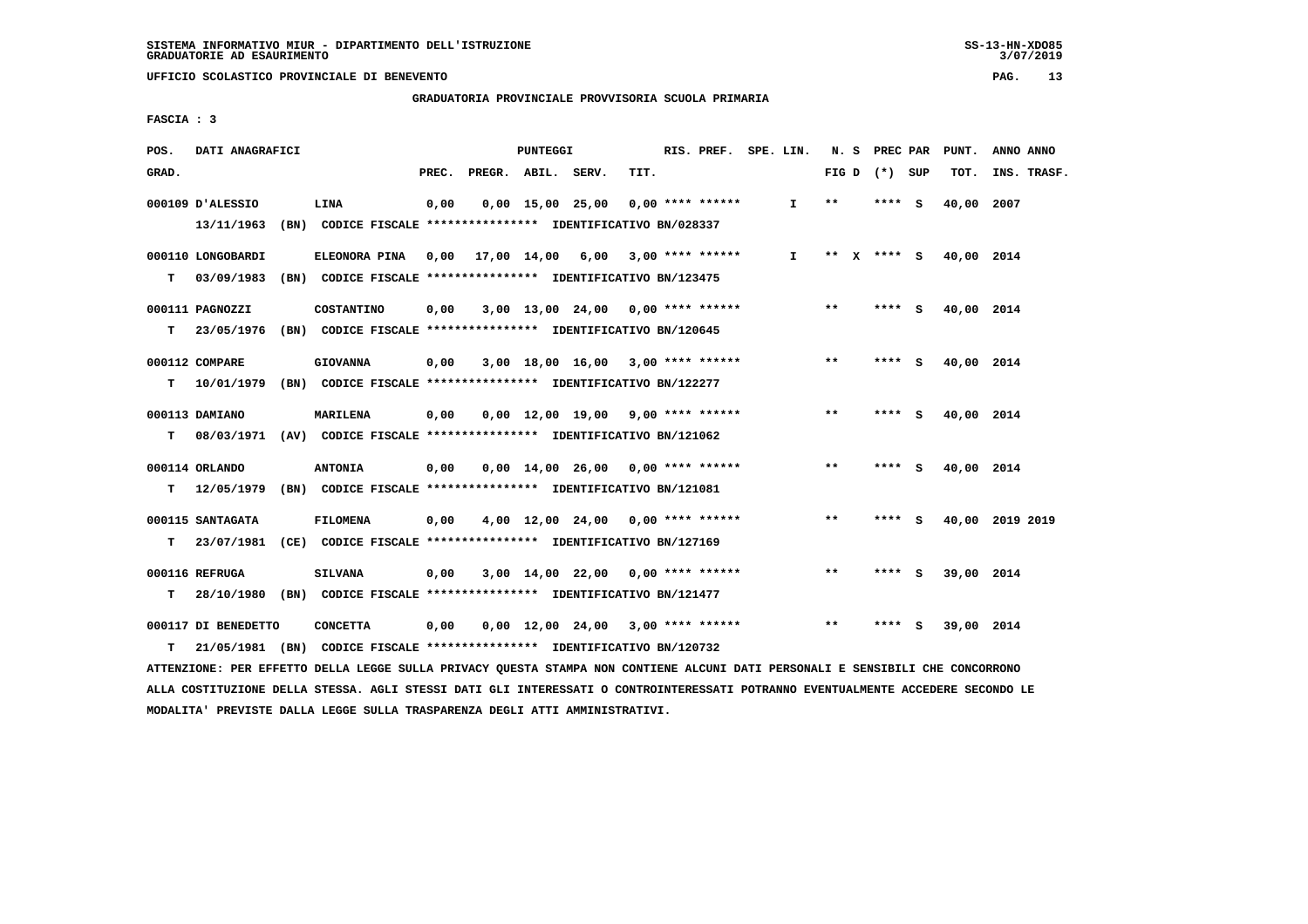**UFFICIO SCOLASTICO PROVINCIALE DI BENEVENTO PAG. 14**

 **GRADUATORIA PROVINCIALE PROVVISORIA SCUOLA PRIMARIA**

 **FASCIA : 3**

| POS.         | DATI ANAGRAFICI      |                                                                                                                               |       |                    | PUNTEGGI |                        |                                           |                    | RIS. PREF. SPE. LIN. | N. S PREC PAR     |        |     | PUNT.      | ANNO ANNO       |
|--------------|----------------------|-------------------------------------------------------------------------------------------------------------------------------|-------|--------------------|----------|------------------------|-------------------------------------------|--------------------|----------------------|-------------------|--------|-----|------------|-----------------|
| GRAD.        |                      |                                                                                                                               | PREC. | PREGR. ABIL. SERV. |          |                        | TIT.                                      |                    |                      | FIG $D$ $(*)$ SUP |        |     | TOT.       | INS. TRASF.     |
|              | 000118 IADANZA       | <b>IMMACOLATA</b>                                                                                                             | 0,00  |                    |          | $0,00$ $14,00$ $25,00$ |                                           | $0.00$ **** ****** |                      | $**$              | ****   | - S | 39,00 2014 |                 |
| T.           |                      | 08/06/1974 (BN) CODICE FISCALE **************** IDENTIFICATIVO BN/121326                                                      |       |                    |          |                        |                                           |                    |                      |                   |        |     |            |                 |
|              |                      |                                                                                                                               |       |                    |          |                        |                                           |                    |                      |                   |        |     |            |                 |
|              | 000119 LOMBARDO      | <b>ANGELINA</b>                                                                                                               | 0,00  |                    |          |                        | $0,00$ 12,00 18,00 9,00 **** ******       |                    |                      | $***$             | **** S |     | 39,00 2014 |                 |
| T.           |                      | 02/02/1965 (BN) CODICE FISCALE **************** IDENTIFICATIVO BN/123432                                                      |       |                    |          |                        |                                           |                    |                      |                   |        |     |            |                 |
|              | 000120 MALTESE       | <b>MARIANGELA</b>                                                                                                             |       |                    |          |                        | $0,00$ 14,00 13,00 12,00 0,00 **** ****** |                    |                      | $**$              | **** S |     |            | 39,00 2019 2019 |
|              |                      | 12/06/1971 (BN) CODICE FISCALE *************** IDENTIFICATIVO BN/127194                                                       |       |                    |          |                        |                                           |                    |                      |                   |        |     |            |                 |
|              |                      |                                                                                                                               |       |                    |          |                        |                                           |                    |                      |                   |        |     |            |                 |
|              | 000121 SCARDINO      | <b>SERAFINA</b>                                                                                                               | 0,00  |                    |          |                        | $0,00$ 18,00 0,00 21,00 **** ******       |                    |                      | $***$             | **** S |     |            | 39,00 2019 2019 |
| т            |                      | 10/07/1975 (AV) CODICE FISCALE **************** IDENTIFICATIVO BN/127147                                                      |       |                    |          |                        |                                           |                    |                      |                   |        |     |            |                 |
|              | 000122 FUSCO ORLANDO | LOREDANA                                                                                                                      | 0,00  |                    |          |                        | $0,00$ 14,00 24,00 0,00 **** ******       |                    |                      | ** x **** S       |        |     | 38,00 2014 |                 |
| т            |                      | 11/02/1980 (BN) CODICE FISCALE *************** IDENTIFICATIVO BN/122440                                                       |       |                    |          |                        |                                           |                    |                      |                   |        |     |            |                 |
|              |                      |                                                                                                                               |       |                    |          |                        |                                           |                    |                      |                   |        |     |            |                 |
|              | 000123 TERRACCIANO   | <b>ROSARIA</b>                                                                                                                | 0,00  |                    |          |                        | $0,00$ 13,00 22,00 3,00 **** ******       |                    |                      | **                | **** S |     | 38,00 2014 |                 |
| T.           |                      | 24/06/1982 (NA) CODICE FISCALE *************** IDENTIFICATIVO BN/120852                                                       |       |                    |          |                        |                                           |                    |                      |                   |        |     |            |                 |
| 000124 PACCA |                      | <b>TEODOSIA</b>                                                                                                               | 0,00  |                    |          |                        | $3,00$ 18,00 16,00 0,00 **** ******       |                    |                      | **                | **** S |     | 37,00 2014 |                 |
| T.           |                      | 19/06/1978 (BN) CODICE FISCALE *************** IDENTIFICATIVO BN/123502                                                       |       |                    |          |                        |                                           |                    |                      |                   |        |     |            |                 |
|              |                      |                                                                                                                               |       |                    |          |                        |                                           |                    |                      |                   |        |     |            |                 |
|              | 000125 FAZZONE       | <b>ANNARITA</b>                                                                                                               |       |                    |          |                        | $0,00$ 13,00 0,00 24,00 0,00 **** ******  |                    |                      | $***$             | **** S |     | 37,00 2014 |                 |
| т            |                      | 03/10/1980 (CE) CODICE FISCALE **************** IDENTIFICATIVO BN/121263                                                      |       |                    |          |                        |                                           |                    |                      |                   |        |     |            |                 |
|              | 000126 RIVIEZZO      | ANNA                                                                                                                          | 0,00  |                    |          |                        | $0.00$ 15.00 22.00 0.00 **** ******       |                    |                      | $* *$             | **** S |     |            | 37,00 2019 2019 |
| т            | 25/02/1979           | (BN) CODICE FISCALE **************** IDENTIFICATIVO BN/127166                                                                 |       |                    |          |                        |                                           |                    |                      |                   |        |     |            |                 |
|              |                      | ATTENZIONE: PER EFFETTO DELLA LEGGE SULLA PRIVACY QUESTA STAMPA NON CONTIENE ALCUNI DATI PERSONALI E SENSIBILI CHE CONCORRONO |       |                    |          |                        |                                           |                    |                      |                   |        |     |            |                 |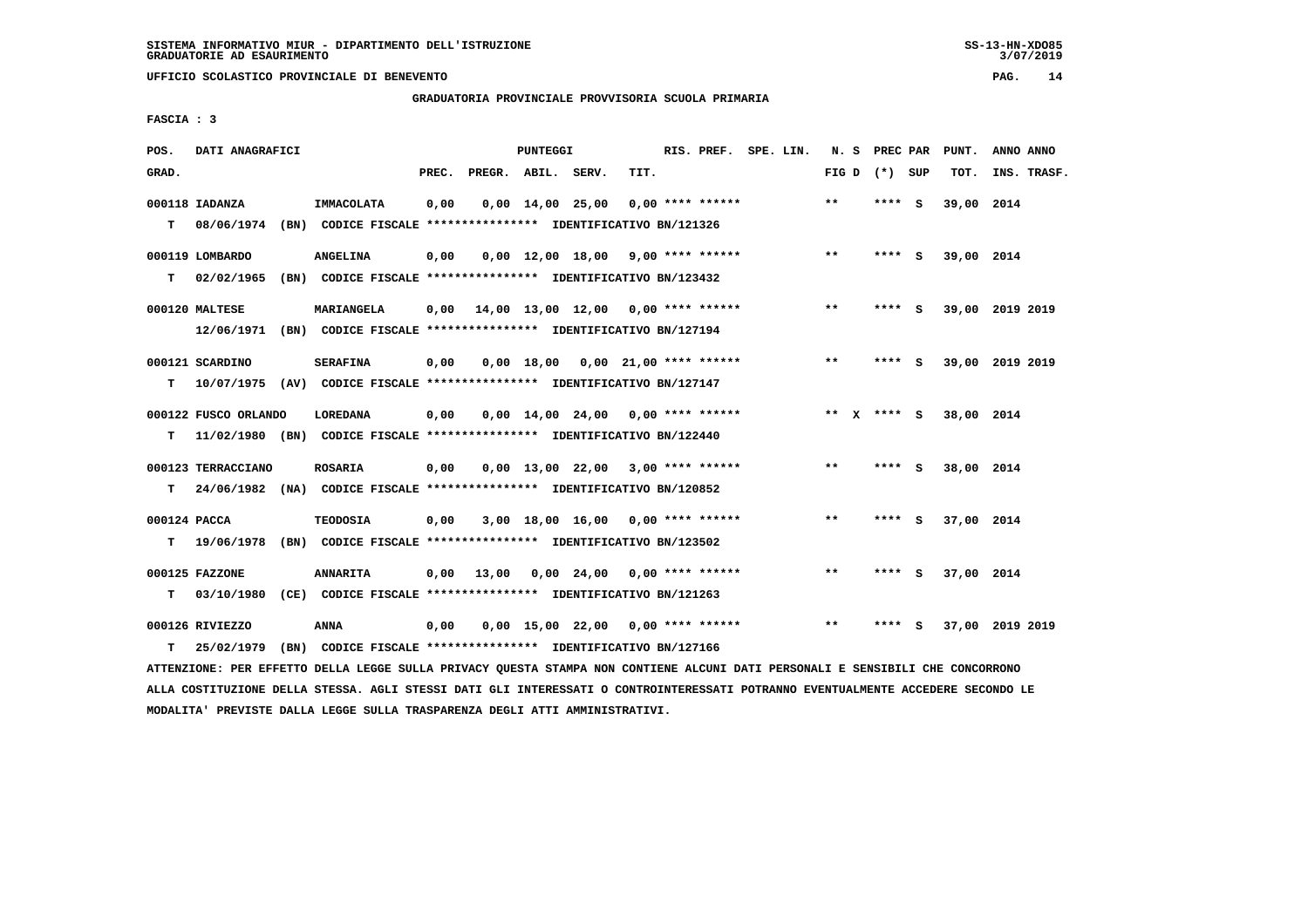**UFFICIO SCOLASTICO PROVINCIALE DI BENEVENTO PAG. 15**

 **GRADUATORIA PROVINCIALE PROVVISORIA SCUOLA PRIMARIA**

 **FASCIA : 3**

| POS.         | DATI ANAGRAFICI  |                                                                         |       |                        | PUNTEGGI |                                          |      | RIS. PREF. SPE. LIN. |   | N. S PREC PAR     |         |     | PUNT.           | ANNO ANNO |             |
|--------------|------------------|-------------------------------------------------------------------------|-------|------------------------|----------|------------------------------------------|------|----------------------|---|-------------------|---------|-----|-----------------|-----------|-------------|
| GRAD.        |                  |                                                                         | PREC. | PREGR. ABIL. SERV.     |          |                                          | TIT. |                      |   | FIG $D$ $(*)$ SUP |         |     | TOT.            |           | INS. TRASF. |
|              | 000127 SAVARESE  | <b>MARIA ROSARIA</b>                                                    | 0,00  |                        |          | 4,00 14,00 18,00                         |      | $0.00$ **** ******   |   | $***$             | **** S  |     | 36,00 2011 2011 |           |             |
|              | 06/08/1966       | (BN) CODICE FISCALE **************** IDENTIFICATIVO BN/118524           |       |                        |          |                                          |      |                      |   |                   |         |     |                 |           |             |
|              | 000128 VASSALLO  | <b>RAUL</b>                                                             | 0,00  |                        |          | $0,00$ 12,00 24,00 0,00 **** ******      |      |                      |   | $***$             | $***$ S |     | 36,00 2014      |           |             |
| T.           | 08/01/1982       | (BN) CODICE FISCALE **************** IDENTIFICATIVO BN/123266           |       |                        |          |                                          |      |                      |   |                   |         |     |                 |           |             |
|              | 000129 D'AMICO   | PASQUALINA                                                              |       |                        |          | $0,00$ 23,00 13,00 0,00 0,00 **** ****** |      |                      |   | $***$             | **** S  |     | 36,00 2014      |           |             |
| т            |                  | 15/07/1976 (BN) CODICE FISCALE *************** IDENTIFICATIVO BN/123282 |       |                        |          |                                          |      |                      |   |                   |         |     |                 |           |             |
| 000130 RENZI |                  | <b>ANGELA</b>                                                           |       |                        |          | $0,00$ 18,00 16,00 1,00 0,00 **** ****** |      |                      | F | $* *$             | **** S  |     | 35,00 2007 2007 |           |             |
|              |                  | 26/04/1974 (CE) CODICE FISCALE *************** IDENTIFICATIVO BN/028746 |       |                        |          |                                          |      |                      |   |                   |         |     |                 |           |             |
|              | 000131 FALZARANO | <b>CARMELA</b>                                                          |       | $0.00$ $24.00$ $11.00$ |          | 0,00                                     |      | 0,00 **** ******     |   | $* *$             | ****    |     | 35,00 2014      |           |             |
| T.           |                  | 16/07/1976 (BN) CODICE FISCALE *************** IDENTIFICATIVO BN/123349 |       |                        |          |                                          |      |                      |   |                   |         |     |                 |           |             |
|              |                  |                                                                         |       |                        |          |                                          |      |                      |   |                   |         |     |                 |           |             |
| 000132 PECA  |                  | ALBA                                                                    | 0,00  |                        |          | $0.00$ 13.00 22.00 0.00 **** ******      |      |                      |   | $***$             | **** S  |     | 35,00 2014      |           |             |
| T.           | 20/02/1980       | (BN) CODICE FISCALE **************** IDENTIFICATIVO BN/121040           |       |                        |          |                                          |      |                      |   |                   |         |     |                 |           |             |
|              | 000133 ESPOSITO  | <b>INCORONATA</b>                                                       | 0,00  |                        |          | $0,00$ 12,00 22,00 0,00 **** ******      |      |                      |   | $***$             | **** S  |     | 34,00 2007      |           |             |
|              | 02/04/1980       | (BN) CODICE FISCALE *************** IDENTIFICATIVO BN/025096            |       |                        |          |                                          |      |                      |   |                   |         |     |                 |           |             |
| 000134 BUONO |                  | <b>ROSANNA</b>                                                          |       |                        |          | $0.00$ 19.00 15.00 0.00 0.00 **** ****** |      |                      |   | $* *$             | **** S  |     | 34,00 2019      |           |             |
|              |                  | 30/04/1972 (BN) CODICE FISCALE *************** IDENTIFICATIVO BN/020213 |       |                        |          |                                          |      |                      |   |                   |         |     |                 |           |             |
|              | 000135 ZERELLA   | <b>SAMANTHA</b>                                                         | 0,00  |                        |          | $3,00$ 15,00 6,00 9,00 **** ******       |      |                      | F | $* *$             | ****    | - 5 | 33,00 2007      |           |             |
|              | 21/03/1973       | (BN) CODICE FISCALE **************** IDENTIFICATIVO BN/025570           |       |                        |          |                                          |      |                      |   |                   |         |     |                 |           |             |
|              |                  |                                                                         |       |                        |          |                                          |      |                      |   |                   |         |     |                 |           |             |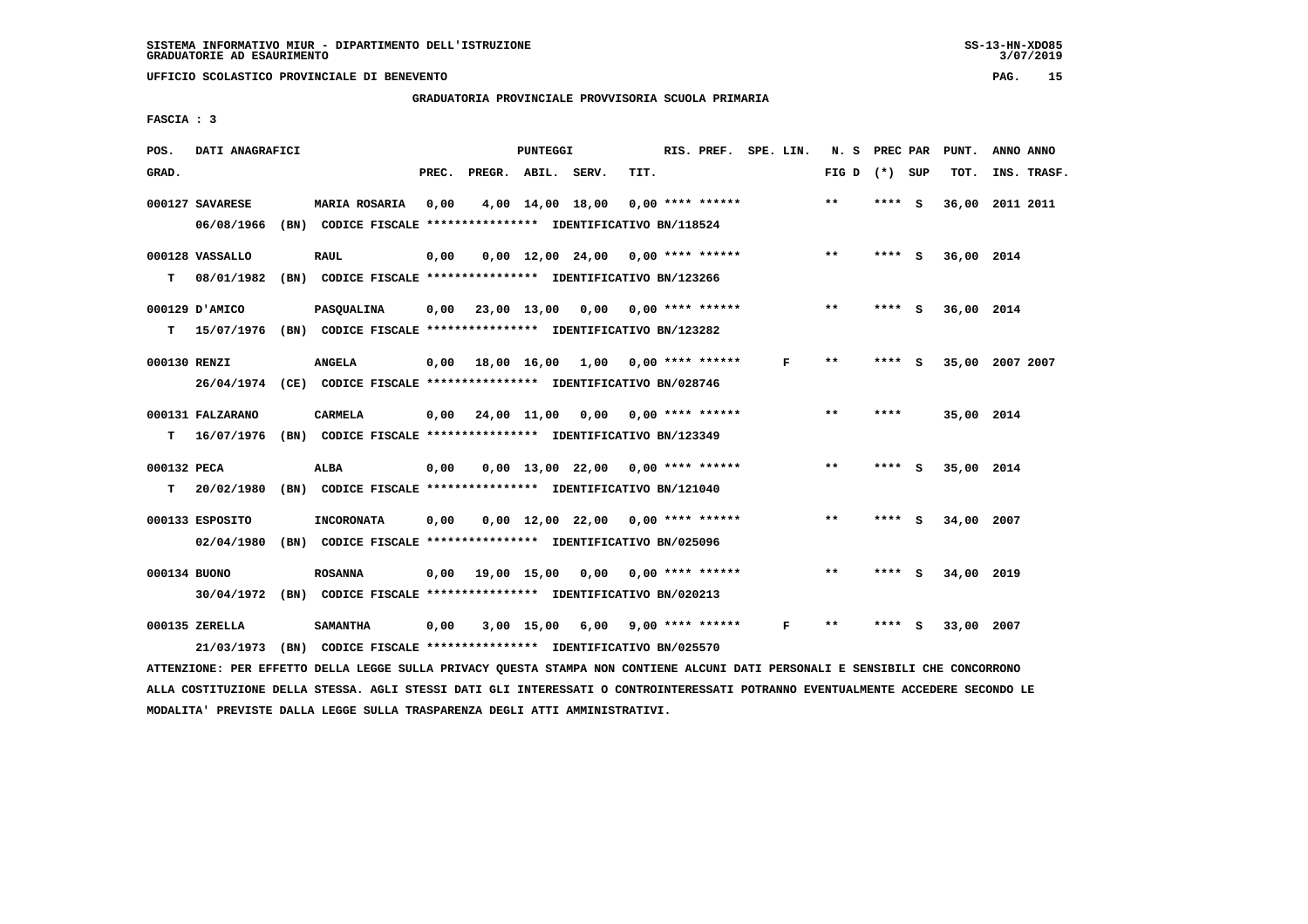**UFFICIO SCOLASTICO PROVINCIALE DI BENEVENTO PAG. 16**

 **GRADUATORIA PROVINCIALE PROVVISORIA SCUOLA PRIMARIA**

 **FASCIA : 3**

| POS.         | DATI ANAGRAFICI   |                                                                                                                               |       |                       | PUNTEGGI |                  |                                          | RIS. PREF. SPE. LIN. |              |       | N. S PREC PAR   | PUNT.      | ANNO ANNO       |
|--------------|-------------------|-------------------------------------------------------------------------------------------------------------------------------|-------|-----------------------|----------|------------------|------------------------------------------|----------------------|--------------|-------|-----------------|------------|-----------------|
| GRAD.        |                   |                                                                                                                               | PREC. | PREGR. ABIL. SERV.    |          |                  | TIT.                                     |                      |              |       | FIG D $(*)$ SUP | тот.       | INS. TRASF.     |
| 000136 ZOLLO |                   | ANNA MARIA                                                                                                                    | 0,00  |                       |          | 12,00 15,00 0,00 |                                          | $6,00$ **** ******   |              | **    | $***$ S         |            | 33,00 2011 2011 |
|              |                   | 01/08/1964 (BN) CODICE FISCALE *************** IDENTIFICATIVO BN/118557                                                       |       |                       |          |                  |                                          |                      |              |       |                 |            |                 |
|              | 000137 DE BLASIO  | LUCIA                                                                                                                         | 0,00  |                       |          |                  | $0,00$ 15,00 18,00 0,00 **** ******      |                      |              | $***$ | **** S          | 33,00 2014 |                 |
| т            | 08/08/1980        | (BN) CODICE FISCALE **************** IDENTIFICATIVO BN/122455                                                                 |       |                       |          |                  |                                          |                      |              |       |                 |            |                 |
|              | 000138 POSSEMATO  | <b>VINCENZA</b>                                                                                                               | 0,00  |                       |          |                  | $0.00$ 13.00 14.00 6.00 **** ******      |                      | I.           | **    | $***$ S         | 33,00 2014 |                 |
| т            |                   | 25/02/1984 (BN) CODICE FISCALE *************** IDENTIFICATIVO BN/121129                                                       |       |                       |          |                  |                                          |                      |              |       |                 |            |                 |
|              | 000139 PETRACCARO | PASQUALINA                                                                                                                    | 0,00  |                       |          |                  | $0,00$ 13,00 20,00 0,00 **** ******      |                      |              | $**$  | **** S          | 33,00 2014 |                 |
| т            |                   | 05/08/1983 (BN) CODICE FISCALE **************** IDENTIFICATIVO BN/120887                                                      |       |                       |          |                  |                                          |                      |              |       |                 |            |                 |
|              | 000140 CENICCOLA  | <b>TERESA</b>                                                                                                                 | 0,00  |                       |          |                  | $3,00$ 16,00 14,00 0,00 **** ******      |                      | $\mathbf{F}$ |       | ** X **** S     |            | 33,00 2019 2003 |
|              |                   | 22/05/1965 (BN) CODICE FISCALE *************** IDENTIFICATIVO BN/025899                                                       |       |                       |          |                  |                                          |                      |              |       |                 |            |                 |
|              | 000141 CIOTTA     | <b>DANIELA</b>                                                                                                                | 0,00  |                       |          |                  | 3,00 14,00 12,00 3,00 **** ****** J      |                      | $\mathbf{I}$ | $***$ | $***$ S         | 32,00 2014 |                 |
| T.           |                   | 04/10/1980 (BN) CODICE FISCALE *************** IDENTIFICATIVO BN/123409                                                       |       |                       |          |                  |                                          |                      |              |       |                 |            |                 |
|              | 000142 BIASCO     | <b>LAURA</b>                                                                                                                  | 0,00  |                       |          |                  | $0,00$ 12,00 8,00 12,00 **** ******      |                      | $\mathbf{I}$ |       | ** $X$ **** S   | 32,00 2014 |                 |
| т            |                   | 01/11/1974 (BN) CODICE FISCALE **************** IDENTIFICATIVO BN/123434                                                      |       |                       |          |                  |                                          |                      |              |       |                 |            |                 |
|              | 000143 VATTIMO    | <b>ANNA</b>                                                                                                                   |       |                       |          |                  | $0,00$ 14,00 16,00 2,00 0,00 **** ****** |                      |              | $***$ | $***$ S         |            | 32,00 2019 2019 |
| т            |                   | 16/02/1980 (CS) CODICE FISCALE **************** IDENTIFICATIVO BN/127133                                                      |       |                       |          |                  |                                          |                      |              |       |                 |            |                 |
|              | 000144 ANTOLINI   | LIDIA                                                                                                                         |       | 0,00 15,00 13,00 0,00 |          |                  |                                          | $3,00$ **** ******   |              | $***$ | **** S          |            | 31,00 2014 2014 |
|              |                   | 25/09/1975 (NA) CODICE FISCALE *************** IDENTIFICATIVO BN/120488                                                       |       |                       |          |                  |                                          |                      |              |       |                 |            |                 |
|              |                   | ATTENZIONE: PER EFFETTO DELLA LEGGE SULLA PRIVACY OUESTA STAMPA NON CONTIENE ALCUNI DATI PERSONALI E SENSIBILI CHE CONCORRONO |       |                       |          |                  |                                          |                      |              |       |                 |            |                 |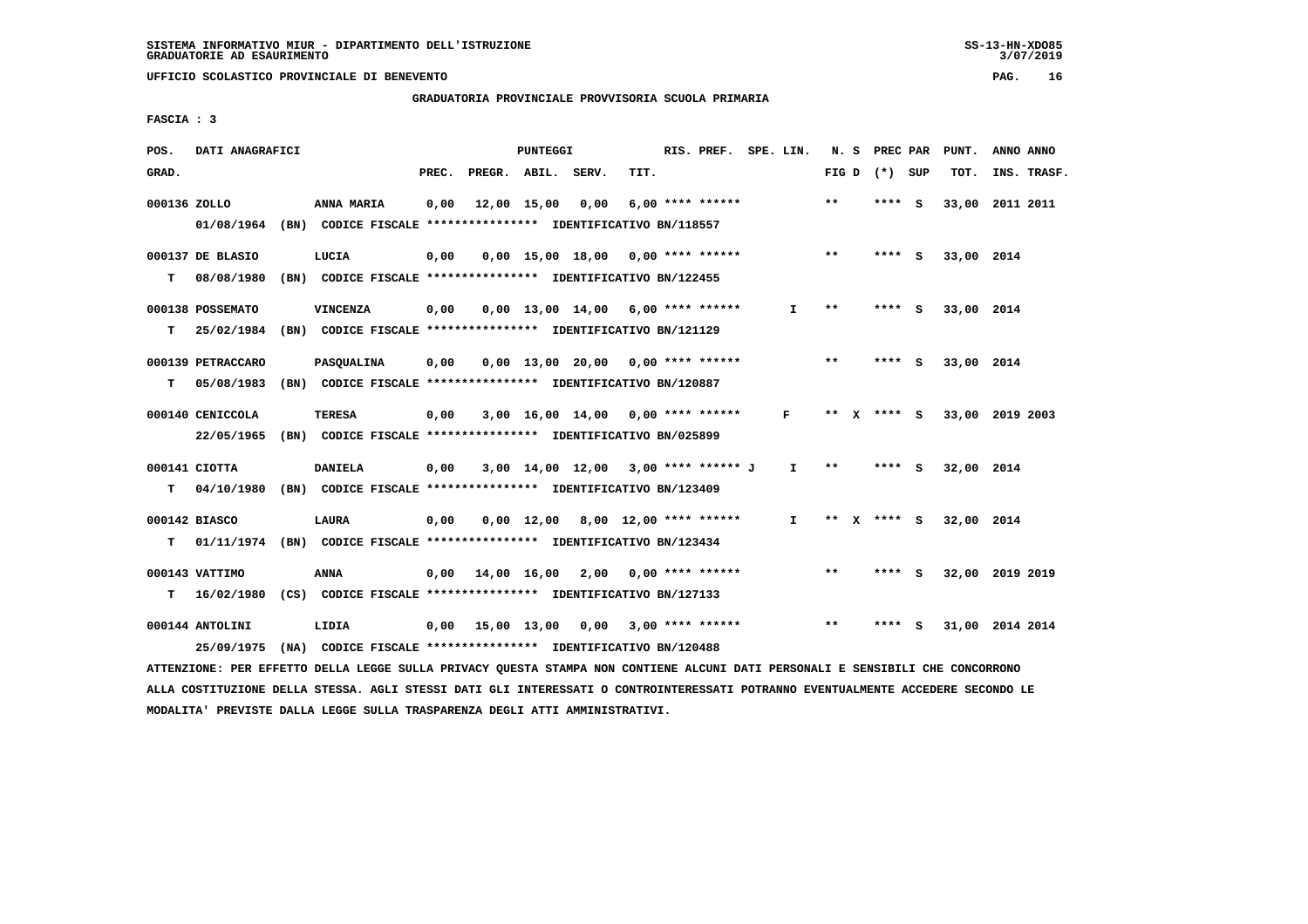**UFFICIO SCOLASTICO PROVINCIALE DI BENEVENTO PAG. 17**

 **GRADUATORIA PROVINCIALE PROVVISORIA SCUOLA PRIMARIA**

 **FASCIA : 3**

| POS.         | DATI ANAGRAFICI                                                           |                    |       | PUNTEGGI |                                          |      | RIS. PREF. SPE. LIN. |              | N. S PREC PAR   |         |     | PUNT.      | ANNO ANNO       |
|--------------|---------------------------------------------------------------------------|--------------------|-------|----------|------------------------------------------|------|----------------------|--------------|-----------------|---------|-----|------------|-----------------|
| GRAD.        |                                                                           |                    | PREC. |          | PREGR. ABIL. SERV.                       | TIT. |                      |              | FIG D $(*)$ SUP |         |     | TOT.       | INS. TRASF.     |
|              | 000145 POZZUTO                                                            | <b>MARISA</b>      | 0,00  |          | 3,00 13,00 12,00                         |      | $3,00$ **** ******   |              | $***$           | **** S  |     | 31,00 2014 |                 |
|              | T 18/10/1974 (EE) CODICE FISCALE *************** IDENTIFICATIVO BN/123182 |                    |       |          |                                          |      |                      |              |                 |         |     |            |                 |
|              | 000146 ZERRILLO                                                           | <b>STEFANIA</b>    |       |          | $0,00$ 16,00 14,00 0,00 0,00 **** ****** |      |                      | $\mathbf{I}$ | $* *$           | $***$ S |     | 30,00 2002 |                 |
|              | 21/09/1974 (BN) CODICE FISCALE *************** IDENTIFICATIVO BN/025557   |                    |       |          |                                          |      |                      |              |                 |         |     |            |                 |
|              | 000147 RICCARDI                                                           | <b>MARIA</b>       |       |          | $0,00$ 16,00 0,00 14,00 0,00 **** ****** |      |                      | I.           | **              | **** S  |     | 30,00 2014 |                 |
| T.           | 06/09/1963 (EE) CODICE FISCALE *************** IDENTIFICATIVO BN/123454   |                    |       |          |                                          |      |                      |              |                 |         |     |            |                 |
|              | 000148 VOTINO                                                             | MARCELLA           | 0,00  |          | 3,00 11,00 12,00 4,00 **** ****** J      |      |                      |              | $***$           | $***$ S |     | 30,00 2014 |                 |
| т            | 04/10/1975 (BN) CODICE FISCALE *************** IDENTIFICATIVO BN/123498   |                    |       |          |                                          |      |                      |              |                 |         |     |            |                 |
|              | 000149 RAZZANO                                                            | <b>ROMINA</b>      | 0,00  |          | $0.00$ 11.00 16.00 3.00 **** ******      |      |                      | I.           | $***$           | **** S  |     | 30,00 2014 |                 |
|              | T 21/05/1974 (BN) CODICE FISCALE *************** IDENTIFICATIVO BN/121100 |                    |       |          |                                          |      |                      |              |                 |         |     |            |                 |
|              | 000150 ALBANO                                                             | <b>MARIA</b>       | 0,00  |          | $3,00$ 15,00 12,00 0,00 **** ******      |      |                      |              | $***$           | $***$ S |     | 30,00 2014 |                 |
| T.           | 02/12/1967 (BN) CODICE FISCALE *************** IDENTIFICATIVO BN/123061   |                    |       |          |                                          |      |                      |              |                 |         |     |            |                 |
| 000151 ZILLA |                                                                           | <b>FEDELINA</b>    | 0,00  |          | $0.00$ 14.00 16.00 0.00 **** ******      |      |                      |              | $* *$           | **** S  |     |            | 30,00 2019 2007 |
|              | 18/05/1970 (BN) CODICE FISCALE *************** IDENTIFICATIVO BN/028906   |                    |       |          |                                          |      |                      |              |                 |         |     |            |                 |
|              | 000152 ZACCARO                                                            | GUIDA              | 0,00  |          | $0.00$ 13.00 16.00 0.00 **** ******      |      |                      |              | $* *$           | **** S  |     | 29,00 2014 |                 |
| T.           | 14/11/1982 (BN) CODICE FISCALE *************** IDENTIFICATIVO BN/121012   |                    |       |          |                                          |      |                      |              |                 |         |     |            |                 |
|              | 000153 DE CAPRIO                                                          | <b>MARIATERESA</b> |       |          | 0,00 17,00 12,00 0,00                    |      | $0.00$ **** ******   |              | $* *$           | ****    | - 5 | 29,00 2014 |                 |
| т            | 15/02/1968 (CE) CODICE FISCALE *************** IDENTIFICATIVO BN/120525   |                    |       |          |                                          |      |                      |              |                 |         |     |            |                 |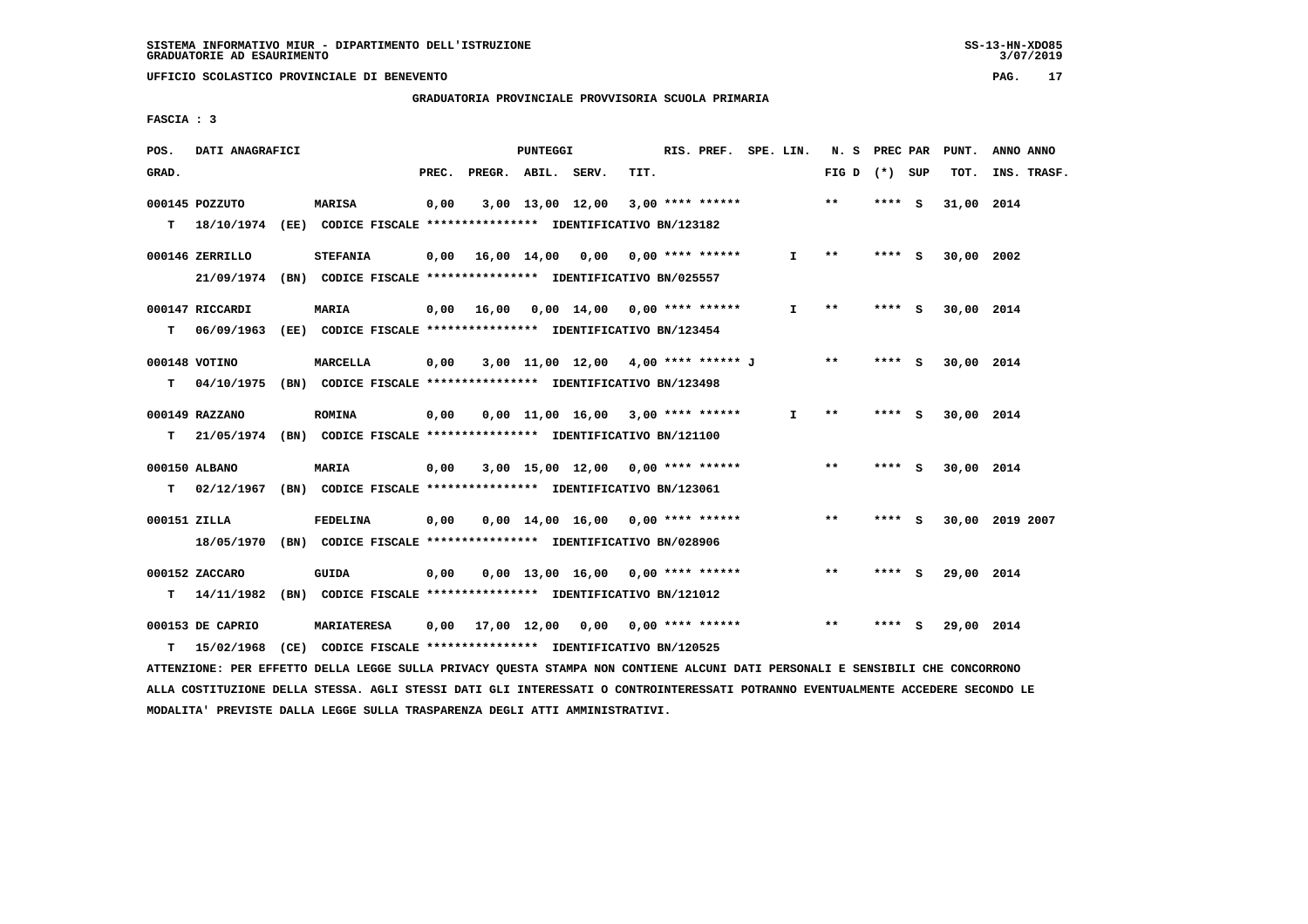**UFFICIO SCOLASTICO PROVINCIALE DI BENEVENTO PAG. 18**

 **GRADUATORIA PROVINCIALE PROVVISORIA SCUOLA PRIMARIA**

 **FASCIA : 3**

| POS.        | DATI ANAGRAFICI   |                                                                                                                               |       |                    | PUNTEGGI     |      |                                     | RIS. PREF. SPE. LIN. |    |       | N. S PREC PAR   | PUNT.      | ANNO ANNO       |
|-------------|-------------------|-------------------------------------------------------------------------------------------------------------------------------|-------|--------------------|--------------|------|-------------------------------------|----------------------|----|-------|-----------------|------------|-----------------|
| GRAD.       |                   |                                                                                                                               | PREC. | PREGR. ABIL. SERV. |              |      | TIT.                                |                      |    |       | FIG D $(*)$ SUP | TOT.       | INS. TRASF.     |
|             | 000154 PENNUCCI   | <b>ELVIRA</b>                                                                                                                 | 0,00  |                    |              |      | $0,00$ 17,00 12,00 0,00 **** ****** |                      | I. |       | ** x **** S     | 29,00 2014 |                 |
|             | T 09/11/1967      | (BN) CODICE FISCALE **************** IDENTIFICATIVO BN/123479                                                                 |       |                    |              |      |                                     |                      |    |       |                 |            |                 |
|             | 000155 DI FEDE    | <b>ROSETTA</b>                                                                                                                | 0,00  | 0,00               |              |      | 0,00 26,00 3,00 **** ****** J       |                      |    | $**$  | **** S          |            | 29,00 2019 2019 |
|             |                   | 30/07/1964 (BN) CODICE FISCALE *************** IDENTIFICATIVO BN/127144                                                       |       |                    |              |      |                                     |                      |    |       |                 |            |                 |
|             |                   |                                                                                                                               |       |                    |              |      |                                     |                      |    |       |                 |            |                 |
|             | 000156 CARUSO     | <b>VERONICA</b>                                                                                                               | 0,00  |                    |              |      | $0,00$ 13,00 12,00 3,00 **** ****** |                      |    | $**$  | **** S          | 28,00 2014 |                 |
| T.          |                   | 08/03/1983 (BN) CODICE FISCALE **************** IDENTIFICATIVO BN/122984                                                      |       |                    |              |      |                                     |                      |    |       |                 |            |                 |
| 000157 VELE |                   | <b>MARIASTELLA</b>                                                                                                            | 0,00  |                    |              |      | 0,00 12,00 16,00 0,00 **** ****** J |                      |    | $***$ | **** S          | 28,00 2014 |                 |
|             |                   | 17/12/1983 (BN) CODICE FISCALE **************** IDENTIFICATIVO BN/120891                                                      |       |                    |              |      |                                     |                      |    |       |                 |            |                 |
|             | 000158 PROCACCINI | <b>BARBARA MARIA</b>                                                                                                          | 0,00  |                    |              |      | $0,00$ 15,00 10,00 3,00 **** ****** |                      |    | $***$ | **** S          | 28,00 2014 |                 |
|             |                   | T 13/03/1971 (BN) CODICE FISCALE **************** IDENTIFICATIVO BN/121838                                                    |       |                    |              |      |                                     |                      |    |       |                 |            |                 |
|             |                   |                                                                                                                               |       |                    |              |      |                                     |                      |    |       |                 |            |                 |
|             | 000159 IEVOLELLA  | <b>GIUSEPPINA</b>                                                                                                             | 0,00  |                    |              |      | 6,00 11,00 0,00 10,00 **** ******   |                      |    | $* *$ | **** S          | 27,00 2014 |                 |
| T.          |                   | 18/03/1965 (BN) CODICE FISCALE *************** IDENTIFICATIVO BN/123378                                                       |       |                    |              |      |                                     |                      |    |       |                 |            |                 |
|             | 000160 PERONE     | <b>MARIA</b>                                                                                                                  |       | 0,00 27,00 0,00    |              | 0,00 |                                     | $0.00$ **** ******   |    | $***$ | **** S          |            | 27,00 2019 2019 |
|             |                   | 07/03/1977 (BN) CODICE FISCALE **************** IDENTIFICATIVO BN/127161                                                      |       |                    |              |      |                                     |                      |    |       |                 |            |                 |
|             | 000161 IAMPIETRO  | ANNA MARIA                                                                                                                    | 0,00  |                    |              |      | $9,00$ 16,00 2,00 0,00 **** ******  |                      |    |       | ** x **** S     |            | 27,00 2019 2019 |
|             | 15/06/1960        | (BN) CODICE FISCALE **************** IDENTIFICATIVO BN/127182                                                                 |       |                    |              |      |                                     |                      |    |       |                 |            |                 |
|             |                   |                                                                                                                               |       |                    |              |      |                                     |                      |    |       |                 |            |                 |
| 000162 IZZO |                   | <b>MARIANNA</b>                                                                                                               | 0,00  |                    | $0,00$ 18,00 |      | 0,00 9,00 **** ******               |                      |    | $* *$ | **** S          |            | 27,00 2019 2019 |
|             | 01/11/1981        | (BN) CODICE FISCALE **************** IDENTIFICATIVO BN/127192                                                                 |       |                    |              |      |                                     |                      |    |       |                 |            |                 |
|             |                   | ATTENZIONE: PER EFFETTO DELLA LEGGE SULLA PRIVACY QUESTA STAMPA NON CONTIENE ALCUNI DATI PERSONALI E SENSIBILI CHE CONCORRONO |       |                    |              |      |                                     |                      |    |       |                 |            |                 |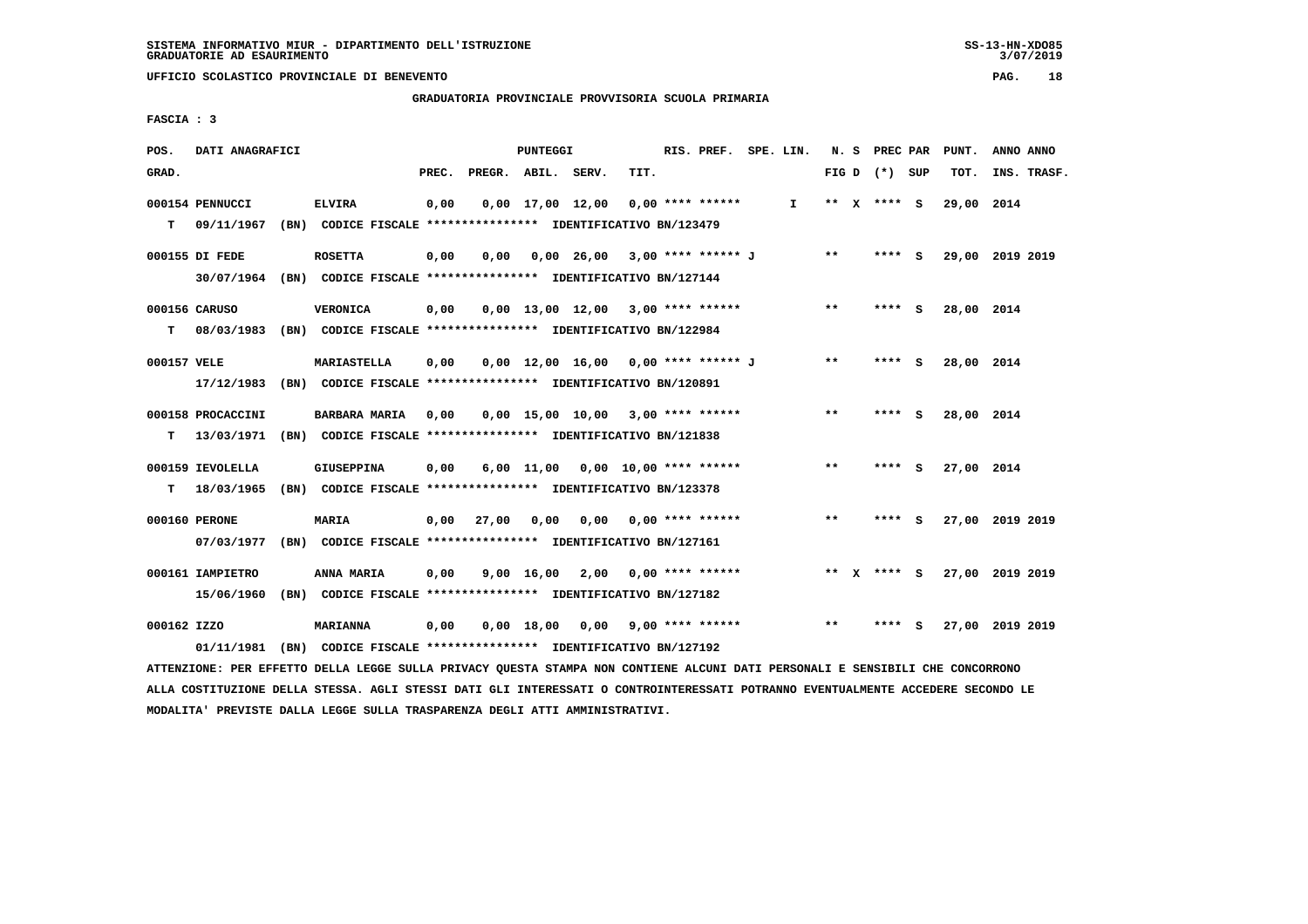**GRADUATORIA PROVINCIALE PROVVISORIA SCUOLA PRIMARIA**

 **FASCIA : 3**

| POS.         | DATI ANAGRAFICI |                                                                          |       |                                          | PUNTEGGI    |                                       |                         | RIS. PREF. SPE. LIN. |              | N.S    | PREC PAR        |     | PUNT.           |      | ANNO ANNO   |
|--------------|-----------------|--------------------------------------------------------------------------|-------|------------------------------------------|-------------|---------------------------------------|-------------------------|----------------------|--------------|--------|-----------------|-----|-----------------|------|-------------|
| GRAD.        |                 |                                                                          | PREC. | PREGR. ABIL. SERV.                       |             |                                       | TIT.                    |                      |              |        | FIG D $(*)$ SUP |     | TOT.            |      | INS. TRASF. |
|              | 000163 DE IASIO | <b>BERTILLA</b>                                                          | 0,00  |                                          | 10,00 17,00 | 0,00                                  |                         | $0.00$ **** ******   |              | $***$  | **** S          |     | 27,00 2019 2019 |      |             |
| т            | 11/01/1981      | (BN) CODICE FISCALE **************** IDENTIFICATIVO BN/127143            |       |                                          |             |                                       |                         |                      |              |        |                 |     |                 |      |             |
|              | 000164 TIRINO   | <b>GIOVANNA</b>                                                          | 0,00  |                                          |             | $0,00$ 15,00 $0,00$ 12,00 **** ****** |                         |                      | $\mathbf{I}$ |        | ** x **** S     |     | 27,00 2019 2019 |      |             |
| т            |                 | 04/03/1984 (NA) CODICE FISCALE **************** IDENTIFICATIVO BN/127115 |       |                                          |             |                                       |                         |                      |              |        |                 |     |                 |      |             |
|              | 000165 TINESSA  | <b>BEATRICE</b>                                                          | 0,00  |                                          | 3,00 15,00  |                                       | $0,00$ 9,00 **** ****** |                      | I.           | $* *$  | ****            | - S | 27,00 2019 2019 |      |             |
|              |                 | 04/04/1977 (BN) CODICE FISCALE *************** IDENTIFICATIVO BN/127145  |       |                                          |             |                                       |                         |                      |              |        |                 |     |                 |      |             |
| 000166 MOIO  |                 | <b>ANNALISA</b>                                                          | 0,00  |                                          |             | $0,00$ 15,00 12,00 0,00 **** ******   |                         |                      | I.           | $* *$  | **** S          |     | 27,00 2019 2019 |      |             |
|              |                 | 09/01/1972 (NA) CODICE FISCALE *************** IDENTIFICATIVO BN/127157  |       |                                          |             |                                       |                         |                      |              |        |                 |     |                 |      |             |
| 000167 MEOLA |                 | <b>ANNA</b>                                                              |       | $0.00$ 12.00 14.00 0.00 0.00 **** ****** |             |                                       |                         |                      |              |        | ** $X$ **** S   |     | 26,00           | 2000 |             |
|              | 07/06/1962      | (BN) CODICE FISCALE **************** IDENTIFICATIVO BN/020795            |       |                                          |             |                                       |                         |                      |              |        |                 |     |                 |      |             |
|              | 000168 PELOSI   | <b>GIUSEPPINE MO</b>                                                     | 0,00  |                                          |             | $0,00$ 10,00 16,00 0,00 **** ******   |                         |                      |              | $***$  | **** S          |     | 26,00 2005      |      |             |
|              | 07/08/1968      | (EE) CODICE FISCALE **************** IDENTIFICATIVO BN/027520            |       |                                          |             |                                       |                         |                      |              |        |                 |     |                 |      |             |
|              | 000169 DI LILLO | <b>ISABELLA</b>                                                          | 0,00  |                                          |             | $9.00$ 17.00 0.00 0.00 **** ******    |                         |                      |              | $T$ ** | **** S          |     | 26,00 2011 2011 |      |             |
|              | 27/10/1969      | (EE) CODICE FISCALE **************** IDENTIFICATIVO BN/118389            |       |                                          |             |                                       |                         |                      |              |        |                 |     |                 |      |             |
|              | 000170 SILVANO  | <b>TERESA</b>                                                            | 0,00  |                                          | 9,00 11,00  |                                       | $0.00$ 6.00 **** ****** |                      |              | $* *$  | ****            | - S | 26,00 2014      |      |             |
| т            | 07/05/1962      | (NA) CODICE FISCALE **************** IDENTIFICATIVO BN/123370            |       |                                          |             |                                       |                         |                      |              |        |                 |     |                 |      |             |
|              | 000171 CARUSO   | LAURA                                                                    | 0,00  |                                          |             | 6,00 16,00 4,00 0,00 **** ******      |                         |                      |              | $* *$  |                 | - S | 26,00 2014      |      |             |
| т            | 25/03/1967      | (BN) CODICE FISCALE **************** IDENTIFICATIVO BN/123140            |       |                                          |             |                                       |                         |                      |              |        |                 |     |                 |      |             |

 **ATTENZIONE: PER EFFETTO DELLA LEGGE SULLA PRIVACY QUESTA STAMPA NON CONTIENE ALCUNI DATI PERSONALI E SENSIBILI CHE CONCORRONO ALLA COSTITUZIONE DELLA STESSA. AGLI STESSI DATI GLI INTERESSATI O CONTROINTERESSATI POTRANNO EVENTUALMENTE ACCEDERE SECONDO LE MODALITA' PREVISTE DALLA LEGGE SULLA TRASPARENZA DEGLI ATTI AMMINISTRATIVI.**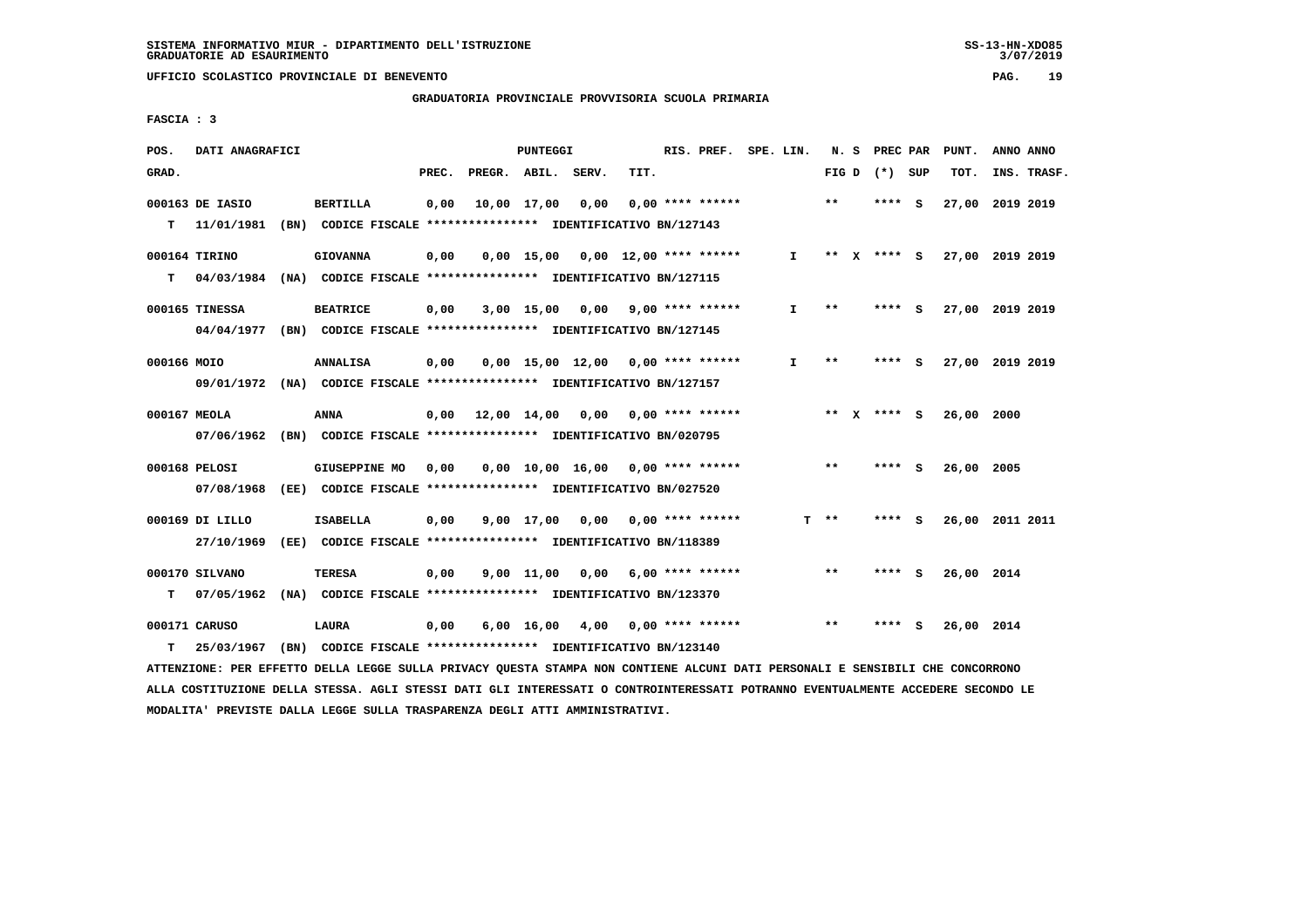### **GRADUATORIA PROVINCIALE PROVVISORIA SCUOLA PRIMARIA**

 **FASCIA : 3**

| POS.  | DATI ANAGRAFICI |                                                                          |       |                    | <b>PUNTEGGI</b> |                                     |      | RIS. PREF. SPE. LIN.    |              |       | N. S PREC PAR   |          | PUNT.           | ANNO ANNO |             |
|-------|-----------------|--------------------------------------------------------------------------|-------|--------------------|-----------------|-------------------------------------|------|-------------------------|--------------|-------|-----------------|----------|-----------------|-----------|-------------|
| GRAD. |                 |                                                                          | PREC. | PREGR. ABIL. SERV. |                 |                                     | TIT. |                         |              |       | FIG D $(*)$ SUP |          | TOT.            |           | INS. TRASF. |
|       | 000172 REPOLA   | <b>ELVIRA</b>                                                            | 0,00  |                    | 3,00 17,00      | 0,00                                |      | $6,00$ **** ******      | $\mathbf{F}$ |       | ** X **** S     |          | 26,00           | 2019 2007 |             |
|       |                 | 19/01/1967 (FG) CODICE FISCALE *************** IDENTIFICATIVO BN/028748  |       |                    |                 |                                     |      |                         |              |       |                 |          |                 |           |             |
|       | 000173 MERCALDO | <b>ANTONIETTA</b>                                                        | 0,00  |                    |                 | 0,00 11,00 0,00 15,00 **** ******   |      |                         |              | $***$ | $***$ S         |          | 26,00 2019 2019 |           |             |
|       | 04/02/1960      | (BN) CODICE FISCALE **************** IDENTIFICATIVO BN/127153            |       |                    |                 |                                     |      |                         |              |       |                 |          |                 |           |             |
|       | 000174 BOVINO   | <b>ROMINA</b>                                                            | 0,00  |                    |                 | $0,00$ 16,00 0,00 10,00 **** ****** |      |                         | FI.          | **    | **** S          |          | 26,00 2019      |           |             |
|       |                 | 12/05/1970 (BN) CODICE FISCALE *************** IDENTIFICATIVO BN/025862  |       |                    |                 |                                     |      |                         |              |       |                 |          |                 |           |             |
|       | 000175 AMANTEA  | <b>GIUSEPPINA</b>                                                        | 0,00  |                    | 6,00 16,00      |                                     |      | $0,00$ 3,00 **** ****** | F            | $* *$ | ****            | <b>S</b> | 25,00 2000      |           |             |
|       |                 | 14/11/1971 (BN) CODICE FISCALE *************** IDENTIFICATIVO BN/020969  |       |                    |                 |                                     |      |                         |              |       |                 |          |                 |           |             |
|       | 000176 CALZONE  | <b>CONCETTA</b>                                                          | 0,00  |                    |                 | $0.00$ 13.00 12.00 0.00 **** ****** |      |                         |              | $* *$ | **** S          |          | 25,00 2007      |           |             |
|       |                 | 28/02/1967 (BN) CODICE FISCALE *************** IDENTIFICATIVO BN/020226  |       |                    |                 |                                     |      |                         |              |       |                 |          |                 |           |             |
|       | 000177 MASSARO  | PAOLA                                                                    | 0,00  |                    |                 | $7,00$ 18,00 0,00 0,00 **** ******  |      |                         |              |       | ** $X$ **** S   |          | 25,00 2014      |           |             |
| T.    |                 | 30/06/1977 (BA) CODICE FISCALE **************** IDENTIFICATIVO BN/121002 |       |                    |                 |                                     |      |                         |              |       |                 |          |                 |           |             |
|       | 000178 VIGLIONE | <b>GIOVANNA</b>                                                          | 0,00  |                    |                 | $0,00$ 13,00 12,00 0,00 **** ****** |      |                         |              | $***$ | **** S          |          | 25,00 2014      |           |             |
| T.    | 03/02/1979      | (BN) CODICE FISCALE **************** IDENTIFICATIVO BN/123057            |       |                    |                 |                                     |      |                         |              |       |                 |          |                 |           |             |
|       | 000179 LOMBARDO | <b>RAFFAELLA</b>                                                         | 0,00  |                    |                 | $0.00$ 11.00 8.00 6.00 **** ******  |      |                         | I.           | $***$ | **** S          |          | 25,00 2014      |           |             |
| т     |                 | 01/01/1976 (BN) CODICE FISCALE *************** IDENTIFICATIVO BN/121306  |       |                    |                 |                                     |      |                         |              |       |                 |          |                 |           |             |
|       | 000180 PETITO   | <b>DEBORAH</b>                                                           | 0,00  |                    |                 | $3,00$ 13,00 0,00 9,00 **** ******  |      |                         |              | ** X  | **** S          |          | 25,00 2014      |           |             |
| T.    | 24/04/1977      | (BN) CODICE FISCALE **************** IDENTIFICATIVO BN/120899            |       |                    |                 |                                     |      |                         |              |       |                 |          |                 |           |             |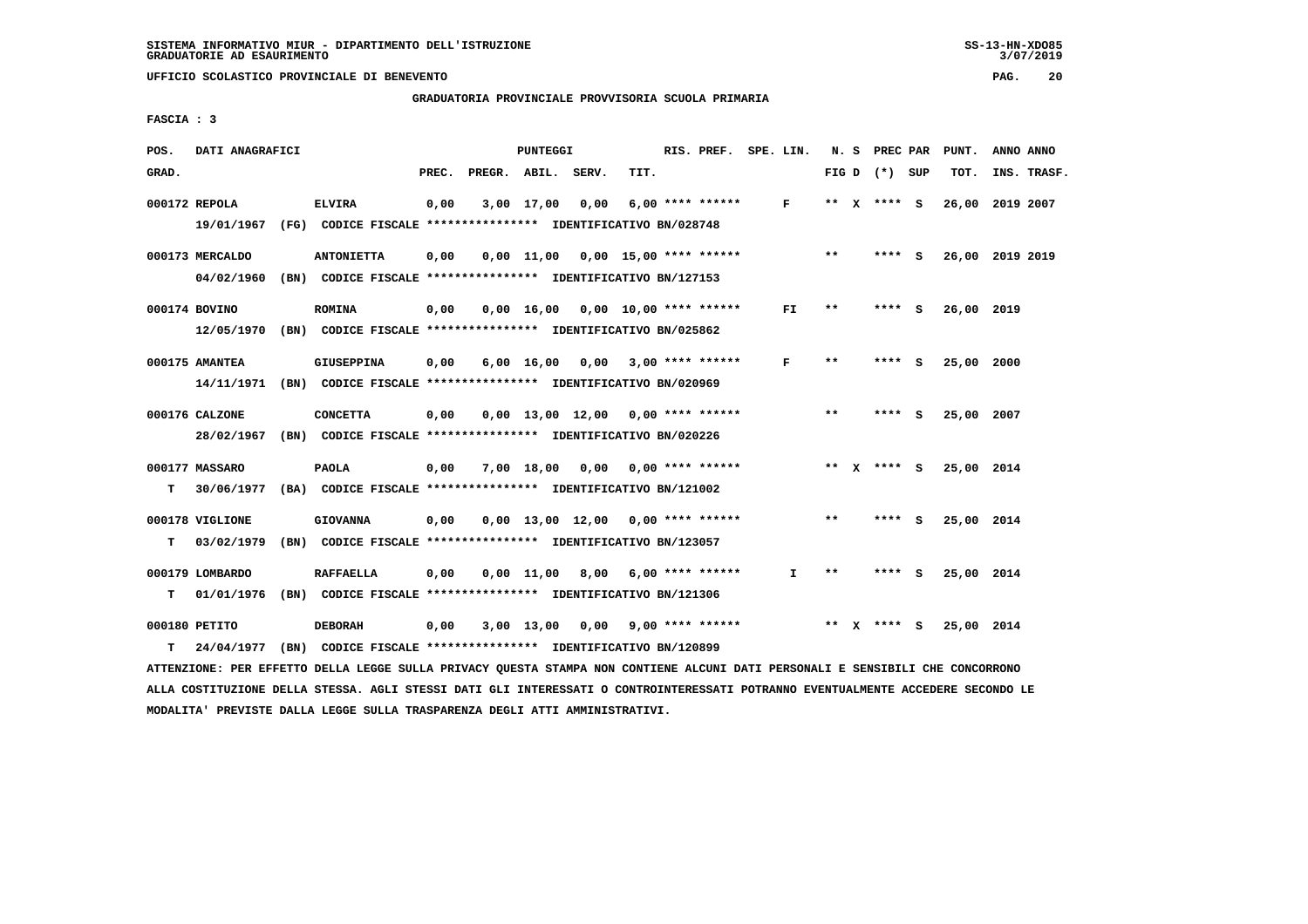**GRADUATORIA PROVINCIALE PROVVISORIA SCUOLA PRIMARIA**

 **FASCIA : 3**

| POS.         | DATI ANAGRAFICI    |                                                                                                                               |       | PUNTEGGI           |                                         |      | RIS. PREF. SPE. LIN. |              |                 | N. S PREC PAR | PUNT.           | ANNO ANNO |             |
|--------------|--------------------|-------------------------------------------------------------------------------------------------------------------------------|-------|--------------------|-----------------------------------------|------|----------------------|--------------|-----------------|---------------|-----------------|-----------|-------------|
| GRAD.        |                    |                                                                                                                               | PREC. |                    | PREGR. ABIL. SERV.                      | TIT. |                      |              | FIG D $(*)$ SUP |               | TOT.            |           | INS. TRASF. |
|              | 000181 SANGIUOLO   | MARIANGELA                                                                                                                    | 0,00  | $9,00 \quad 16,00$ | 0,00                                    |      | $0,00$ **** ******   | $\mathbf{I}$ | $* *$           | **** S        | 25,00 2019 2004 |           |             |
|              |                    | 09/07/1974 (BN) CODICE FISCALE *************** IDENTIFICATIVO BN/026354                                                       |       |                    |                                         |      |                      |              |                 |               |                 |           |             |
|              | 000182 GRASSO      | <b>BRUNELLA</b>                                                                                                               | 0,00  |                    | $9,00$ 16,00 0,00 0,00 **** ******      |      |                      | I.           | **              | **** S        | 25,00 2019 2019 |           |             |
|              |                    | 24/12/1978 (BN) CODICE FISCALE *************** IDENTIFICATIVO BN/127180                                                       |       |                    |                                         |      |                      |              |                 |               |                 |           |             |
|              |                    |                                                                                                                               |       |                    |                                         |      |                      |              |                 |               |                 |           |             |
|              | 000183 CIAMBRIELLO | GIUSEPPINA                                                                                                                    | 0,00  | 8,00 16,00         | $0,00$ $0,00$ **** ******               |      |                      |              | $* *$           | **** S        | 24,00 2000      |           |             |
|              | 28/10/1960         | (BN) CODICE FISCALE **************** IDENTIFICATIVO BN/020636                                                                 |       |                    |                                         |      |                      |              |                 |               |                 |           |             |
|              | 000184 IULIANO     | <b>RITA</b>                                                                                                                   | 0,00  |                    | 13,00 11,00 0,00 0,00 **** ******       |      |                      | I.           | $***$           | **** S        | 24,00 2014      |           |             |
| т            | 30/07/1969         | (BN) CODICE FISCALE **************** IDENTIFICATIVO BN/122176                                                                 |       |                    |                                         |      |                      |              |                 |               |                 |           |             |
|              |                    |                                                                                                                               |       |                    |                                         |      |                      |              |                 |               |                 |           |             |
| 000185 RUSSO |                    | PIERINA ANTON                                                                                                                 | 0,00  |                    | $0,00$ 13,00 8,00 3,00 **** ******      |      |                      |              | $***$           | **** S        | 24,00 2014      |           |             |
| т            | 04/06/1968         | (BN) CODICE FISCALE **************** IDENTIFICATIVO BN/122772                                                                 |       |                    |                                         |      |                      |              |                 |               |                 |           |             |
|              | 000186 FRUMIENTO   | MARIA GRAZIA                                                                                                                  | 0,00  |                    | $0.00$ 11.00 10.00 3.00 **** ******     |      |                      |              | $***$           | **** S        | 24,00 2014      |           |             |
| т            | 29/09/1973         | (BN) CODICE FISCALE **************** IDENTIFICATIVO BN/122561                                                                 |       |                    |                                         |      |                      |              |                 |               |                 |           |             |
|              |                    |                                                                                                                               |       |                    |                                         |      |                      |              |                 |               |                 |           |             |
|              | 000187 VENTURATI   | <b>MARIA RAFFAEL</b>                                                                                                          | 0,00  |                    | 3,00 11,00 10,00 0,00 **** ******       |      |                      |              | $**$            | **** S        | 24,00 2014      |           |             |
| т            | 09/11/1979         | (AV) CODICE FISCALE **************** IDENTIFICATIVO BN/122594                                                                 |       |                    |                                         |      |                      |              |                 |               |                 |           |             |
|              | 000188 VISCUSI     | <b>GIUSEPPINA</b>                                                                                                             | 0,00  |                    | $0,00$ 15,00 0,00 9,00 **** ****** KL F |      |                      |              | $* *$           | **** S        | 24,00 2019 2011 |           |             |
|              | 04/07/1973         | (BN) CODICE FISCALE **************** IDENTIFICATIVO BN/118553                                                                 |       |                    |                                         |      |                      |              |                 |               |                 |           |             |
|              | 000189 MORGILLO    | <b>DANIELA</b>                                                                                                                | 0,00  |                    | 4,00 16,00 4,00 0,00 **** ******        |      |                      |              | $* *$           | **** S        | 24,00 2019 2019 |           |             |
|              | 15/01/1983         | (CE) CODICE FISCALE **************** IDENTIFICATIVO BN/127158                                                                 |       |                    |                                         |      |                      |              |                 |               |                 |           |             |
|              |                    | ATTENZIONE: PER EFFETTO DELLA LEGGE SULLA PRIVACY QUESTA STAMPA NON CONTIENE ALCUNI DATI PERSONALI E SENSIBILI CHE CONCORRONO |       |                    |                                         |      |                      |              |                 |               |                 |           |             |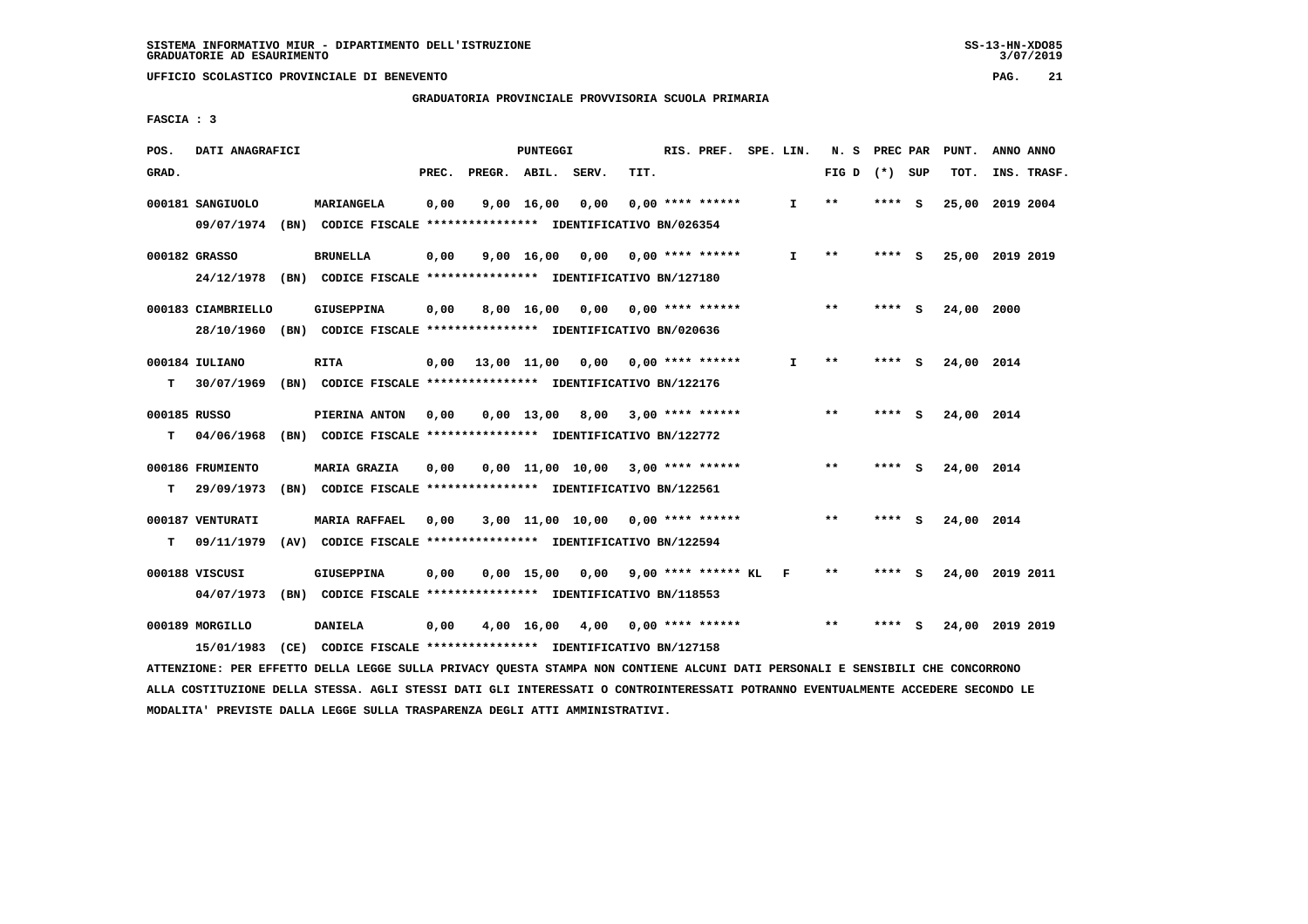**UFFICIO SCOLASTICO PROVINCIALE DI BENEVENTO PAG. 22**

 **GRADUATORIA PROVINCIALE PROVVISORIA SCUOLA PRIMARIA**

 **FASCIA : 3**

| POS.         | DATI ANAGRAFICI      |                                                                          |       |                    | <b>PUNTEGGI</b> |                                     |      | RIS. PREF. SPE. LIN.      |              | N. S PREC PAR   |         | PUNT.      | ANNO ANNO       |
|--------------|----------------------|--------------------------------------------------------------------------|-------|--------------------|-----------------|-------------------------------------|------|---------------------------|--------------|-----------------|---------|------------|-----------------|
| GRAD.        |                      |                                                                          | PREC. | PREGR. ABIL. SERV. |                 |                                     | TIT. |                           |              | FIG D $(*)$ SUP |         | TOT.       | INS. TRASF.     |
|              | 000190 ZANCHELLI     | <b>GIUSEPPINA</b>                                                        | 0,00  |                    | 6,00 17,00      | 0,00                                |      | $0.00$ **** ******        |              | $* *$           | $***5$  | 23,00      | 2000            |
|              | 10/05/1959           | (BN) CODICE FISCALE **************** IDENTIFICATIVO BN/021122            |       |                    |                 |                                     |      |                           |              |                 |         |            |                 |
|              | 000191 D'ANDREA      | <b>CONCETTINA</b>                                                        | 0,00  |                    |                 | $9,00$ 14,00 0,00 0,00 **** ******  |      |                           |              | $**$            | $***$ S | 23,00 2002 |                 |
|              | 21/11/1962           | (BN) CODICE FISCALE **************** IDENTIFICATIVO BN/020805            |       |                    |                 |                                     |      |                           |              |                 |         |            |                 |
|              | 000192 D ALESSIO     | GIUSI                                                                    | 0,00  |                    |                 | $6,00$ 15,00 0,00 2,00 **** ******  |      |                           | Ι.           | $* *$           | **** S  |            | 23,00 2007 2007 |
|              | 22/01/1977           | (BN) CODICE FISCALE **************** IDENTIFICATIVO BN/028327            |       |                    |                 |                                     |      |                           |              |                 |         |            |                 |
|              | 000193 ITALIANO      | <b>GIOVANNA</b>                                                          | 0,00  |                    | $0.00$ 14.00    | 0.00                                |      | $9,00$ **** ******        |              | $***$           | **** S  | 23,00 2014 |                 |
| т            | 01/04/1982           | (BN) CODICE FISCALE **************** IDENTIFICATIVO BN/123284            |       |                    |                 |                                     |      |                           |              |                 |         |            |                 |
|              | 000194 SABATINO      | <b>GEMMA</b>                                                             | 0,00  |                    |                 | $0,00$ $12,00$ $2,00$               |      | 9,00 **** ******          |              | $***$           | **** S  | 23,00 2014 |                 |
| т            |                      | 18/05/1981 (BN) CODICE FISCALE *************** IDENTIFICATIVO BN/121323  |       |                    |                 |                                     |      |                           |              |                 |         |            |                 |
|              |                      |                                                                          |       |                    |                 |                                     |      |                           |              |                 |         |            |                 |
|              | 000195 GOGLIA        | <b>ISABELLA</b>                                                          | 0,00  |                    |                 | $0,00$ 11,00 12,00 0,00 **** ****** |      |                           |              | $***$           | **** S  | 23,00 2019 |                 |
| т            |                      | 01/08/1978 (BN) CODICE FISCALE **************** IDENTIFICATIVO BN/123471 |       |                    |                 |                                     |      |                           |              |                 |         |            |                 |
| 000196 TOPO  |                      | <b>GIOVANNA</b>                                                          | 0,00  |                    |                 | $0,00$ 12,00 8,00 3,00 **** ******  |      |                           | $\mathbf{I}$ | $***$           | **** S  | 23,00 2019 |                 |
|              |                      | 22/06/1968 (BN) CODICE FISCALE *************** IDENTIFICATIVO BN/116182  |       |                    |                 |                                     |      |                           |              |                 |         |            |                 |
|              | 000197 MASTROGIACOMO | <b>MARIA PIA</b>                                                         | 0.00  |                    | 7,00 16,00      | 0,00 0,00 **** ******               |      |                           |              | $***$           | **** S  | 23,00 2019 |                 |
|              |                      | 07/07/1966 (BN) CODICE FISCALE *************** IDENTIFICATIVO BN/025238  |       |                    |                 |                                     |      |                           |              |                 |         |            |                 |
| 000198 FUSCO |                      | PATRIZIA                                                                 | 0,00  |                    | 6,00 16,00      |                                     |      | $0,00$ $0,00$ **** ****** | F            | $* *$           | ****    | 22,00 2003 |                 |
|              | 10/01/1966           | (BN) CODICE FISCALE **************** IDENTIFICATIVO BN/025928            |       |                    |                 |                                     |      |                           |              |                 |         |            |                 |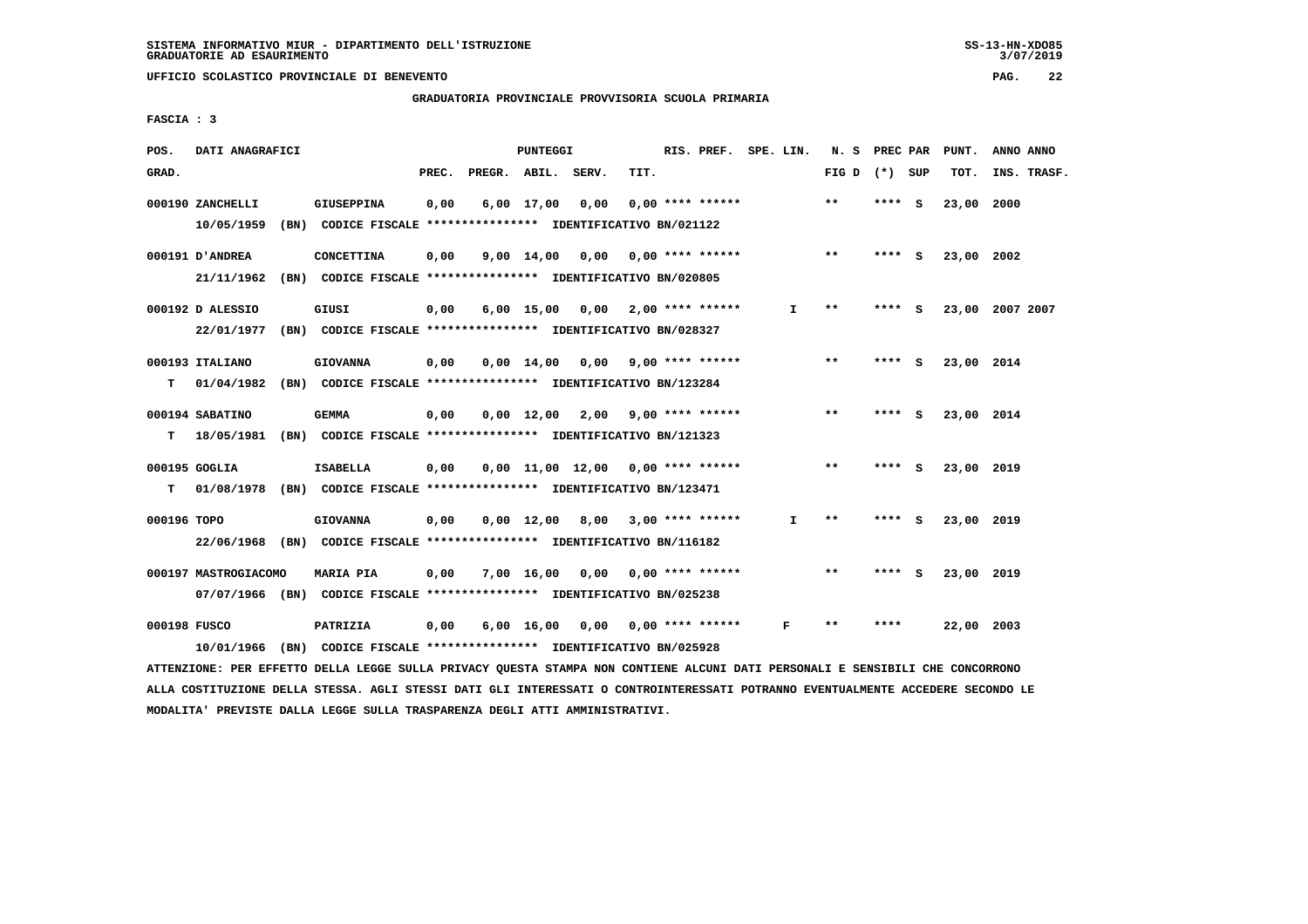**UFFICIO SCOLASTICO PROVINCIALE DI BENEVENTO PAG. 23**

 **GRADUATORIA PROVINCIALE PROVVISORIA SCUOLA PRIMARIA**

 **FASCIA : 3**

| POS.               | DATI ANAGRAFICI                 |                                                                                              |       |                    | <b>PUNTEGGI</b> |                                    |      | RIS. PREF. SPE. LIN. |              | N. S PREC PAR   |          |     | PUNT.           | ANNO ANNO |             |
|--------------------|---------------------------------|----------------------------------------------------------------------------------------------|-------|--------------------|-----------------|------------------------------------|------|----------------------|--------------|-----------------|----------|-----|-----------------|-----------|-------------|
| GRAD.              |                                 |                                                                                              | PREC. | PREGR. ABIL. SERV. |                 |                                    | TIT. |                      |              | FIG D $(*)$ SUP |          |     | TOT.            |           | INS. TRASF. |
|                    | 000199 GIARDULLO<br>23/10/1964  | <b>MARINA</b><br>(NA) CODICE FISCALE **************** IDENTIFICATIVO BN/028495               | 0,00  |                    | 8,00 14,00      | 0.00                               |      | $0.00$ **** ******   | $\mathbf{I}$ | $***$           | **** S   |     | 22,00           | 2007 2007 |             |
| т                  | 000200 TRETOLA                  | PATRIZIA<br>04/05/1975 (BN) CODICE FISCALE *************** IDENTIFICATIVO BN/123428          | 0,00  |                    |                 | $0,00$ 13,00 0,00 9,00 **** ****** |      |                      |              | $***$           | $***$ S  |     | 22,00 2014      |           |             |
| T.                 | 000201 PANNELLA                 | <b>ANGELA</b><br>29/01/1979 (EE) CODICE FISCALE *************** IDENTIFICATIVO BN/123440     | 0,00  |                    |                 | $6,00$ 16,00 0,00 0,00 **** ****** |      |                      |              | $* *$           | $***$ S  |     | 22,00 2014      |           |             |
|                    | 000202 CALANDRO                 | <b>ROSSELLA</b><br>09/12/1979 (PA) CODICE FISCALE *************** IDENTIFICATIVO BN/024945   | 0,00  |                    |                 | $3,00$ 16,00 2,00 0,00 **** ****** |      |                      | I.           | **              | ****     | - S | 21,00 2002      |           |             |
|                    | 000203 SERINO                   | <b>ALESSANDRA</b><br>15/08/1976 (BN) CODICE FISCALE *************** IDENTIFICATIVO BN/026015 | 0,00  |                    |                 | $6,00$ 15,00 0,00 0,00 **** ****** |      |                      |              | $* *$           | **** S   |     | 21,00 2003 2003 |           |             |
| т                  | 000204 BARBUTO                  | <b>ROSA</b><br>27/06/1964 (CZ) CODICE FISCALE **************** IDENTIFICATIVO BN/122128      | 0,00  |                    |                 | 5,00 13,00 0,00 3,00 **** ******   |      |                      |              | $* *$           | **** $S$ |     | 21,00 2014      |           |             |
| 000205 MANZO<br>T. |                                 | <b>NUNZIA</b><br>10/11/1974 (SA) CODICE FISCALE **************** IDENTIFICATIVO BN/120826    | 0,00  |                    |                 | $0.00 \quad 11.00 \quad 4.00$      |      | $6,00$ **** ******   | I.           | **              | **** S   |     | 21,00 2014      |           |             |
| 000206 ZOLLO       |                                 | <b>ANGELA</b><br>16/06/1975 (BN) CODICE FISCALE **************** IDENTIFICATIVO BN/123238    | 0,00  |                    |                 | $6,00$ 15,00 0,00 0,00 **** ****** |      |                      |              | $* *$           | **** S   |     | 21,00 2014      |           |             |
| т                  | 000207 MASTROCOLA<br>14/10/1982 | MARIA FLAVIA<br>(BN) CODICE FISCALE **************** IDENTIFICATIVO BN/121065                | 0,00  |                    |                 | $3,00$ 18,00 0,00 0,00 **** ****** |      |                      |              | $* *$           | **** S   |     | 21,00 2014      |           |             |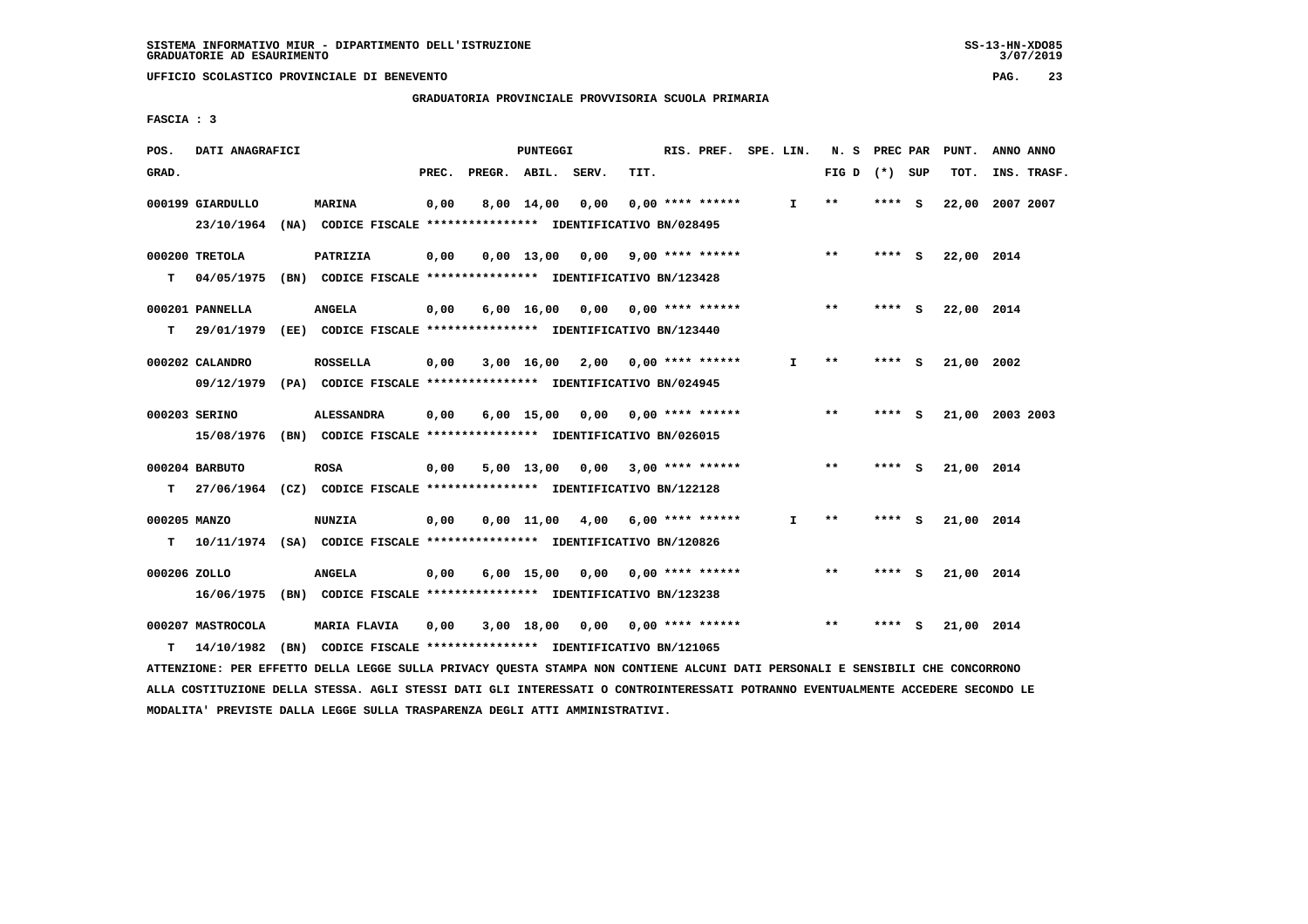$3/07/2019$ 

 **GRADUATORIA PROVINCIALE PROVVISORIA SCUOLA PRIMARIA**

 **FASCIA : 3**

| POS.         | DATI ANAGRAFICI  |                                                                          |       |                    | PUNTEGGI     |                                    |      | RIS. PREF. SPE. LIN.      |    |       |                 |          | N. S PREC PAR PUNT. | ANNO ANNO       |
|--------------|------------------|--------------------------------------------------------------------------|-------|--------------------|--------------|------------------------------------|------|---------------------------|----|-------|-----------------|----------|---------------------|-----------------|
| GRAD.        |                  |                                                                          | PREC. | PREGR. ABIL. SERV. |              |                                    | TIT. |                           |    |       | FIG D $(*)$ SUP |          | TOT.                | INS. TRASF.     |
|              | 000208 NARCISO   | <b>STEFANIA</b>                                                          | 0,00  |                    | 4,00 14,00   | 0,00                               |      | $3,00$ **** ******        | I. | $**$  | ****            | - S      |                     | 21,00 2019 2019 |
| т            | 09/05/1981       | (TO) CODICE FISCALE **************** IDENTIFICATIVO BN/127159            |       |                    |              |                                    |      |                           |    |       |                 |          |                     |                 |
| 000209 MANGO |                  | <b>ENRICO</b>                                                            | 0,00  |                    |              | $3,00$ 12,00 0,00 6,00 **** ****** |      |                           |    | $***$ | **** S          |          |                     | 21,00 2019 2019 |
| т            | 03/05/1973       | (NA) CODICE FISCALE *************** IDENTIFICATIVO BN/127189             |       |                    |              |                                    |      |                           |    |       |                 |          |                     |                 |
|              | 000210 DI LIBERO | <b>MARIA</b>                                                             | 0,00  |                    |              | $6,00$ 14,00 0,00 0,00 **** ****** |      |                           |    |       | ** $X$ **** S   |          |                     | 20,00 2003 2003 |
|              | 04/06/1961       | (BN) CODICE FISCALE **************** IDENTIFICATIVO BN/026034            |       |                    |              |                                    |      |                           |    |       |                 |          |                     |                 |
| 000211 PICA  |                  | LUCIAANTONELL                                                            | 0,00  |                    |              | $0.00$ 12.00 8.00 0.00 **** ****** |      |                           |    | $***$ | **** S          |          | 20,00 2014          |                 |
| т            |                  | 17/01/1977 (BN) CODICE FISCALE *************** IDENTIFICATIVO BN/123477  |       |                    |              |                                    |      |                           |    |       |                 |          |                     |                 |
|              | 000212 GEROSO    | <b>RAIMONDA</b>                                                          | 0,00  |                    |              | 0,00 13,00 0,00                    |      | $6,00$ **** ******        |    | $***$ | **** $S$        |          | 19,00 2014          |                 |
| т            |                  | 07/01/1967 (BN) CODICE FISCALE **************** IDENTIFICATIVO BN/127103 |       |                    |              |                                    |      |                           |    |       |                 |          |                     |                 |
|              | 000213 TRESCA    | <b>ANNA</b>                                                              | 0,00  |                    |              | $0,00$ 15,00 0,00 3,00 **** ****** |      |                           | F  | **    | **** S          |          | 18,00 2002          |                 |
|              |                  | 17/04/1973 (PV) CODICE FISCALE *************** IDENTIFICATIVO BN/025517  |       |                    |              |                                    |      |                           |    |       |                 |          |                     |                 |
|              | 000214 ESPOSITO  | <b>ANGELINA</b>                                                          | 0,00  |                    |              | $3,00$ 12,00 0,00 3,00 **** ****** |      |                           | I. | $* *$ | **** S          |          | 18,00 2014          |                 |
| т            | 28/07/1972       | (BN) CODICE FISCALE **************** IDENTIFICATIVO BN/120932            |       |                    |              |                                    |      |                           |    |       |                 |          |                     |                 |
|              | 000215 DE PAOLA  | ANNA LUCIA                                                               | 0,00  |                    | $0,00$ 16,00 |                                    |      | $2,00$ 0,00 **** ******   |    | $* *$ | ****            | <b>S</b> | 18,00 2014          |                 |
| т            | 10/05/1976       | (BN) CODICE FISCALE **************** IDENTIFICATIVO BN/123385            |       |                    |              |                                    |      |                           |    |       |                 |          |                     |                 |
|              | 000216 MARRONE   | <b>ROSANNA</b>                                                           | 0,00  |                    | $6,00$ 12,00 |                                    |      | $0,00$ $0,00$ **** ****** | I. | * *   |                 | s        | 18,00 2014          |                 |
| т            | 01/10/1960       | (BN) CODICE FISCALE **************** IDENTIFICATIVO BN/027481            |       |                    |              |                                    |      |                           |    |       |                 |          |                     |                 |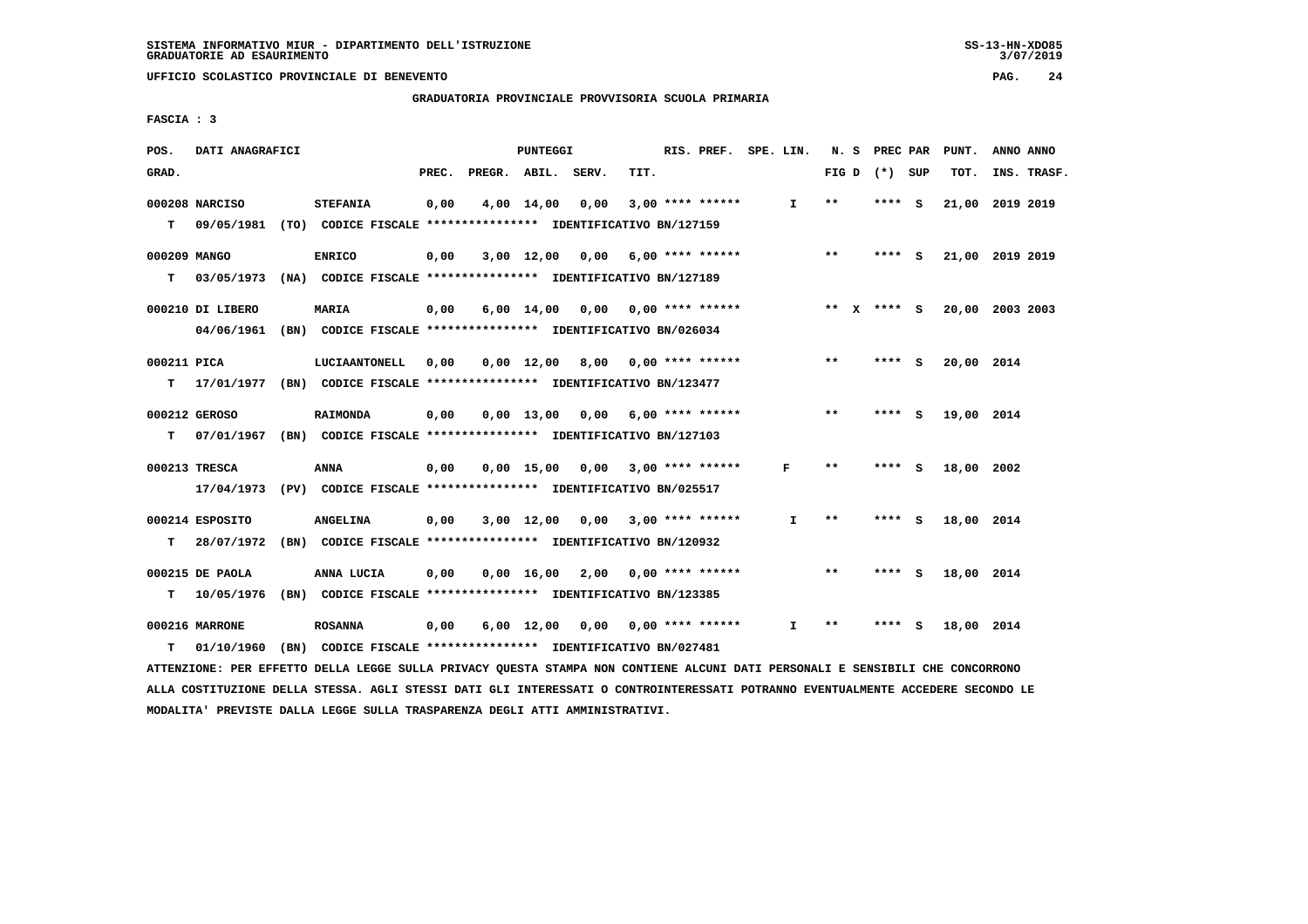**UFFICIO SCOLASTICO PROVINCIALE DI BENEVENTO PAG. 25**

 **GRADUATORIA PROVINCIALE PROVVISORIA SCUOLA PRIMARIA**

 **FASCIA : 3**

| POS.  | DATI ANAGRAFICI   |                                                                           |       |                    | PUNTEGGI   |      |                                    | RIS. PREF. SPE. LIN. |              |       | N. S PREC PAR   |     | PUNT.      | ANNO ANNO   |
|-------|-------------------|---------------------------------------------------------------------------|-------|--------------------|------------|------|------------------------------------|----------------------|--------------|-------|-----------------|-----|------------|-------------|
| GRAD. |                   |                                                                           | PREC. | PREGR. ABIL. SERV. |            |      | TIT.                               |                      |              |       | FIG D $(*)$ SUP |     | TOT.       | INS. TRASF. |
|       | 000217 DI GENNARO | MICHELINA                                                                 | 0,00  |                    | 3,00 15,00 | 0,00 | $0.00$ **** ******                 |                      |              | $***$ | $***$ S         |     | 18,00 2014 |             |
| т     |                   | 22/03/1979 (CE) CODICE FISCALE *************** IDENTIFICATIVO BN/122683   |       |                    |            |      |                                    |                      |              |       |                 |     |            |             |
|       | 000218 COLARUSSO  | <b>ANTONIETTA</b>                                                         | 0,00  |                    |            |      | $0,00$ 15,00 2,00 0,00 **** ****** |                      | $\mathbf{I}$ |       | ** x **** S     |     | 17,00 2002 |             |
|       |                   | 27/04/1977 (BN) CODICE FISCALE *************** IDENTIFICATIVO BN/024964   |       |                    |            |      |                                    |                      |              |       |                 |     |            |             |
|       | 000219 PICCIRILLO | <b>ASSUNTA</b>                                                            | 0,00  |                    |            |      | $0.00$ 17,00 0.00 0.00 **** ****** |                      |              | $***$ | **** S          |     | 17,00 2012 |             |
| T.    | 21/05/1978        | (BN) CODICE FISCALE **************** IDENTIFICATIVO BN/121266             |       |                    |            |      |                                    |                      |              |       |                 |     |            |             |
|       | 000220 COLANGELO  | <b>MARIANNA</b>                                                           | 0,00  |                    | 3,00 14,00 |      |                                    |                      |              | **    | **** S          |     | 17,00 2014 |             |
| T.    |                   | 07/01/1979 (BN) CODICE FISCALE *************** IDENTIFICATIVO BN/123386   |       |                    |            |      |                                    |                      |              |       |                 |     |            |             |
|       | 000221 MAIORANI   | <b>ELENA</b>                                                              | 0,00  |                    |            |      | $3,00$ 14,00 0,00 0,00 **** ****** |                      |              | $***$ | **** S          |     | 17,00 2014 |             |
| T.    | 31/07/1970        | (BN) CODICE FISCALE *************** IDENTIFICATIVO BN/123387              |       |                    |            |      |                                    |                      |              |       |                 |     |            |             |
|       | 000222 ROSELLA    | <b>NADIA</b>                                                              | 0,00  |                    |            |      | $0,00$ 15,00 2,00 0,00 **** ****** |                      |              | $***$ | $***$ S         |     | 17,00 2014 |             |
| T.    |                   | 29/04/1981 (BN) CODICE FISCALE *************** IDENTIFICATIVO BN/123375   |       |                    |            |      |                                    |                      |              |       |                 |     |            |             |
|       | 000223 BOTTICELLA | <b>ANTONELLA</b>                                                          | 0,00  |                    |            |      | $3,00$ 14,00 0,00 0,00 **** ****** |                      |              | $***$ | **** S          |     | 17,00 2014 |             |
|       |                   | T 13/04/1968 (BN) CODICE FISCALE *************** IDENTIFICATIVO BN/123448 |       |                    |            |      |                                    |                      |              |       |                 |     |            |             |
|       | 000224 MARTINI    | SONIA                                                                     | 0,00  |                    | 3,00 14,00 |      | $0.00$ $0.00$ **** ******          |                      | I.           |       | ** x **** s     |     | 17,00 2014 |             |
| т     |                   | 19/08/1977 (BN) CODICE FISCALE **************** IDENTIFICATIVO BN/123358  |       |                    |            |      |                                    |                      |              |       |                 |     |            |             |
|       | 000225 MORGILLO   | <b>ANTONELLA</b>                                                          | 0,00  |                    | 6,00 11,00 | 0,00 | $0,00$ **** ******                 |                      |              | $***$ | ****            | - S | 17,00 2014 |             |
| T.    |                   | 15/12/1965 (EE) CODICE FISCALE *************** IDENTIFICATIVO BN/120941   |       |                    |            |      |                                    |                      |              |       |                 |     |            |             |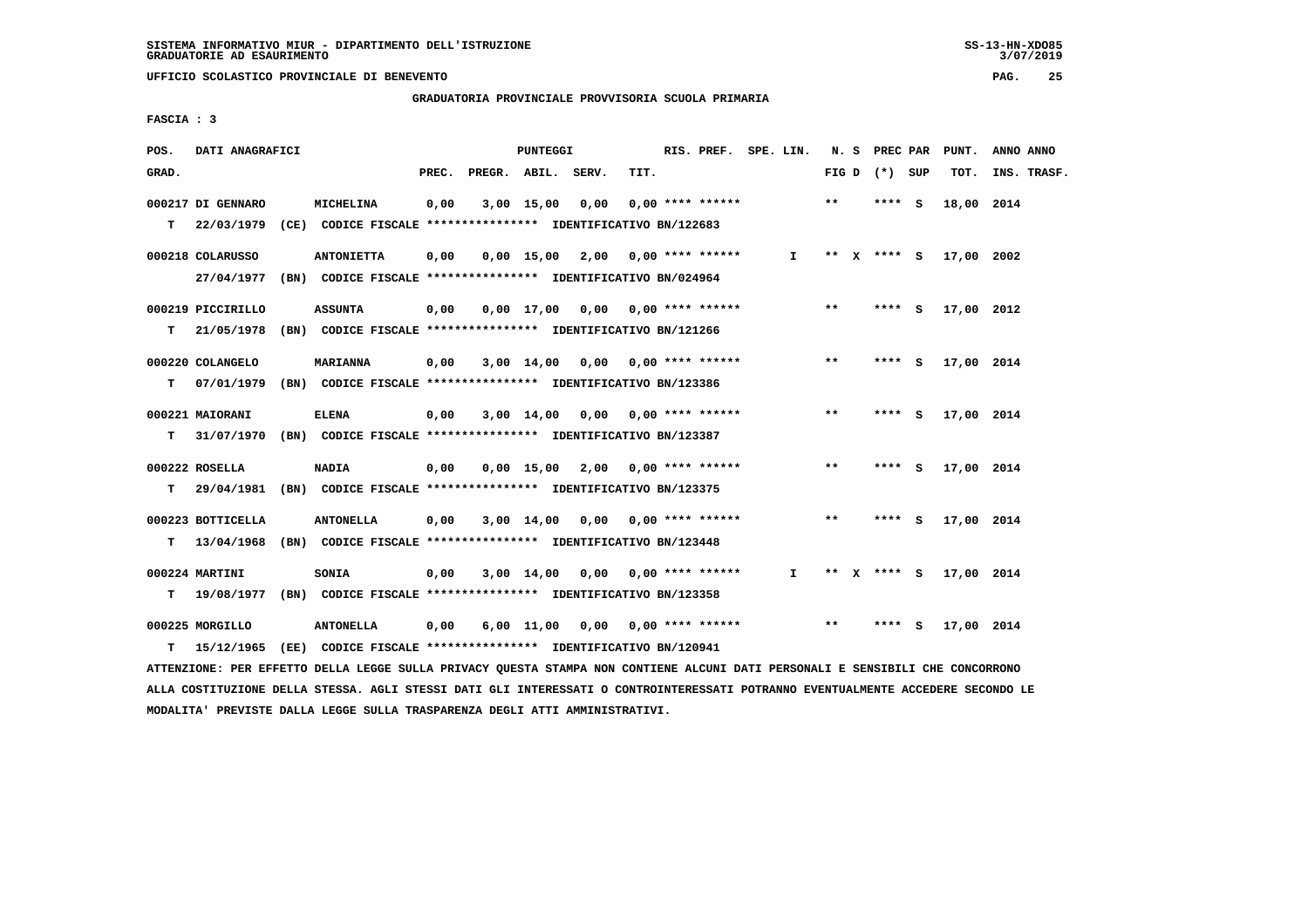## **GRADUATORIA PROVINCIALE PROVVISORIA SCUOLA PRIMARIA**

 **FASCIA : 3**

| POS.         | DATI ANAGRAFICI   |      |                                                               |       |                    | <b>PUNTEGGI</b>    |                                    |                         | RIS. PREF.         | SPE. LIN. | N.S   | PREC PAR    |          | PUNT.           | ANNO ANNO |             |
|--------------|-------------------|------|---------------------------------------------------------------|-------|--------------------|--------------------|------------------------------------|-------------------------|--------------------|-----------|-------|-------------|----------|-----------------|-----------|-------------|
| GRAD.        |                   |      |                                                               | PREC. | PREGR. ABIL. SERV. |                    |                                    | TIT.                    |                    |           | FIG D | $(*)$       | SUP      | TOT.            |           | INS. TRASF. |
|              | 000226 PROCACCINI |      | <b>ADELE</b>                                                  | 0,00  |                    | $3,00$ 12,00       | 2,00                               |                         | $0,00$ **** ****** |           | $***$ | ****        | - S      | 17,00 2014      |           |             |
| т            | 14/06/1981        |      | (BN) CODICE FISCALE **************** IDENTIFICATIVO BN/120762 |       |                    |                    |                                    |                         |                    |           |       |             |          |                 |           |             |
|              | 000227 MANSERRA   |      | <b>MARIAELENA</b>                                             | 0,00  |                    | 0,00 17,00         | 0,00                               | 0,00 **** ******        |                    |           | $* *$ | ****        | - S      | 17,00 2014      |           |             |
| т            | 22/11/1980        |      | (BN) CODICE FISCALE **************** IDENTIFICATIVO BN/123271 |       |                    |                    |                                    |                         |                    |           |       |             |          |                 |           |             |
|              | 000228 D'AGOSTO   |      | <b>ANNA</b>                                                   | 0,00  |                    | $0,00$ 11,00       |                                    | $0,00$ 6,00 **** ****** |                    | I.        | $* *$ | ****        | - S      | 17,00 2019 2019 |           |             |
| т            | 25/11/1975        |      | (BN) CODICE FISCALE **************** IDENTIFICATIVO BN/127138 |       |                    |                    |                                    |                         |                    |           |       |             |          |                 |           |             |
|              | 000229 IANNITTI   |      | SONIA                                                         | 0,00  |                    | $0.00 \quad 14.00$ | 0.00                               |                         | $3,00$ **** ****** |           |       | ** X **** S |          | 17,00 2019 2019 |           |             |
|              | 05/09/1983        |      | (BN) CODICE FISCALE **************** IDENTIFICATIVO BN/127183 |       |                    |                    |                                    |                         |                    |           |       |             |          |                 |           |             |
| 000230 LIZZA |                   |      | <b>VINCENZA</b>                                               | 0,00  |                    | $0.00 \quad 14.00$ |                                    | $0.00$ 3.00 **** ****** |                    |           | $***$ | ****        | <b>S</b> | 17,00 2019 2019 |           |             |
|              | 04/03/1972        |      | (BN) CODICE FISCALE **************** IDENTIFICATIVO BN/127191 |       |                    |                    |                                    |                         |                    |           |       |             |          |                 |           |             |
|              | 000231 IULIANI    |      | <b>MARIA CHIARA</b>                                           | 0,00  |                    | $3,00$ 14,00       | 0,00                               | 0,00 **** ******        |                    |           | $* *$ | ****        | - S      | 17,00 2019      |           |             |
|              | 13/01/1977        |      | (BN) CODICE FISCALE **************** IDENTIFICATIVO BN/025181 |       |                    |                    |                                    |                         |                    |           |       |             |          |                 |           |             |
|              | 000232 SARNELLI   |      | MILENA                                                        | 0,00  |                    | 0,00 14,00         | 0.00                               |                         | $3,00$ **** ****** |           | $* *$ | ****        | - S      | 17,00 2019      |           |             |
|              | 12/12/1971        |      | (NA) CODICE FISCALE **************** IDENTIFICATIVO BN/025605 |       |                    |                    |                                    |                         |                    |           |       |             |          |                 |           |             |
|              | 000233 PERRELLA   |      | <b>GIUSEPPINA</b>                                             | 0,00  |                    | $3,00$ $14,00$     | 0,00                               |                         | $0.00$ **** ****** |           | $* *$ | ****        | - S      | 17,00 2019      |           |             |
|              | 07/11/1967        | (NA) | CODICE FISCALE **************** IDENTIFICATIVO BN/020300      |       |                    |                    |                                    |                         |                    |           |       |             |          |                 |           |             |
|              | 000234 LEPORE     |      | <b>ANTONELLA</b>                                              | 0,00  |                    |                    | $0,00$ 14,00 2,00 0,00 **** ****** |                         |                    |           | $***$ | ****        | - S      | 16,00 2002      |           |             |
|              | 05/03/1967        | (AV) | CODICE FISCALE **************** IDENTIFICATIVO BN/025218      |       |                    |                    |                                    |                         |                    |           |       |             |          |                 |           |             |

 **ATTENZIONE: PER EFFETTO DELLA LEGGE SULLA PRIVACY QUESTA STAMPA NON CONTIENE ALCUNI DATI PERSONALI E SENSIBILI CHE CONCORRONO ALLA COSTITUZIONE DELLA STESSA. AGLI STESSI DATI GLI INTERESSATI O CONTROINTERESSATI POTRANNO EVENTUALMENTE ACCEDERE SECONDO LE MODALITA' PREVISTE DALLA LEGGE SULLA TRASPARENZA DEGLI ATTI AMMINISTRATIVI.**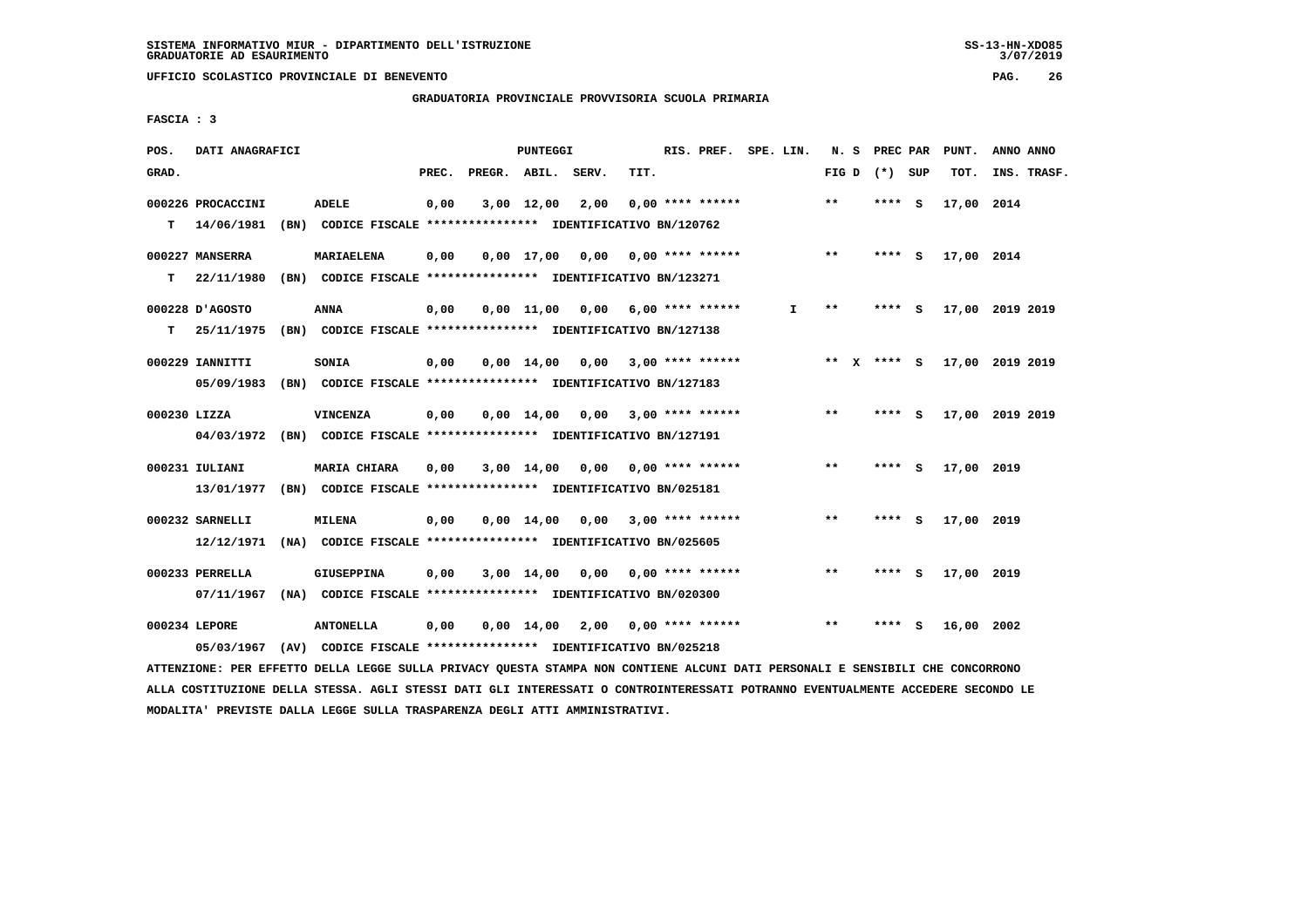### **GRADUATORIA PROVINCIALE PROVVISORIA SCUOLA PRIMARIA**

 **FASCIA : 3**

| POS.               | DATI ANAGRAFICI                                                                              |                                                                                       |       |                    | PUNTEGGI           |                                    |      | RIS. PREF. SPE. LIN.            |              |                            |      | N. S PREC PAR | PUNT.      | ANNO ANNO       |  |
|--------------------|----------------------------------------------------------------------------------------------|---------------------------------------------------------------------------------------|-------|--------------------|--------------------|------------------------------------|------|---------------------------------|--------------|----------------------------|------|---------------|------------|-----------------|--|
| GRAD.              |                                                                                              |                                                                                       | PREC. | PREGR. ABIL. SERV. |                    |                                    | TIT. |                                 |              | FIG D $(*)$ SUP            |      |               | TOT.       | INS. TRASF.     |  |
|                    | 000235 DE IESO<br>17/07/1975 (BN) CODICE FISCALE **************** IDENTIFICATIVO BN/027458   | CARMELINA                                                                             | 0,00  |                    | $0,00 \quad 16,00$ | 0,00                               |      | $0.00$ **** ******              | F            | **                         |      | **** S        | 16,00      | 2005 2005       |  |
|                    | 000236 CIARLEGLIO<br>09/07/1979                                                              | <b>DALINA</b><br>(BN) CODICE FISCALE **************** IDENTIFICATIVO BN/028288        | 0,00  |                    |                    | $4,00$ 12,00 0,00 0,00 **** ****** |      |                                 | $\mathbf{I}$ | $\pmb{\times}\pmb{\times}$ |      | **** S        |            | 16,00 2007 2007 |  |
|                    | 000237 CIPOLLONE<br>16/07/1959 (PG) CODICE FISCALE *************** IDENTIFICATIVO BN/028295  | <b>RITA</b>                                                                           | 0,00  |                    |                    | $3,00$ 13,00 0,00 0,00 **** ****** |      |                                 |              | $***$                      |      | **** S        |            | 16,00 2007 2007 |  |
|                    | 000238 FILIPPELLI<br>16/07/1975 (BN) CODICE FISCALE *************** IDENTIFICATIVO BN/025122 | <b>MARENZA</b>                                                                        | 0,00  |                    | $0,00 \quad 16,00$ |                                    |      | $0,00$ $0,00$ **** ******       | F            | $* *$                      |      | **** S        | 16,00 2007 |                 |  |
|                    | 000239 SIGNORE<br>18/05/1980 (BN) CODICE FISCALE **************** IDENTIFICATIVO BN/121749   | <b>ANNARITA</b>                                                                       | 0,00  |                    | 3,00 13,00         |                                    |      | $0,00$ $0,00$ **** ******       |              | $* *$                      |      | **** S        | 16,00 2014 |                 |  |
| 000240 SACCO<br>T. | 26/04/1979                                                                                   | <b>SONIA</b><br>(BN) CODICE FISCALE **************** IDENTIFICATIVO BN/120668         | 0,00  |                    |                    | 3,00 11,00 2,00                    |      | $0.00$ **** ******              |              | $\star\star$               |      | $***5$        | 16,00 2014 |                 |  |
| T.                 | 000241 RUGGIERO<br>18/02/1979 (BN) CODICE FISCALE **************** IDENTIFICATIVO BN/120974  | <b>GIUSEPPINA</b>                                                                     | 0,00  |                    |                    | $3,00$ 13,00 0,00 0,00 **** ****** |      |                                 |              | $* *$                      |      | $***$ S       | 16,00 2014 |                 |  |
| 000242 RUSSO       | 23/09/1970                                                                                   | <b>ROSANNA</b><br>(BN) CODICE FISCALE **************** IDENTIFICATIVO BN/127170       | 0,00  |                    | 3,00 13,00         |                                    |      | $0,00$ $0,00$ **** ******       |              | ** x **** s                |      |               |            | 16,00 2019 2019 |  |
|                    | 000243 MOBILIA<br>20/10/1960                                                                 | <b>MARIA VITTORI</b><br>(BN) CODICE FISCALE **************** IDENTIFICATIVO BN/127100 | 0,00  |                    | $0,00 \quad 16,00$ |                                    |      | $0.00$ $0.00$ $***$ **** ****** | I.           | $* *$                      | **** | - S           |            | 16,00 2019 2019 |  |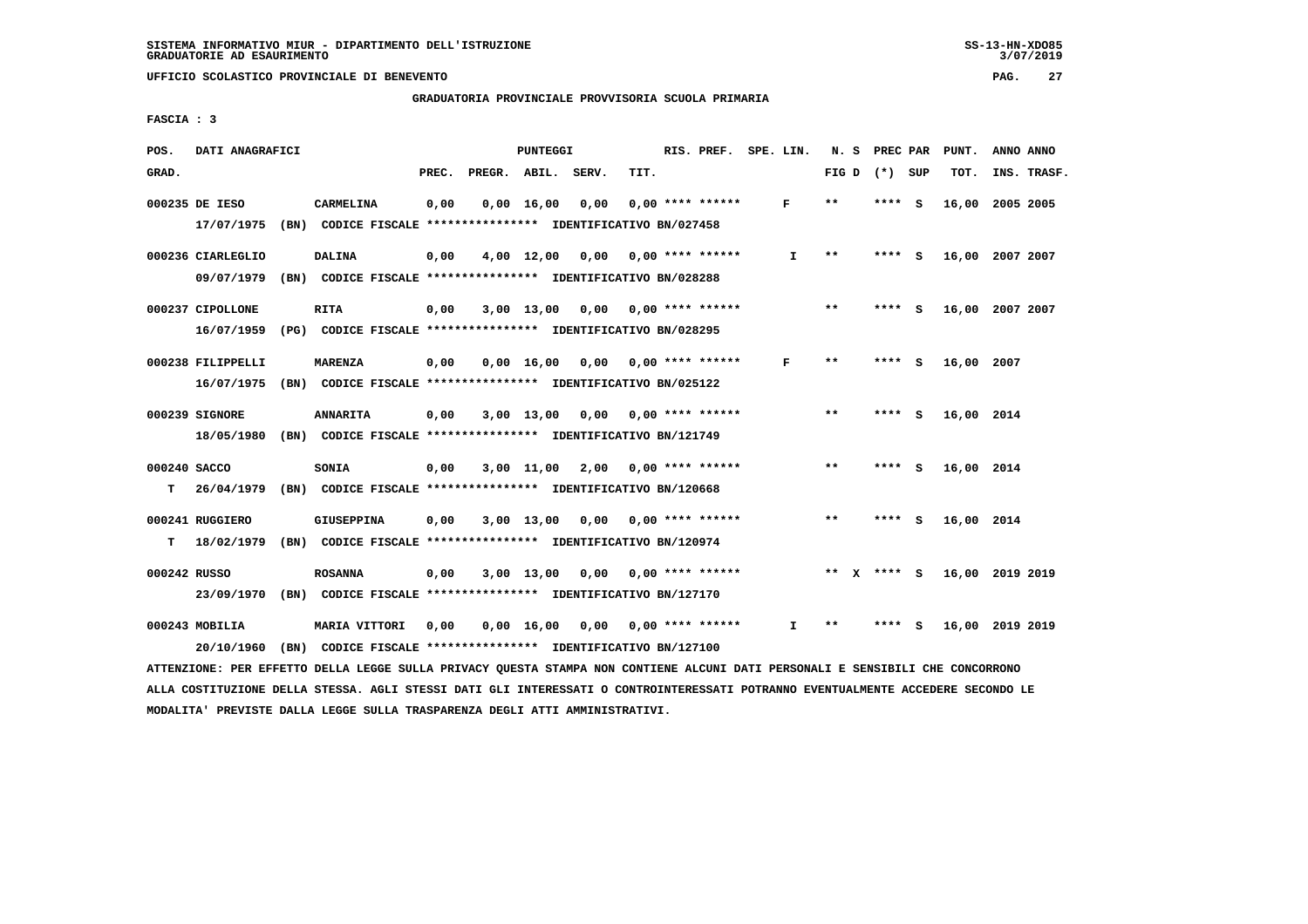**UFFICIO SCOLASTICO PROVINCIALE DI BENEVENTO PAG. 28**

 **GRADUATORIA PROVINCIALE PROVVISORIA SCUOLA PRIMARIA**

 **FASCIA : 3**

| POS.  | DATI ANAGRAFICI    |                                                                                                                               |       |                    | PUNTEGGI |                                    |      | RIS. PREF. SPE. LIN.      |              |                 | N. S PREC PAR | PUNT.      | ANNO ANNO       |
|-------|--------------------|-------------------------------------------------------------------------------------------------------------------------------|-------|--------------------|----------|------------------------------------|------|---------------------------|--------------|-----------------|---------------|------------|-----------------|
| GRAD. |                    |                                                                                                                               | PREC. | PREGR. ABIL. SERV. |          |                                    | TIT. |                           |              | FIG D $(*)$ SUP |               | тот.       | INS. TRASF.     |
|       | 000244 SANNINO     | <b>ANNAMARIA</b>                                                                                                              | 0,00  |                    |          | $0,00 \quad 16,00 \quad 0,00$      |      | $0.00$ **** ******        | $\mathbf{I}$ | $***$           | **** S        | 16,00 2019 |                 |
|       | 15/01/1969         | (BN) CODICE FISCALE **************** IDENTIFICATIVO BN/021127                                                                 |       |                    |          |                                    |      |                           |              |                 |               |            |                 |
|       | 000245 DE SAPIO    | <b>GERARDA</b>                                                                                                                | 0,00  |                    |          | $0,00$ 15,00 0,00 0,00 **** ****** |      |                           | I.           | $***$           | **** S        | 15,00 2014 |                 |
|       |                    | T 21/04/1975 (AV) CODICE FISCALE *************** IDENTIFICATIVO BN/121015                                                     |       |                    |          |                                    |      |                           |              |                 |               |            |                 |
|       | 000246 LEPORE      | GILDA                                                                                                                         | 0,00  |                    |          | $0,00$ 15,00 0,00 0,00 **** ****** |      |                           |              | $***$           | $***$ S       | 15,00 2014 |                 |
|       |                    | T 13/06/1979 (BN) CODICE FISCALE *************** IDENTIFICATIVO BN/122267                                                     |       |                    |          |                                    |      |                           |              |                 |               |            |                 |
|       | 000247 MATARAZZO   | <b>GIUSEPPINA</b>                                                                                                             | 0,00  |                    |          | $0,00$ 11,00 4,00 0,00 **** ****** |      |                           |              | $* *$           | $***$ S       | 15,00 2014 |                 |
|       |                    | T 11/05/1982 (BN) CODICE FISCALE *************** IDENTIFICATIVO BN/123476                                                     |       |                    |          |                                    |      |                           |              |                 |               |            |                 |
|       | 000248 RAPUANO     | <b>TERESA</b>                                                                                                                 | 0,00  |                    |          | $3,00$ 12,00 0,00 0,00 **** ****** |      |                           |              | ** x **** s     |               | 15,00 2014 |                 |
|       |                    | 25/05/1978 (BN) CODICE FISCALE *************** IDENTIFICATIVO BN/121191                                                       |       |                    |          |                                    |      |                           |              |                 |               |            |                 |
|       | 000249 DELLOIACOVO | ANNA                                                                                                                          |       | 0,00 15,00 0,00    |          |                                    |      | $0,00$ $0,00$ **** ****** |              | $***$           | $***5$        | 15,00 2014 |                 |
| т     |                    | 20/09/1978 (NA) CODICE FISCALE **************** IDENTIFICATIVO BN/121160                                                      |       |                    |          |                                    |      |                           |              |                 |               |            |                 |
|       | 000250 DI LELLA    | <b>GIOVANNA</b>                                                                                                               | 0,00  |                    |          | $0,00$ 15,00 0,00 0,00 **** ****** |      |                           | $\mathbf{I}$ | $* *$           | **** S        |            | 15,00 2019 2005 |
|       |                    | 17/12/1965 (BN) CODICE FISCALE *************** IDENTIFICATIVO BN/027556                                                       |       |                    |          |                                    |      |                           |              |                 |               |            |                 |
|       | 000251 CALABRESE   | <b>ROSARIA</b>                                                                                                                | 0,00  |                    |          | $0,00$ 15,00 0,00 0,00 **** ****** |      |                           | F            | $***$           | **** S        |            | 15,00 2019 2005 |
|       |                    | 26/10/1974 (BN) CODICE FISCALE *************** IDENTIFICATIVO BN/027379                                                       |       |                    |          |                                    |      |                           |              |                 |               |            |                 |
|       | 000252 ZANCHIELLO  | <b>RAMONA</b>                                                                                                                 | 0,00  |                    |          | 3,00 12,00 0,00 0,00 **** ******   |      |                           |              | $**$            | **** S        |            | 15,00 2019 2019 |
| т     |                    | 13/05/1983 (BN) CODICE FISCALE **************** IDENTIFICATIVO BN/127119                                                      |       |                    |          |                                    |      |                           |              |                 |               |            |                 |
|       |                    | ATTENZIONE: PER EFFETTO DELLA LEGGE SULLA PRIVACY QUESTA STAMPA NON CONTIENE ALCUNI DATI PERSONALI E SENSIBILI CHE CONCORRONO |       |                    |          |                                    |      |                           |              |                 |               |            |                 |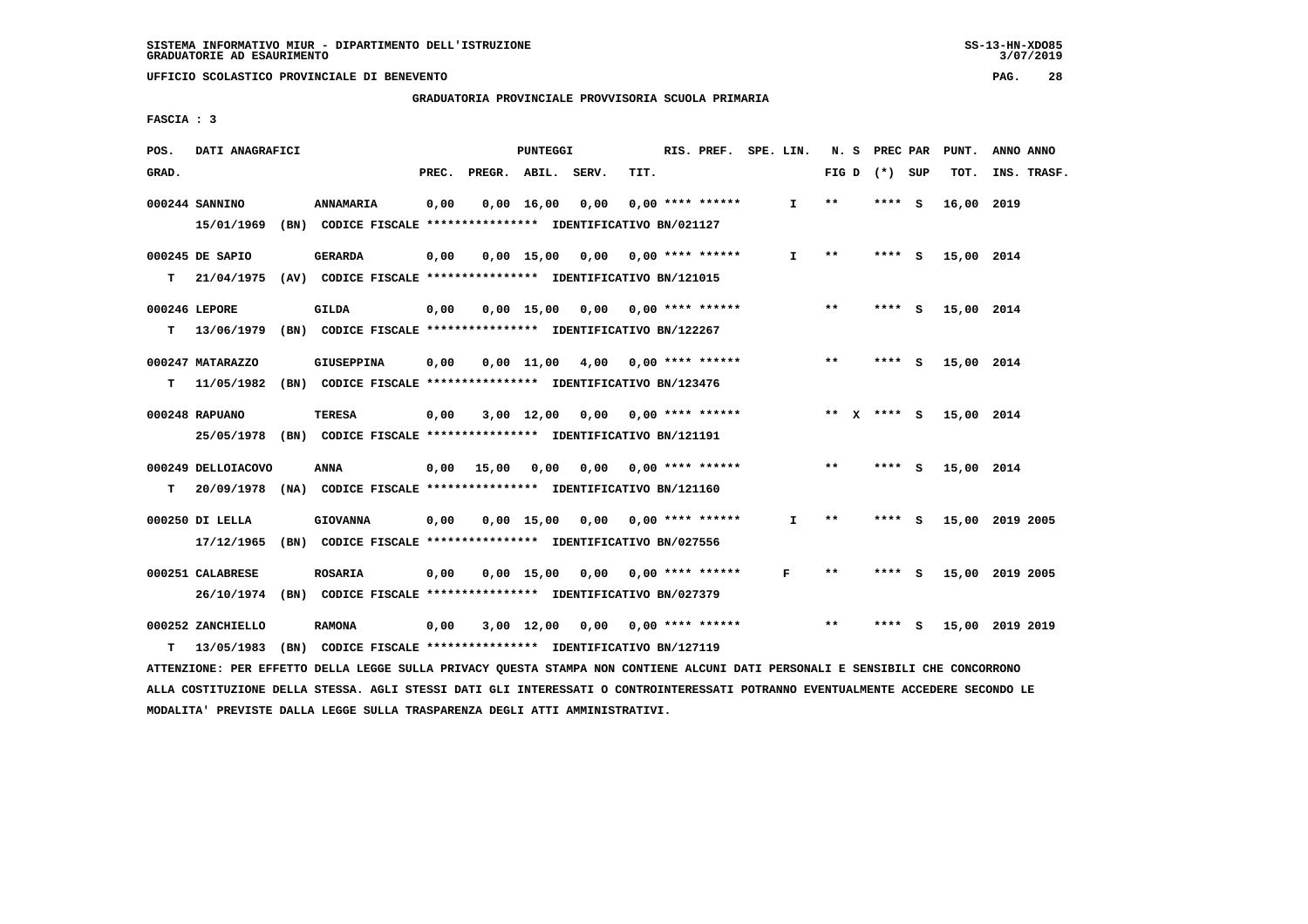**UFFICIO SCOLASTICO PROVINCIALE DI BENEVENTO PAG. 29**

 **GRADUATORIA PROVINCIALE PROVVISORIA SCUOLA PRIMARIA**

 **FASCIA : 3**

| POS.        | DATI ANAGRAFICI  |                                                                          |       |                    | PUNTEGGI           |                                    |      | RIS. PREF. SPE. LIN.      |  | N. S PREC PAR   |         |   | PUNT.      | ANNO ANNO       |
|-------------|------------------|--------------------------------------------------------------------------|-------|--------------------|--------------------|------------------------------------|------|---------------------------|--|-----------------|---------|---|------------|-----------------|
| GRAD.       |                  |                                                                          | PREC. | PREGR. ABIL. SERV. |                    |                                    | TIT. |                           |  | FIG D $(*)$ SUP |         |   | TOT.       | INS. TRASF.     |
|             | 000253 DE BLASIO | <b>CONCETTA</b>                                                          | 0,00  |                    | $0,00 \quad 14,00$ | 0,00                               |      | $0.00$ **** ******        |  | $***$           | **** S  |   | 14,00 2012 |                 |
| T.          |                  | 03/11/1977 (BN) CODICE FISCALE **************** IDENTIFICATIVO BN/123359 |       |                    |                    |                                    |      |                           |  |                 |         |   |            |                 |
|             | 000254 DI MEO    | LIA                                                                      | 0,00  |                    |                    | $0,00$ 14,00 0,00 0,00 **** ****** |      |                           |  | $* *$           | $***$ S |   |            | 14,00 2014 2007 |
| T.          |                  | 01/01/1965 (BN) CODICE FISCALE *************** IDENTIFICATIVO BN/028404  |       |                    |                    |                                    |      |                           |  |                 |         |   |            |                 |
|             | 000255 COTRONEO  | <b>STEFANIA</b>                                                          | 0,00  |                    |                    | $3,00$ 11,00 0,00 0,00 **** ****** |      |                           |  | **              | **** S  |   | 14,00 2014 |                 |
| т           |                  | 06/09/1981 (BN) CODICE FISCALE **************** IDENTIFICATIVO BN/123191 |       |                    |                    |                                    |      |                           |  |                 |         |   |            |                 |
|             | 000256 FERRAGAMO | <b>TATIANA</b>                                                           | 0,00  |                    | $3,00$ 11,00       |                                    |      | $0,00$ 0,00 **** ******   |  | $***$           | $***5$  |   | 14,00 2014 |                 |
| T.          |                  | 26/08/1974 (BN) CODICE FISCALE **************** IDENTIFICATIVO BN/122100 |       |                    |                    |                                    |      |                           |  |                 |         |   |            |                 |
|             | 000257 TRETOLA   | <b>SERENA</b>                                                            | 0,00  |                    | 3,00 11,00         |                                    |      | $0,00$ $0,00$ **** ****** |  | $***$           | **** S  |   | 14,00 2014 |                 |
| T.          | 29/10/1970       | (BN) CODICE FISCALE **************** IDENTIFICATIVO BN/123368            |       |                    |                    |                                    |      |                           |  |                 |         |   |            |                 |
|             | 000258 STRIANI   | <b>BEATRICE</b>                                                          |       | $0,00$ 11,00       | 0,00               |                                    |      | $0,00$ 3,00 **** ******   |  | $* *$           | $***$ S |   | 14,00 2014 |                 |
| т           | 14/05/1980       | (BN) CODICE FISCALE **************** IDENTIFICATIVO BN/123460            |       |                    |                    |                                    |      |                           |  |                 |         |   |            |                 |
|             | 000259 GRAMAZIO  | <b>RITA</b>                                                              | 0,00  |                    |                    | $0.00$ 12.00 2.00 0.00 **** ****** |      |                           |  | $* *$           | **** S  |   | 14,00 2014 |                 |
| т           |                  | 11/04/1980 (BN) CODICE FISCALE *************** IDENTIFICATIVO BN/121591  |       |                    |                    |                                    |      |                           |  |                 |         |   |            |                 |
|             |                  |                                                                          |       |                    |                    |                                    |      |                           |  |                 |         |   |            |                 |
|             | 000260 IOVINO    | <b>FILOMENA</b>                                                          | 0,00  |                    | $0,00 \quad 11,00$ | 0.00                               |      | $3,00$ **** ******        |  | $* *$           | **** S  |   | 14,00 2014 |                 |
| т           |                  | 28/06/1979 (BN) CODICE FISCALE *************** IDENTIFICATIVO BN/120810  |       |                    |                    |                                    |      |                           |  |                 |         |   |            |                 |
| 000261 PICA |                  | <b>CONCETTA</b>                                                          | 0,00  |                    | $0,00 \quad 14,00$ | 0,00                               |      | 0,00 **** ******          |  | $* *$           | ****    | s | 14,00 2014 |                 |
| т           |                  | 30/01/1977 (BN) CODICE FISCALE *************** IDENTIFICATIVO BN/123480  |       |                    |                    |                                    |      |                           |  |                 |         |   |            |                 |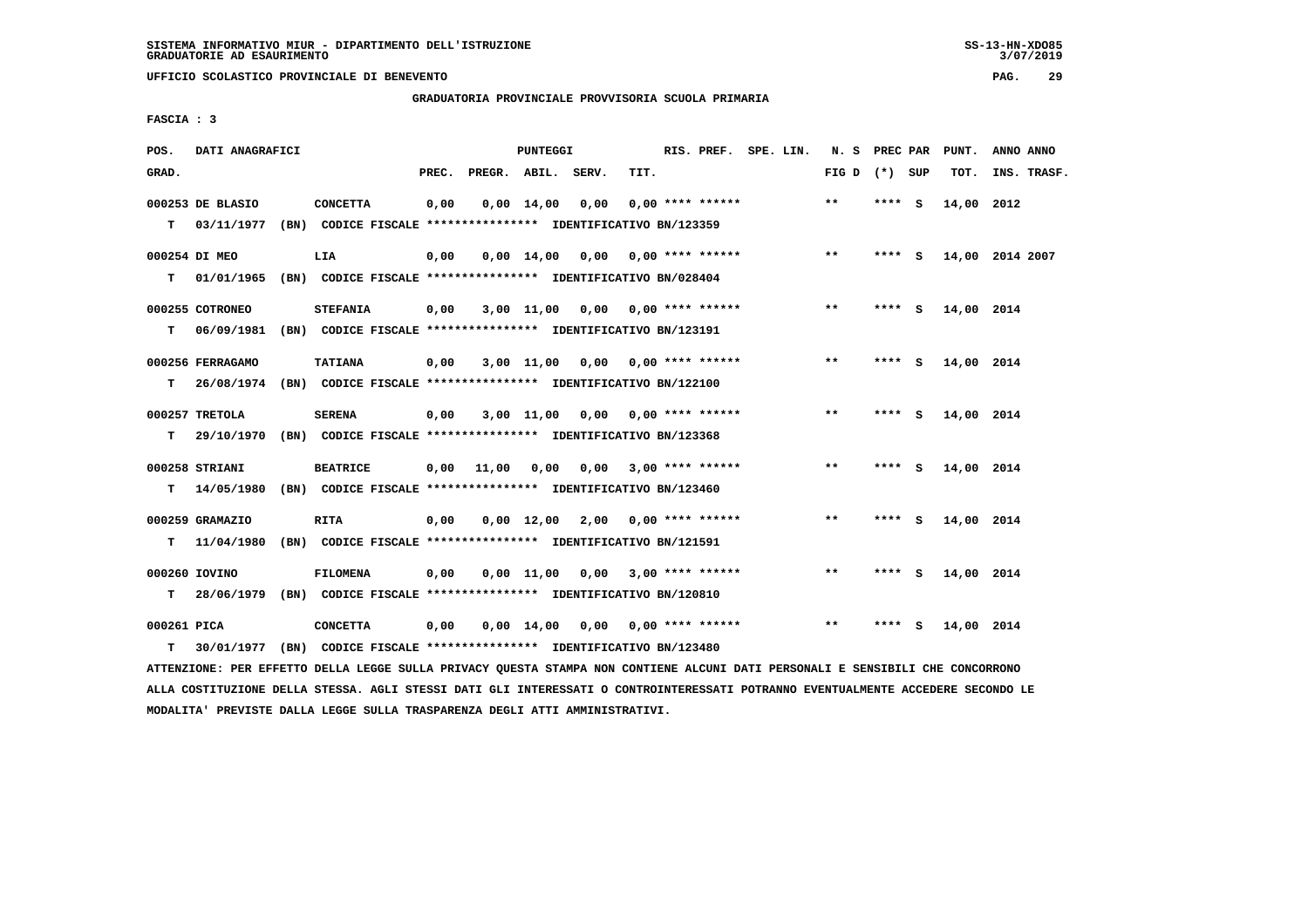**GRADUATORIA PROVINCIALE PROVVISORIA SCUOLA PRIMARIA**

 **FASCIA : 3**

| POS.         | DATI ANAGRAFICI |                                                                          |       |                    | PUNTEGGI     |                                    |      | RIS. PREF. SPE. LIN.      |  | N. S PREC PAR   |         |          | PUNT.      | ANNO ANNO       |  |
|--------------|-----------------|--------------------------------------------------------------------------|-------|--------------------|--------------|------------------------------------|------|---------------------------|--|-----------------|---------|----------|------------|-----------------|--|
| GRAD.        |                 |                                                                          | PREC. | PREGR. ABIL. SERV. |              |                                    | TIT. |                           |  | FIG D $(*)$ SUP |         |          | TOT.       | INS. TRASF.     |  |
|              | 000262 ANZALDI  | <b>MARIA</b>                                                             | 0,00  |                    | 3,00 11,00   | 0,00                               |      | $0.00$ **** ******        |  | $**$            | $***5$  |          | 14,00 2014 |                 |  |
| т            | 08/10/1964      | (BN) CODICE FISCALE **************** IDENTIFICATIVO BN/123399            |       |                    |              |                                    |      |                           |  |                 |         |          |            |                 |  |
|              | 000263 BALESTRA | <b>RITA</b>                                                              | 0,00  |                    |              | $3,00$ 11,00 0,00 0,00 **** ****** |      |                           |  | $***$           | **** S  |          | 14,00 2014 |                 |  |
| т            | 12/05/1982      | (BN) CODICE FISCALE **************** IDENTIFICATIVO BN/123276            |       |                    |              |                                    |      |                           |  |                 |         |          |            |                 |  |
|              | 000264 CIARMOLI | PAOLA CARMEN                                                             | 0,00  |                    |              | $0,00$ 12,00 2,00 0,00 **** ****** |      |                           |  | **              | **** S  |          | 14,00 2014 |                 |  |
| т            |                 | 06/03/1974 (EE) CODICE FISCALE **************** IDENTIFICATIVO BN/122740 |       |                    |              |                                    |      |                           |  |                 |         |          |            |                 |  |
|              | 000265 BILOTTO  | ANNA                                                                     | 0,00  |                    | $0.00$ 11,00 |                                    |      | $0,00$ 3,00 **** ******   |  | $* *$           | **** S  |          |            | 14,00 2019 2019 |  |
|              | 18/04/1983      | (MI) CODICE FISCALE **************** IDENTIFICATIVO BN/127108            |       |                    |              |                                    |      |                           |  |                 |         |          |            |                 |  |
|              | 000266 VISCUSI  | LUCIA                                                                    | 0.00  |                    |              | $0.00$ 14.00 0.00 0.00 **** ****** |      |                           |  | $***$           | ****    | <b>S</b> |            | 14,00 2019 2019 |  |
|              | 13/12/1981      | (CE) CODICE FISCALE **************** IDENTIFICATIVO BN/127127            |       |                    |              |                                    |      |                           |  |                 |         |          |            |                 |  |
|              | 000267 D'ANDREA | <b>MIRELLA</b>                                                           | 0,00  |                    |              | $0,00$ 13,00 0,00 0,00 **** ****** |      |                           |  | $* *$           | **** S  |          | 13,00 2002 |                 |  |
|              | 17/02/1971      | (NA) CODICE FISCALE **************** IDENTIFICATIVO BN/025070            |       |                    |              |                                    |      |                           |  |                 |         |          |            |                 |  |
|              | 000268 AMABILE  | <b>NUNZIATA</b>                                                          | 0.00  |                    |              | $0.00$ 13.00 0.00 0.00 **** ****** |      |                           |  | $***$           | **** S  |          | 13,00 2014 |                 |  |
| т            | 19/10/1977      | (BN) CODICE FISCALE **************** IDENTIFICATIVO BN/123347            |       |                    |              |                                    |      |                           |  |                 |         |          |            |                 |  |
|              | 000269 ANGELONE | <b>GIOVANNA</b>                                                          | 0,00  |                    |              | $0,00$ 13,00 0,00 0,00 **** ****** |      |                           |  | $***$           | $***$ S |          | 13,00 2014 |                 |  |
| т            | 01/05/1972      | (BN) CODICE FISCALE **************** IDENTIFICATIVO BN/123369            |       |                    |              |                                    |      |                           |  |                 |         |          |            |                 |  |
| 000270 ZOLLO |                 | <b>VIVIANA</b>                                                           | 0,00  |                    | 0,00 13,00   |                                    |      | $0,00$ $0,00$ **** ****** |  | $* *$           |         | - S      | 13,00 2014 |                 |  |
| т            | 07/03/1983      | (BN) CODICE FISCALE **************** IDENTIFICATIVO BN/123431            |       |                    |              |                                    |      |                           |  |                 |         |          |            |                 |  |

 **ATTENZIONE: PER EFFETTO DELLA LEGGE SULLA PRIVACY QUESTA STAMPA NON CONTIENE ALCUNI DATI PERSONALI E SENSIBILI CHE CONCORRONO ALLA COSTITUZIONE DELLA STESSA. AGLI STESSI DATI GLI INTERESSATI O CONTROINTERESSATI POTRANNO EVENTUALMENTE ACCEDERE SECONDO LE MODALITA' PREVISTE DALLA LEGGE SULLA TRASPARENZA DEGLI ATTI AMMINISTRATIVI.**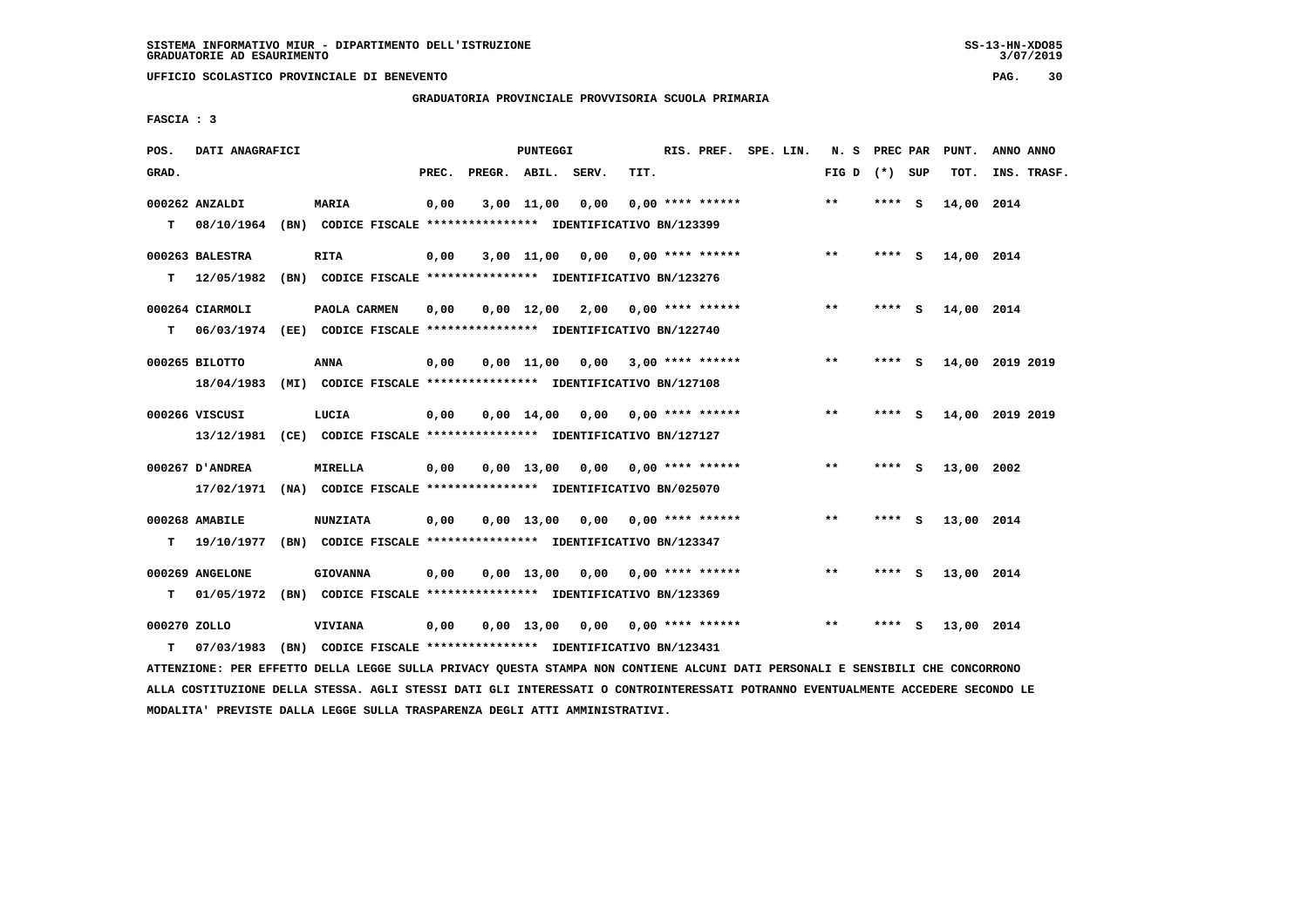**GRADUATORIA PROVINCIALE PROVVISORIA SCUOLA PRIMARIA**

 **FASCIA : 3**

| POS.         | DATI ANAGRAFICI   |                                                                          |       |                    | <b>PUNTEGGI</b> |                                    |                           | RIS. PREF.         | SPE. LIN. | N.S   | PREC PAR        |     | PUNT.      | ANNO ANNO       |
|--------------|-------------------|--------------------------------------------------------------------------|-------|--------------------|-----------------|------------------------------------|---------------------------|--------------------|-----------|-------|-----------------|-----|------------|-----------------|
| GRAD.        |                   |                                                                          | PREC. | PREGR. ABIL. SERV. |                 |                                    | TIT.                      |                    |           |       | FIG D $(*)$ SUP |     | TOT.       | INS. TRASF.     |
| 000271 RUSSO |                   | <b>STELLA</b>                                                            | 0,00  |                    | $0.00$ 13.00    | 0,00                               |                           | $0.00$ **** ****** |           | $**$  | ****            | - S | 13,00 2014 |                 |
| т            |                   | 26/10/1974 (AV) CODICE FISCALE **************** IDENTIFICATIVO BN/123443 |       |                    |                 |                                    |                           |                    |           |       |                 |     |            |                 |
|              | 000272 LIMONGELLI | <b>CLEMENTINA</b>                                                        | 0,00  |                    |                 | $0,00$ 13,00 0,00 0,00 **** ****** |                           |                    |           | $***$ | $***$ S         |     | 13,00 2014 |                 |
| т            | 30/09/1970        | (BN) CODICE FISCALE *************** IDENTIFICATIVO BN/123373             |       |                    |                 |                                    |                           |                    |           |       |                 |     |            |                 |
|              | 000273 CAIOLA     | <b>ANGELICA</b>                                                          | 0.00  | 12,00              | 0,00            |                                    | $0.00$ $0.00$ **** ****** |                    |           | **    | ****            | - S | 12,00 2014 |                 |
| т            | 19/01/1981        | (BN) CODICE FISCALE **************** IDENTIFICATIVO BN/121534            |       |                    |                 |                                    |                           |                    |           |       |                 |     |            |                 |
|              | 000274 CECERE     | <b>STEFANIA</b>                                                          | 0,00  | 12,00              | 0,00            |                                    | $0,00$ $0,00$ **** ****** |                    |           | **    | **** $S$        |     | 12,00 2014 |                 |
| т            | 26/12/1980        | (BN) CODICE FISCALE **************** IDENTIFICATIVO BN/123494            |       |                    |                 |                                    |                           |                    |           |       |                 |     |            |                 |
|              | 000275 CHIANTESE  | <b>SONIA</b>                                                             | 0,00  |                    |                 | $0,00$ 12,00 0,00 0,00 **** ****** |                           |                    |           | **    | $***$ S         |     |            | 12,00 2019 2019 |
|              | 21/11/1981        | (CE) CODICE FISCALE **************** IDENTIFICATIVO BN/127125            |       |                    |                 |                                    |                           |                    |           |       |                 |     |            |                 |
|              | 000276 COSTANZO   | <b>FILOMENA</b>                                                          | 0,00  |                    |                 | $0,00$ 12,00 0,00 0,00 **** ****** |                           |                    |           | $* *$ | **** $S$        |     |            | 12,00 2019 2019 |
|              | 16/11/1973        | (NA) CODICE FISCALE **************** IDENTIFICATIVO BN/127136            |       |                    |                 |                                    |                           |                    |           |       |                 |     |            |                 |
|              | 000277 PICCOLO    | CONSIGLIA                                                                | 0,00  |                    | 0,00 12,00      | 0,00                               | 0,00 **** ******          |                    |           | **    | $***$ S         |     | 12,00 2019 |                 |
|              | 17/12/1964        | (NA) CODICE FISCALE **************** IDENTIFICATIVO BN/020701            |       |                    |                 |                                    |                           |                    |           |       |                 |     |            |                 |
|              | 000278 VALENTINO  | <b>ANNAROSA</b>                                                          | 0,00  |                    |                 | $0,00$ 11,00 0,00 0,00 **** ****** |                           |                    |           | $* *$ | **** S          |     | 11,00 2014 |                 |
| т            | 24/12/1969        | (CE) CODICE FISCALE **************** IDENTIFICATIVO BN/123292            |       |                    |                 |                                    |                           |                    |           |       |                 |     |            |                 |
|              | 000279 RANDELLI   | <b>MADDALENA</b>                                                         | 0,00  |                    | 0,00 11,00      |                                    | $0,00$ $0,00$ **** ****** |                    |           | ** X  | **** S          |     | 11,00 2014 |                 |
| т            | 13/05/1982        | (CE) CODICE FISCALE **************** IDENTIFICATIVO BN/123416            |       |                    |                 |                                    |                           |                    |           |       |                 |     |            |                 |

 **ATTENZIONE: PER EFFETTO DELLA LEGGE SULLA PRIVACY QUESTA STAMPA NON CONTIENE ALCUNI DATI PERSONALI E SENSIBILI CHE CONCORRONO ALLA COSTITUZIONE DELLA STESSA. AGLI STESSI DATI GLI INTERESSATI O CONTROINTERESSATI POTRANNO EVENTUALMENTE ACCEDERE SECONDO LE MODALITA' PREVISTE DALLA LEGGE SULLA TRASPARENZA DEGLI ATTI AMMINISTRATIVI.**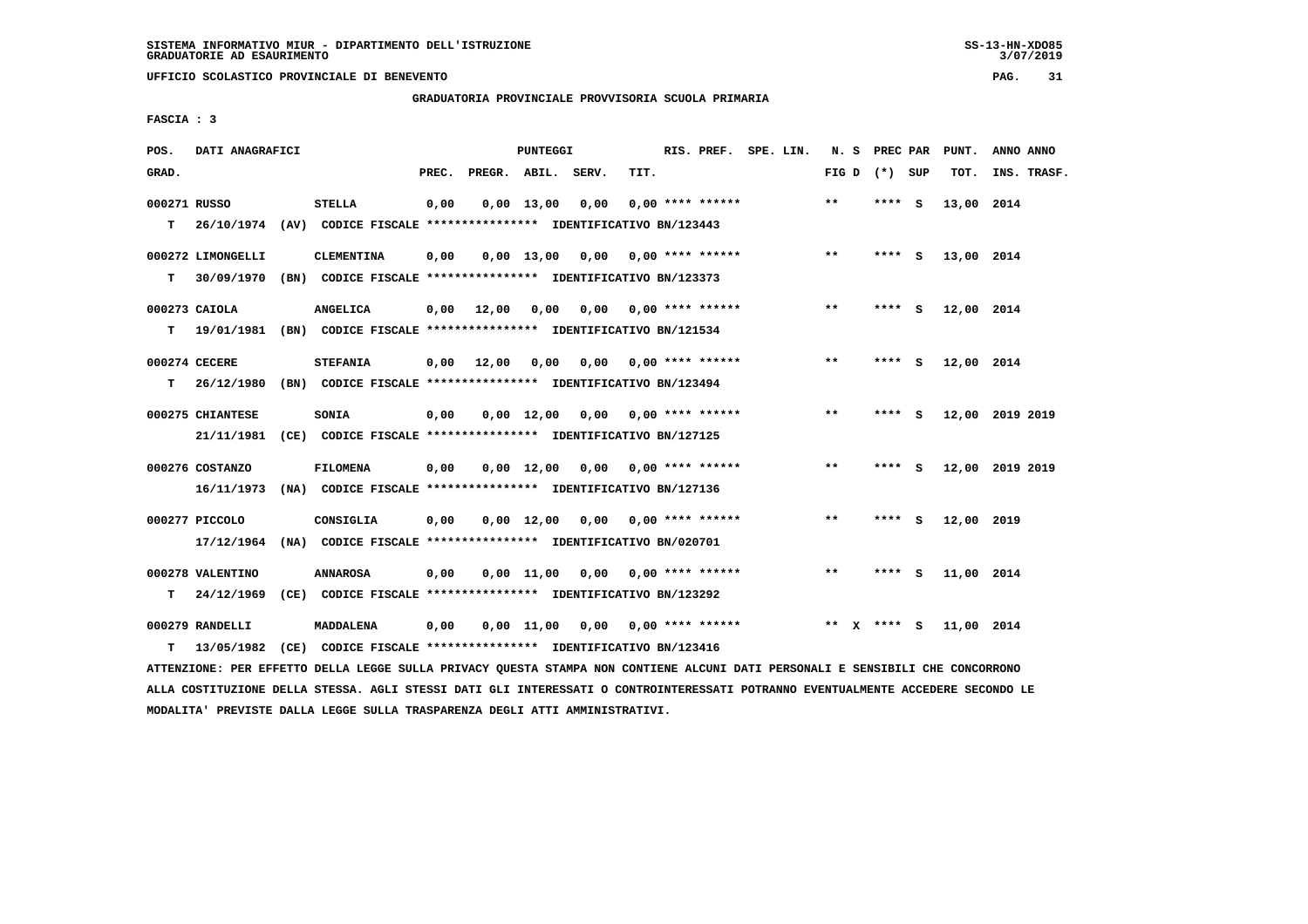**GRADUATORIA PROVINCIALE PROVVISORIA SCUOLA PRIMARIA**

 **FASCIA : 3**

| POS.         | DATI ANAGRAFICI   |                                                               |       |                    | <b>PUNTEGGI</b> |                                    |      | RIS. PREF.                | SPE. LIN. | N.S             | PREC PAR |     | PUNT.      | ANNO ANNO   |
|--------------|-------------------|---------------------------------------------------------------|-------|--------------------|-----------------|------------------------------------|------|---------------------------|-----------|-----------------|----------|-----|------------|-------------|
| GRAD.        |                   |                                                               | PREC. | PREGR. ABIL. SERV. |                 |                                    | TIT. |                           |           | FIG D $(*)$ SUP |          |     | TOT.       | INS. TRASF. |
| 000280 FUSCO |                   | <b>ANTONELLA</b>                                              | 0,00  |                    | $0,00$ 11,00    | 0,00                               |      | $0.00$ **** ******        |           | $***$           | ****     | - S | 11,00 2014 |             |
| т            | 02/03/1973        | (BN) CODICE FISCALE **************** IDENTIFICATIVO BN/123406 |       |                    |                 |                                    |      |                           |           |                 |          |     |            |             |
|              | 000281 DIMEZZA    | <b>ANTONELLA</b>                                              | 0,00  |                    | 0,00 11,00      |                                    |      | $0,00$ $0,00$ **** ****** |           | $**$            | **** S   |     | 11,00 2014 |             |
| т            | 10/03/1970        | (BN) CODICE FISCALE **************** IDENTIFICATIVO BN/123435 |       |                    |                 |                                    |      |                           |           |                 |          |     |            |             |
| 000282 RUSSO |                   | <b>ANGELINA</b>                                               | 0,00  |                    | $0,00$ 11,00    | 0,00                               |      | 0,00 **** ******          |           | $\star\star$    | **** S   |     | 11,00 2014 |             |
| т            | 13/06/1961        | (BN) CODICE FISCALE **************** IDENTIFICATIVO BN/123481 |       |                    |                 |                                    |      |                           |           |                 |          |     |            |             |
| 000283 ZOTTI |                   | PATRIZIA                                                      | 0,00  |                    |                 | $0,00$ $11,00$ $0,00$              |      | 0,00 **** ******          |           | $* *$           | **** S   |     | 11,00 2014 |             |
| т            | 19/01/1980        | (BN) CODICE FISCALE **************** IDENTIFICATIVO BN/123466 |       |                    |                 |                                    |      |                           |           |                 |          |     |            |             |
|              | 000284 CATURANO   | <b>GIUSEPPE</b>                                               | 0,00  |                    |                 | $0,00$ 11,00 0,00 0,00 **** ****** |      |                           |           | $* *$           | **** S   |     | 11,00 2014 |             |
| т            | 17/07/1978        | (NA) CODICE FISCALE **************** IDENTIFICATIVO BN/123279 |       |                    |                 |                                    |      |                           |           |                 |          |     |            |             |
|              | 000285 FELEPPA    | <b>GIOVANNA</b>                                               | 0,00  |                    |                 | $0,00$ 11,00 0,00 0,00 **** ****** |      |                           |           | $* *$           | **** S   |     | 11,00 2014 |             |
| т            | 06/09/1969        | (BN) CODICE FISCALE **************** IDENTIFICATIVO BN/123357 |       |                    |                 |                                    |      |                           |           |                 |          |     |            |             |
|              | 000286 IACOBUCCI  | <b>ANNARITA</b>                                               | 0,00  |                    | $0,00$ 11,00    |                                    |      | $0,00$ $0,00$ **** ****** |           | $* *$           | ****     | - 5 | 11,00 2014 |             |
| т            | 16/07/1977        | (BN) CODICE FISCALE **************** IDENTIFICATIVO BN/123353 |       |                    |                 |                                    |      |                           |           |                 |          |     |            |             |
|              | 000287 BEVILACQUA | <b>FEDERICA</b>                                               | 0,00  |                    | $0,00$ 11,00    | 0,00                               |      | 0,00 **** ******          |           | $* *$           | ****     | - S | 11,00 2014 |             |
| т            | 02/11/1970        | (NA) CODICE FISCALE **************** IDENTIFICATIVO BN/123490 |       |                    |                 |                                    |      |                           |           |                 |          |     |            |             |
|              | 000288 ROMANO     | <b>GIUSEPPINA</b>                                             | 0,00  |                    | 0,00 11,00      |                                    |      | $0.00$ $0.00$ **** ****** |           | $* *$           | ****     | - S | 11,00 2014 |             |
| т            | 31/07/1961        | (BN) CODICE FISCALE **************** IDENTIFICATIVO BN/123493 |       |                    |                 |                                    |      |                           |           |                 |          |     |            |             |

 **ATTENZIONE: PER EFFETTO DELLA LEGGE SULLA PRIVACY QUESTA STAMPA NON CONTIENE ALCUNI DATI PERSONALI E SENSIBILI CHE CONCORRONO ALLA COSTITUZIONE DELLA STESSA. AGLI STESSI DATI GLI INTERESSATI O CONTROINTERESSATI POTRANNO EVENTUALMENTE ACCEDERE SECONDO LE MODALITA' PREVISTE DALLA LEGGE SULLA TRASPARENZA DEGLI ATTI AMMINISTRATIVI.**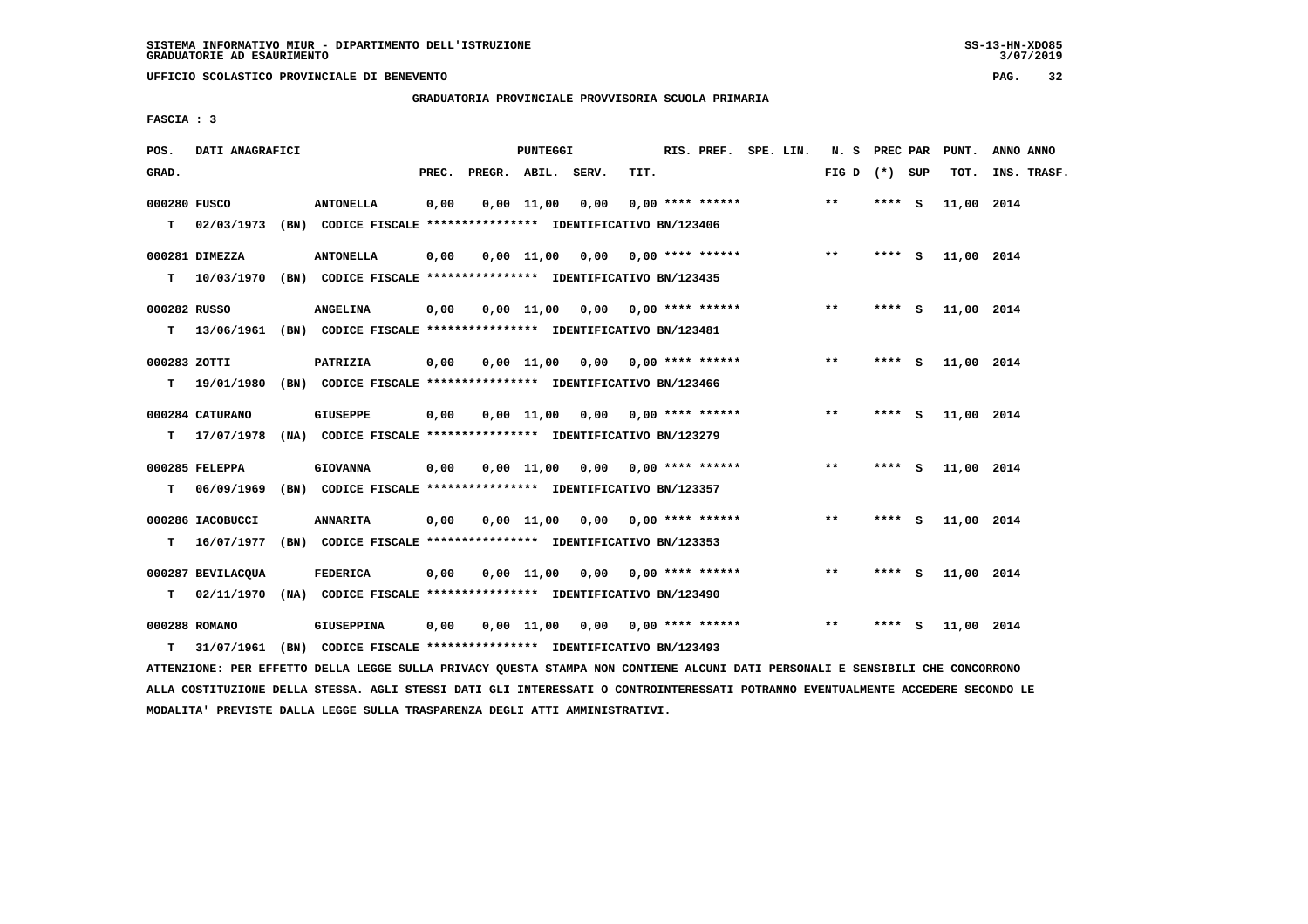**UFFICIO SCOLASTICO PROVINCIALE DI BENEVENTO PAG. 33**

 **GRADUATORIA PROVINCIALE PROVVISORIA SCUOLA PRIMARIA**

 **FASCIA : 3**

| POS.         | DATI ANAGRAFICI     |                                                                                                                               |       |                    | PUNTEGGI           |                               |                           | RIS. PREF. SPE. LIN. |    |                            | N. S PREC PAR     |     | PUNT.           | ANNO ANNO      |             |
|--------------|---------------------|-------------------------------------------------------------------------------------------------------------------------------|-------|--------------------|--------------------|-------------------------------|---------------------------|----------------------|----|----------------------------|-------------------|-----|-----------------|----------------|-------------|
| GRAD.        |                     |                                                                                                                               | PREC. | PREGR. ABIL. SERV. |                    |                               | TIT.                      |                      |    |                            | FIG $D$ $(*)$ SUP |     | TOT.            |                | INS. TRASF. |
| 000289 FUSCO |                     | MARIAGRAZIA                                                                                                                   | 0,00  |                    | $0,00$ 11,00       | 0,00                          |                           | $0.00$ **** ******   |    | $* *$                      | ****              | - S | 11,00 2014      |                |             |
| т            |                     | 16/07/1958 (BN) CODICE FISCALE **************** IDENTIFICATIVO BN/123413                                                      |       |                    |                    |                               |                           |                      |    |                            |                   |     |                 |                |             |
|              | 000290 SANTABARBARA | LUIGIA                                                                                                                        | 0,00  |                    | $0,00$ 11,00       | 0,00                          |                           | $0.00$ **** ******   |    | $**$                       | **** S            |     | 11,00 2019 2019 |                |             |
| т            |                     | 06/07/1966 (CE) CODICE FISCALE *************** IDENTIFICATIVO BN/127168                                                       |       |                    |                    |                               |                           |                      |    |                            |                   |     |                 |                |             |
|              | 000291 MATRISCIANO  | <b>FORTUNA</b>                                                                                                                | 0,00  |                    | $0,00 \quad 11,00$ |                               | $0,00$ $0,00$ **** ****** |                      |    | $***$                      | **** S            |     | 11,00 2019 2019 |                |             |
| т            |                     | 13/11/1981 (AV) CODICE FISCALE **************** IDENTIFICATIVO BN/127152                                                      |       |                    |                    |                               |                           |                      |    |                            |                   |     |                 |                |             |
|              | 000292 DAMIANO      | <b>ADRIANA</b>                                                                                                                | 0,00  |                    |                    | $0,00 \quad 11,00 \quad 0,00$ |                           | $0.00$ **** ******   |    | $\star\star$               | **** S            |     | 11,00 2019 2019 |                |             |
|              |                     | 24/01/1981 (BN) CODICE FISCALE *************** IDENTIFICATIVO BN/127141                                                       |       |                    |                    |                               |                           |                      |    |                            |                   |     |                 |                |             |
|              | 000293 VERRUSO      | <b>ALFONSINA</b>                                                                                                              | 0,00  |                    | $0,00$ 11,00       |                               | $0,00$ $0,00$ **** ****** |                      |    | $***$                      | **** S            |     | 11,00 2019 2019 |                |             |
| T.           |                     | 28/09/1978 (BN) CODICE FISCALE **************** IDENTIFICATIVO BN/127130                                                      |       |                    |                    |                               |                           |                      |    |                            |                   |     |                 |                |             |
|              | 000294 PERROTTA     | <b>PASQUALE</b>                                                                                                               | 0,00  |                    | $0.00$ 11.00       |                               | $0,00$ 0,00 **** ******   |                      |    |                            | ** $X$ ****       |     | 11,00 2019      |                |             |
|              | 08/12/1966          | (BN) CODICE FISCALE **************** IDENTIFICATIVO BN/025994                                                                 |       |                    |                    |                               |                           |                      |    |                            |                   |     |                 |                |             |
|              | 000295 IANNOTTI     | <b>ANTONIETTA</b>                                                                                                             | 0,00  |                    |                    | 0,00 10,00 0,00               |                           | $0.00$ **** ******   |    | $\pmb{\times}\pmb{\times}$ | **** S            |     | 10,00 2014      |                |             |
|              |                     | 05/08/1977 (VA) CODICE FISCALE **************** IDENTIFICATIVO BN/121187                                                      |       |                    |                    |                               |                           |                      |    |                            |                   |     |                 |                |             |
|              | 000296 GIGANTE      | <b>CATERINA</b>                                                                                                               | 0,00  | 0,00               | 6,00               |                               | $0.00$ $0.00$ **** ****** |                      | I. | **                         | **** S            |     | 6,00 2007       |                |             |
| s            | 23/04/1986          | (BN) CODICE FISCALE **************** IDENTIFICATIVO BN/028496                                                                 |       |                    |                    |                               |                           |                      |    |                            |                   |     |                 |                |             |
|              | 000297 IANNOTTA     | <b>ROSA</b>                                                                                                                   | 0,00  | 0,00               | 6,00               | 0.00                          |                           | $0.00$ **** ******   |    | $* *$                      | **** S            |     |                 | 6,00 2014 2014 |             |
| s            | 24/11/1978          | (BN) CODICE FISCALE **************** IDENTIFICATIVO BN/120471                                                                 |       |                    |                    |                               |                           |                      |    |                            |                   |     |                 |                |             |
|              |                     | ATTENZIONE: PER EFFETTO DELLA LEGGE SULLA PRIVACY QUESTA STAMPA NON CONTIENE ALCUNI DATI PERSONALI E SENSIBILI CHE CONCORRONO |       |                    |                    |                               |                           |                      |    |                            |                   |     |                 |                |             |